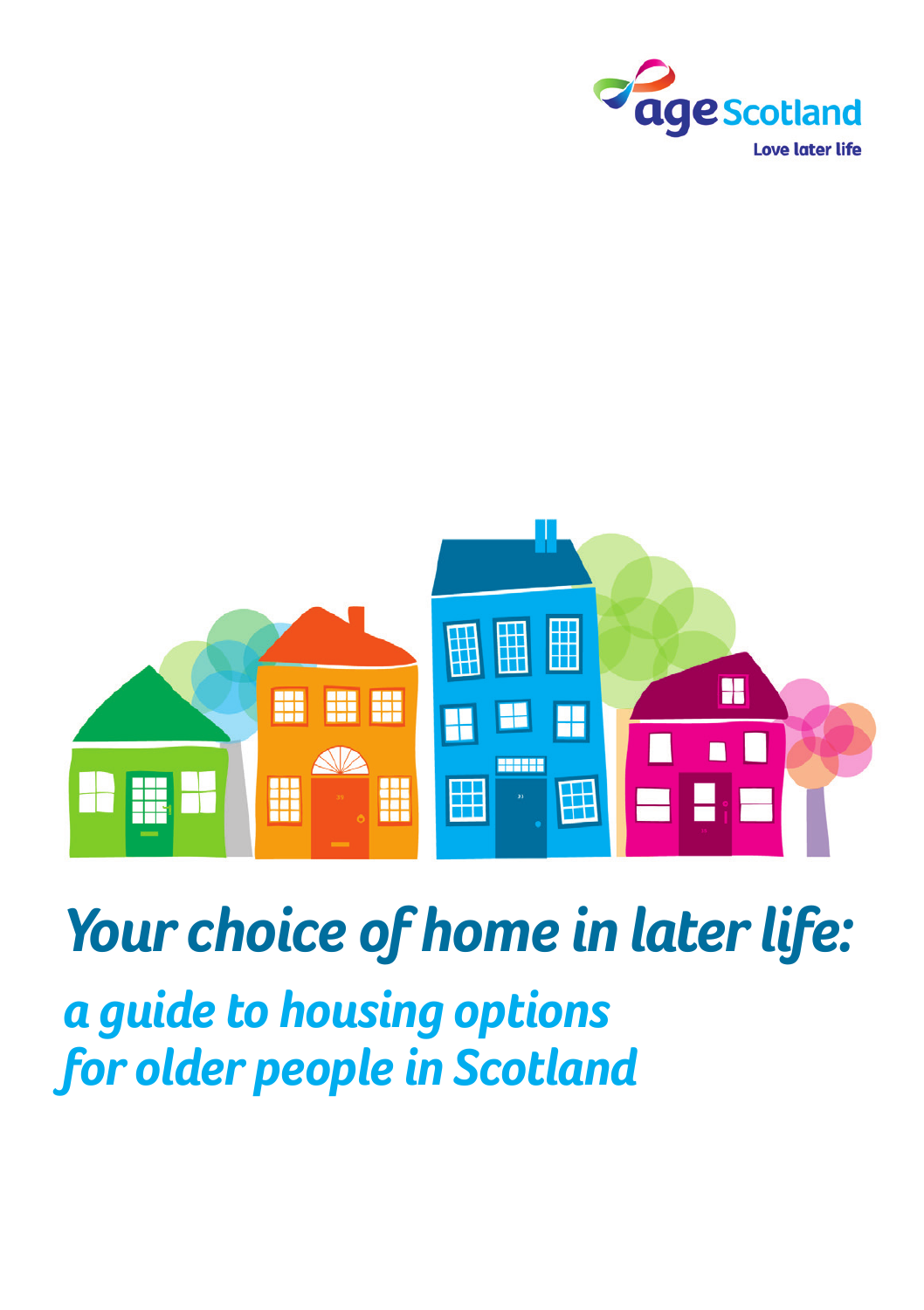

# *Contents*

| <b>Foreword</b>                                                                                       | p <sub>1</sub> |
|-------------------------------------------------------------------------------------------------------|----------------|
| <b>Introduction</b>                                                                                   | p <sub>2</sub> |
| <b>Staying where you are</b>                                                                          | p <sub>3</sub> |
| Care and support at home                                                                              | p 4            |
| What support is available to adapt your home?                                                         | p <sub>5</sub> |
| Information for homeowners and private tenants -<br>repairs and adaptations not related to disability | p <sub>7</sub> |
| Care and Repair services                                                                              | p 7            |
| Right to adapt for tenants                                                                            | p 8            |
| Having a warm and energy efficient home                                                               | p 9            |
| Sensory impairment                                                                                    | p 10           |
| Moving to a home that suits you better                                                                | p 13           |
| What are you looking for in your future home?                                                         | p 13           |
| Downsizing to a smaller home                                                                          | p 14           |
| <b>Buying a home</b>                                                                                  | p 15           |
| Work out a budget                                                                                     | p 15           |
| If you need a mortgage, find out what you can borrow                                                  | p 16           |
| Additional costs of buying a home                                                                     | p 17           |
| Different ways of owning a home                                                                       | p 17           |
| <b>Selling your home</b>                                                                              | p 19           |
| The Home report and Energy performance certificate                                                    | p 19           |
| Putting your home up for sale                                                                         | p 20           |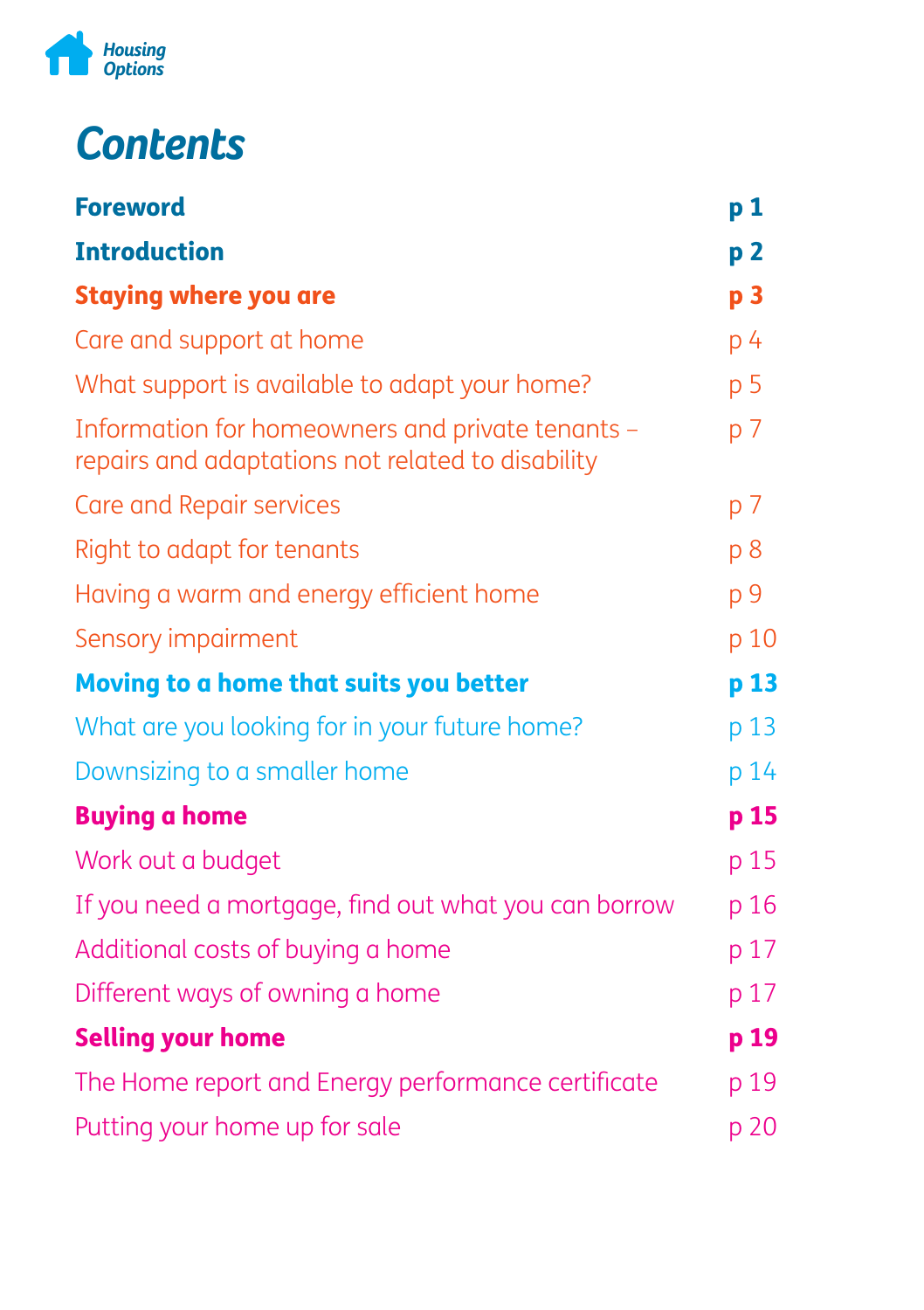

| <b>Renting a home</b>                                                | p 21 |
|----------------------------------------------------------------------|------|
| Renting from a council or housing association                        | p 21 |
| Renting privately                                                    | p 26 |
| <b>Sheltered housing for older people</b>                            | p 29 |
| <b>Retirement housing</b>                                            | p 31 |
| Management of retirement housing                                     | p 33 |
| Housing manager services                                             | p 35 |
| Retirement villages                                                  | p 35 |
| Services and service charges                                         | p 35 |
| <b>Care Homes</b>                                                    | p 37 |
| <b>Other options and issues</b>                                      | p 38 |
| Residential mobile homes                                             | p 38 |
| Co-housing                                                           | p 39 |
| Moving in with family                                                | p 40 |
| Home sharing                                                         | p 40 |
| Signing over your home to someone else                               | p 41 |
| <b>Homelessness</b>                                                  | p 42 |
| <b>Help with housing costs</b>                                       | p 43 |
| <b>Checklist 1: What are you looking for</b><br>in your future home? | p 44 |
| <b>Checklist 2: Buying a retirement property</b>                     | p 46 |
| <b>Useful organisations</b>                                          | p 49 |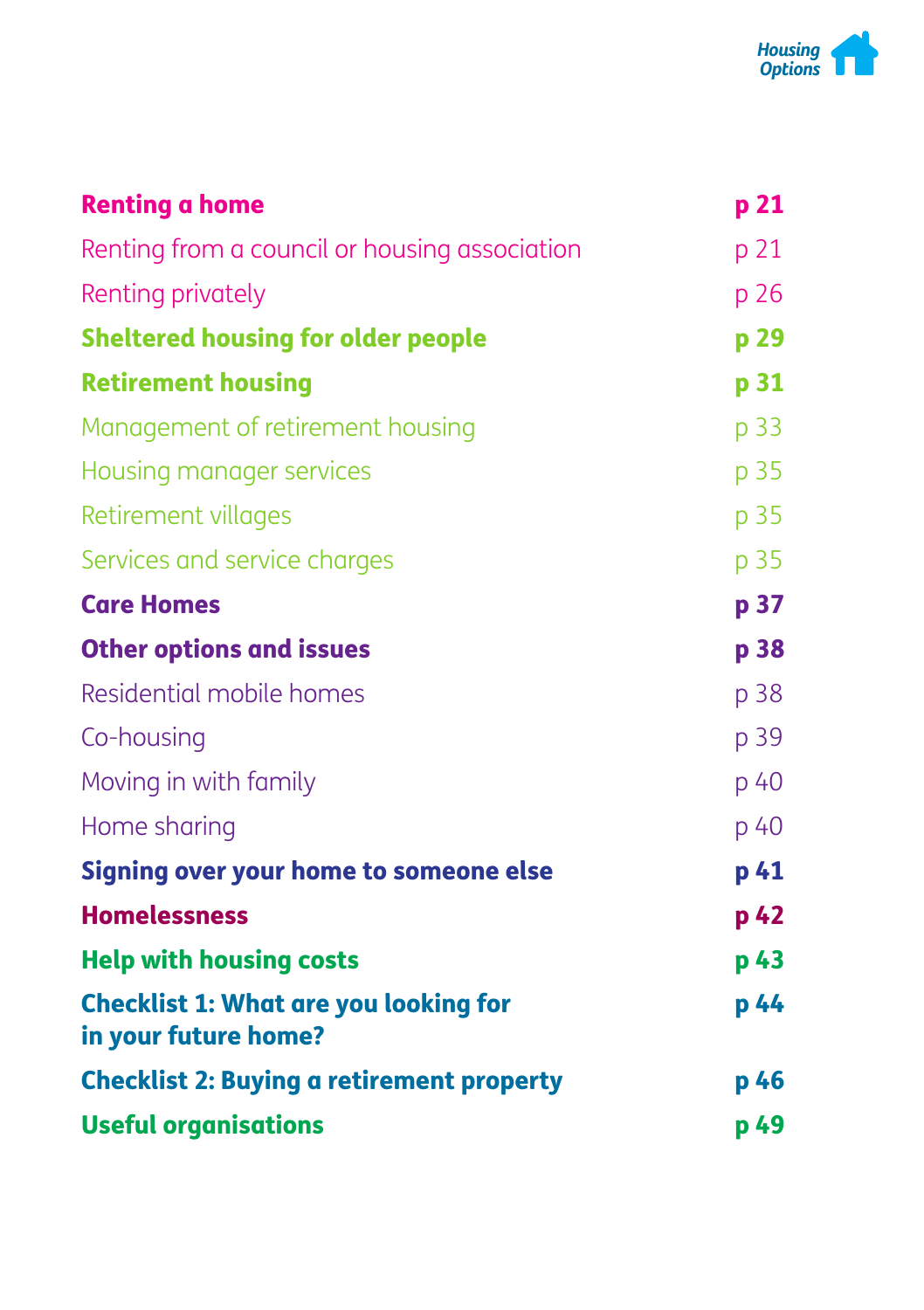

Age Scotland is grateful to the Scottish Government for funding to support the The Scottish Covernment creation and publication of this guide.

This information has been prepared by Age Scotland and contains general advice only, it should not be relied on as a basis for any decision or action and cannot be used as a substitute for professional advice.

Age Scotland does not accept any liability arising from its use and it is the reader's sole responsibility to ensure any information is up to date and accurate.

Please note that the inclusion of named agencies, websites, companies, products, services or publications in this information guide does not constitute a recommendation or endorsement by Age Scotland.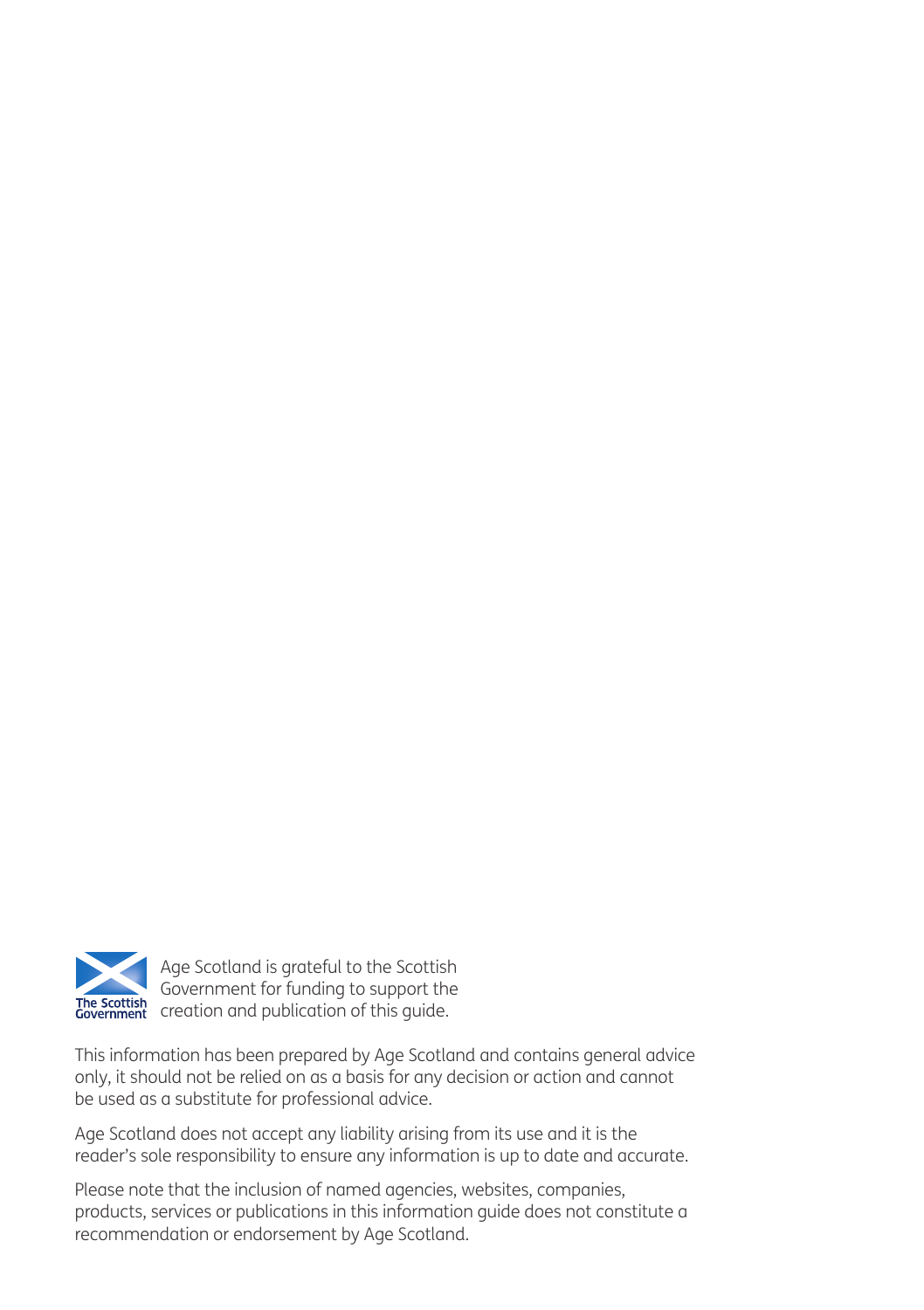

# *Foreword*

When the Scottish Government published *Age, Home and Community: A Housing Strategy for Scotland's Older People 2011 -2021*, we set out a range of initiatives with the collective aim of better supporting older people to live independently at home as they age. I am therefore delighted to welcome the Age Scotland publication *Your choice of home in later life*.

The Scottish Government welcomes the high quality advice provided by Age Scotland within this housing options guide. The accurate and wide ranging advice available to those accessing its website, fact sheets and helpline, enables older people and their families and carers to make informed decisions about the issues that matter to them.

Living in the right home with the right support is essential to enable older people to live independently and safely in their own home for as long as they choose to do so. Making sure they have the necessary adaptations and access to the right support services when needed is clearly important. This guide will help older people, their families and carers by making them aware of the housing options available.

This guide is packed with useful information and contacts. It will help people make informed decisions about their housing needs in later life, whether this is staying in their home or moving to a property that better suits their needs. I am pleased to see that the guide covers many aspects of buying or selling a home, renting, sheltered housing, retirement housing, care homes, adaptations as well as a wide range of other issues. I hope it will prove to be a useful reference guide for those starting to consider their future housing needs as well as those who may be looking to make changes to their current living arrangements.

The Scottish Government is pleased to continue working with Age Scotland to meet the changing needs and aspirations of Scotland's older people.

#### Kevin Stewart MSP,

Minister for Local Government and Housing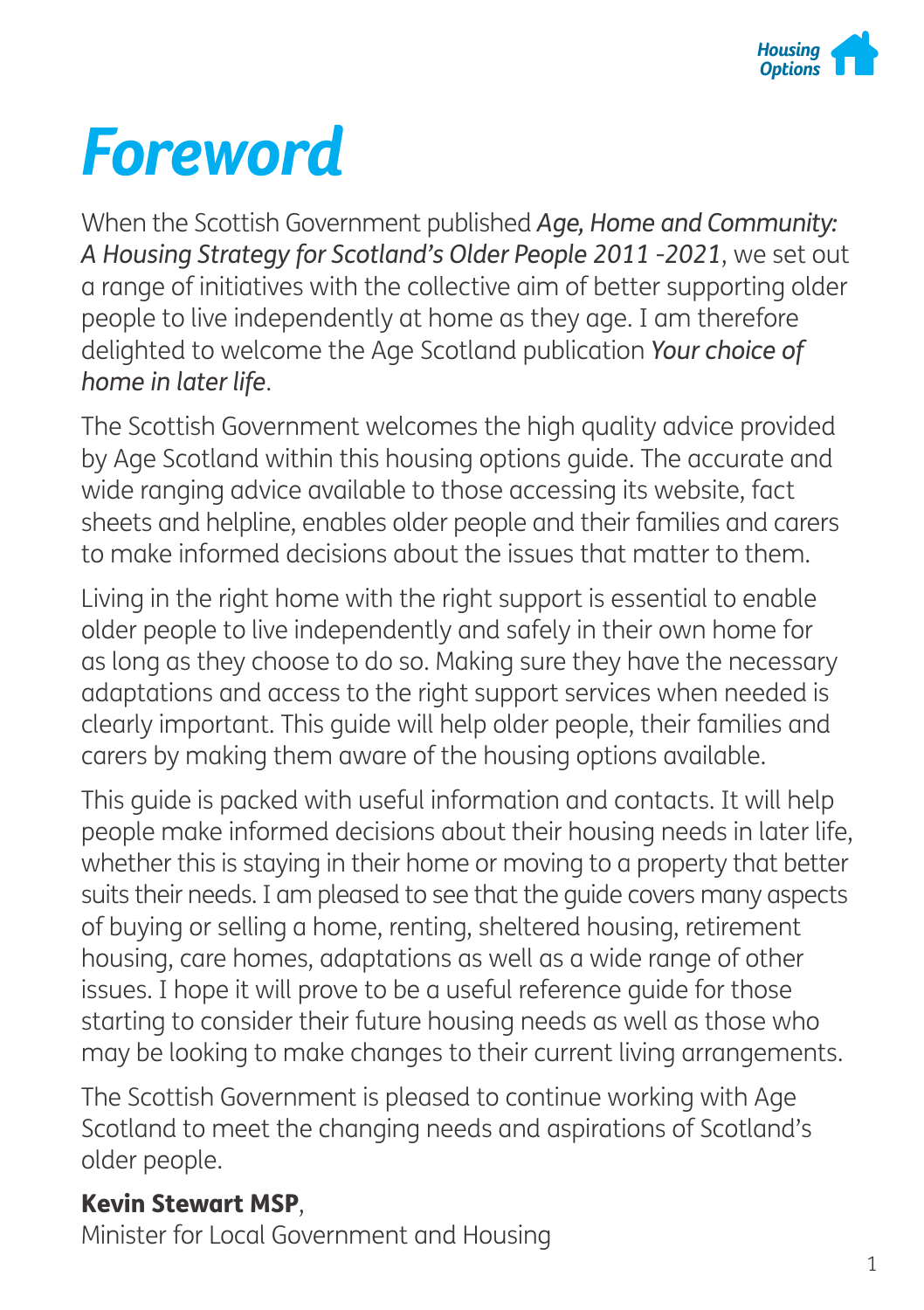

# *Introduction*

The home you have in later life has a major effect on your general wellbeing. Even if you are happy living where you are now, it is good to think about what you might need from your home in future.

Planning ahead for your future housing needs is best done alongside other planning such as making a will, setting up Power of Attorney and financial planning.

What you want and need from your home will be personal to you. Your options will depend on your financial situation, where your friends and family live, the care and support you need now or may need in future and the housing options available in the area where you want to live.

The main housing options available across Scotland are:

- Staying where you are, with support and adaptations if you need them.
- Buying or renting a property that better meets your needs.
- Sheltered housing.
- Retirement housing.
- Living in a care home.
- Moving in with family.
- Residential caravans (park homes).
- Co-housing.
- Home sharing.

This guide provides information about the options available, whether you need to move in the near future or are planning ahead.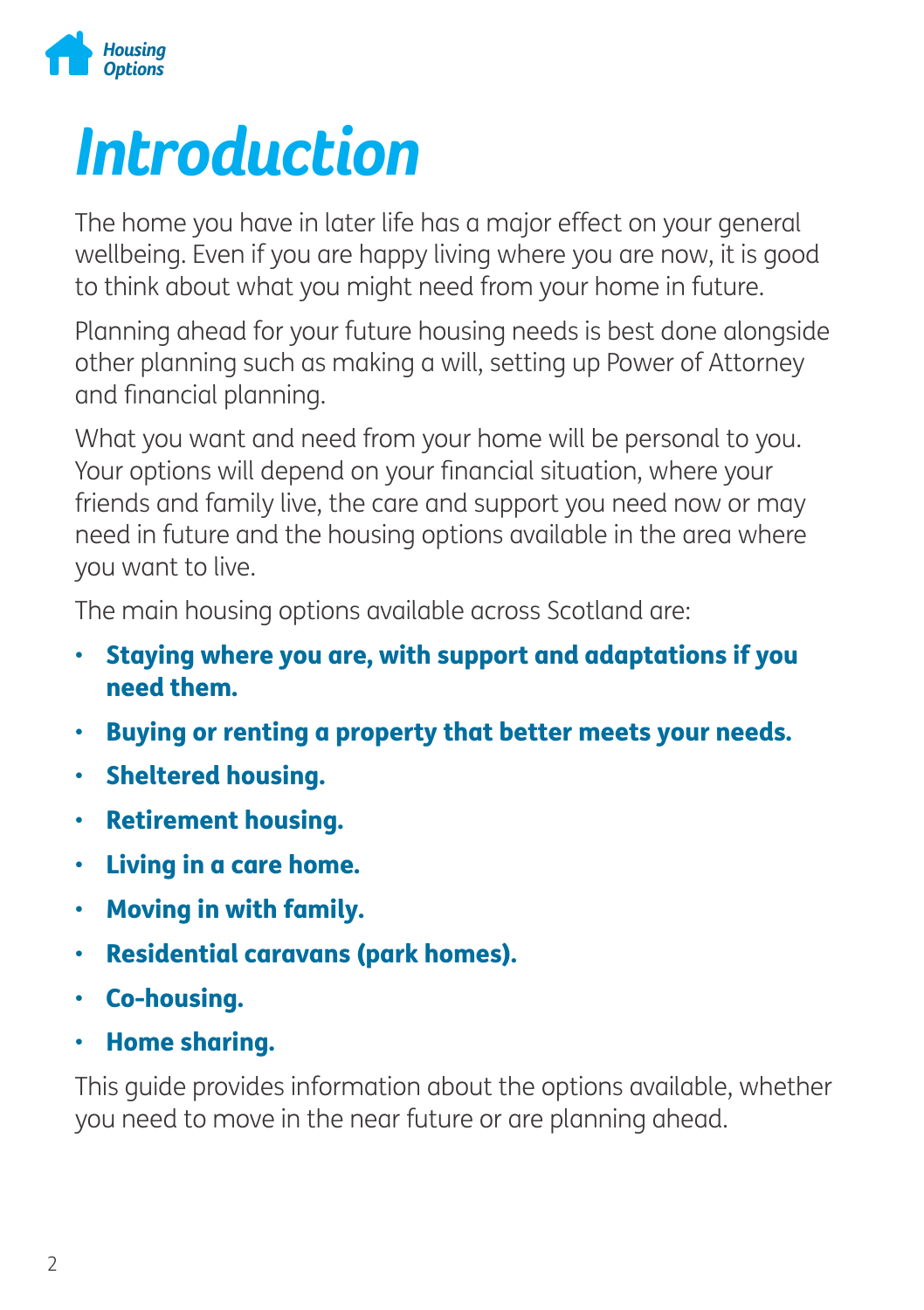# *Staying where you are*

Staying in your own home has obvious benefits. You are surrounded by a lifetime's collection of possessions and memories, you may have friends and family nearby to help, you may have a garden, and you can keep any pets living with you. Being very familiar with your home environment can help if you have a visual impairment or difficulties with your memory now or in the future.

## *Care and support at home*

If you need care or support to live at home, sometimes a straightforward adaptation to your home or some equipment can make life a lot easier. This might be a ramp to your front or back door, fitting grab rails in your bathroom or having equipment such as a shower chair or bed raiser.

You can apply to your local council's social work department for an assessment of your care needs. The council may not carry out the assessment itself, a health professional may do this instead. It may take a little while to arrange the assessment, so let the council know if your situation is urgent.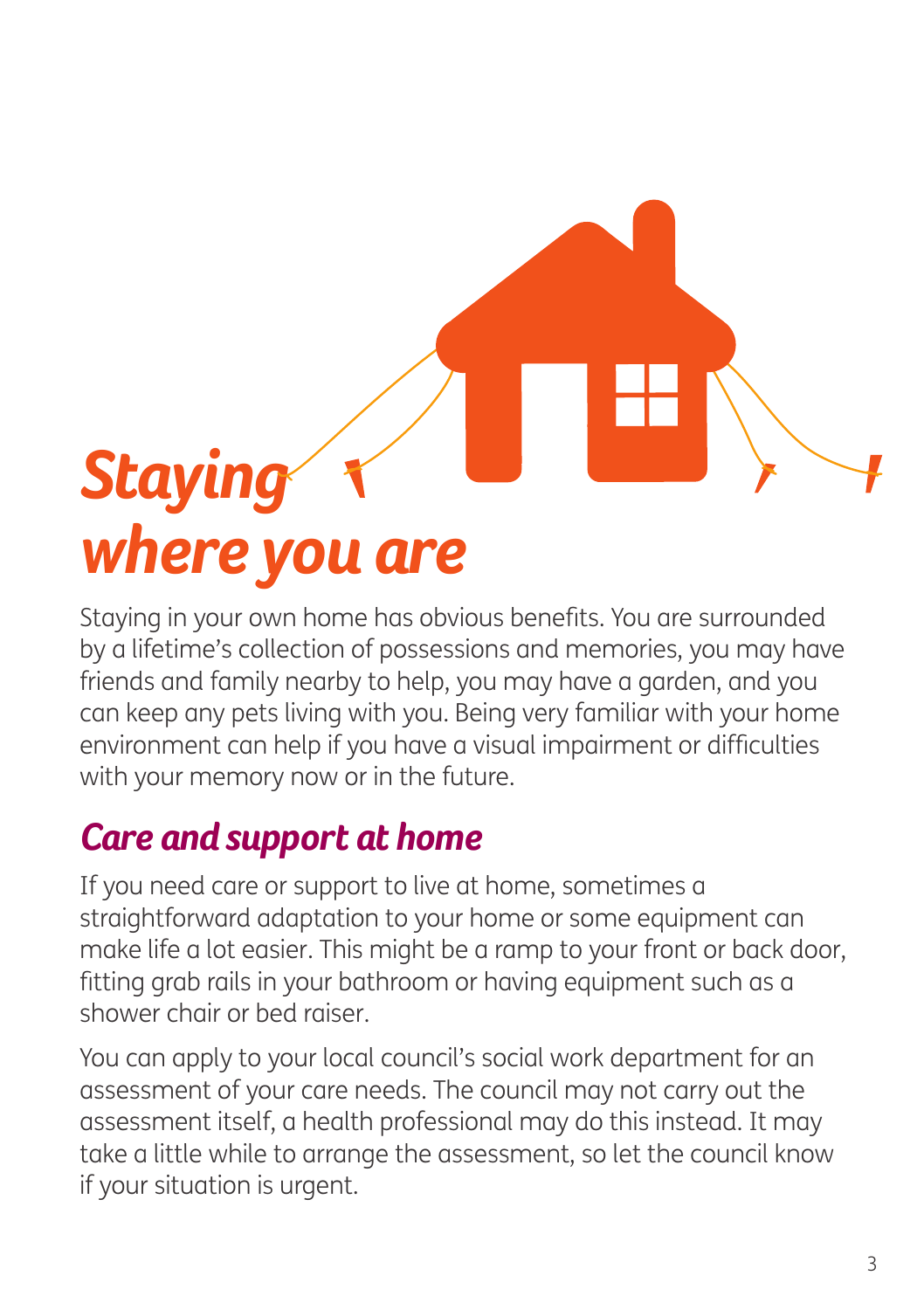

When the council has assessed your care needs, the help provided could include support from carers, health services and housing services. They will usually assess what help you need and work out what you need to pay towards the costs of your care. The council should then arrange services to meet the needs they have identified or give you the opportunity to arrange your care yourself. You should be given a copy of your care plan.

There are a number of organisations which provide practical support to older people to allow them to live independently at home. One such organisation is **Food Train** which operates in various areas of Scotland. Their volunteers provide services such as weekly grocery shopping and delivery, monthly home support visits, a befriending service, a library outreach service and neighbourhood meal sharing where local people cook and share extra portions of their own home cooked food with an older person living nearby. All of their services involve a social contact element as well as signposting and/or referral to additional support services.



For more information visit www.thefoodtrain.co.uk or telephone 01387 270800.

See Age Scotland's guides for more information: *Care at home Care and support at home: assessment and funding Equipment for daily living*

Call the helpline on **0800 12 44 222** for free copies.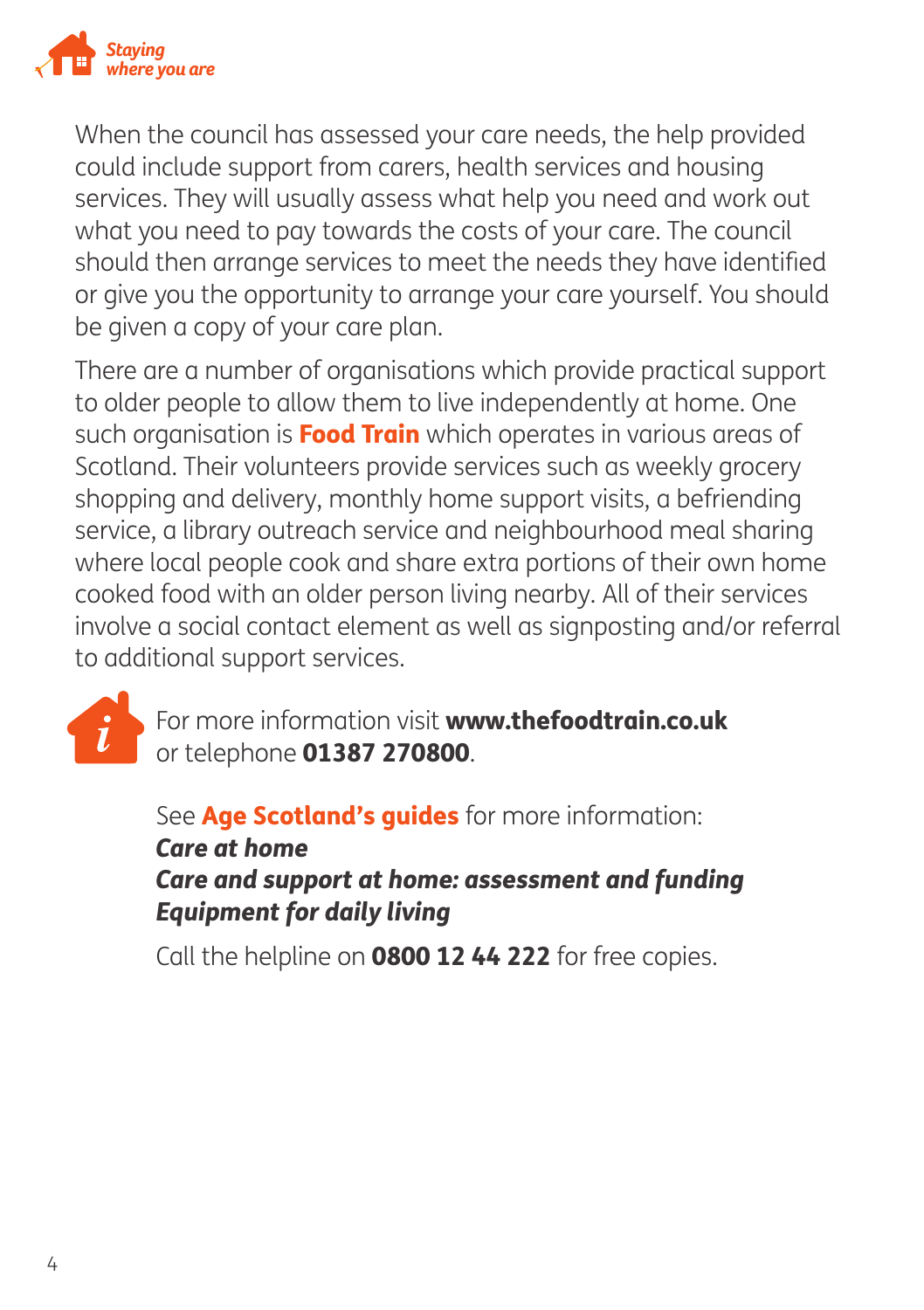

### *What support is available to adapt your home?*

#### **Grants for people who need adaptations because of a disability**

If your home needs to be adapted so you can live there safely, and you have a disability, there may be help available from your local council towards the costs of repairs and adaptations. However this will depend on your circumstances including whether you are a homeowner or have a tenancy.

A housing adaptation would involve permanent structural changes to your home which could include:

- Widening doors and fitting a ramp for wheelchair access.
- Replacing the bath with a shower.
- Fitting lower work surfaces to make the kitchen easier to use for a wheelchair user.

Your local council's Social Work department will advise on the full range of adaptations they fund. Financial help is not usually available for building an extension to your home.

Grants may only be available to support work which the council considers essential. In other words, you must need to have the work done to make your home accessible for you, or someone in your household.

There is no set list of work which is essential. But it will usually include:

- Fitting "standard amenities", such as a bathroom or toilet.
- Changing these "standard amenities" where this is needed so that you, or someone in your household, can use them.
- Other essential changes to the structure of your home so that it meets your needs.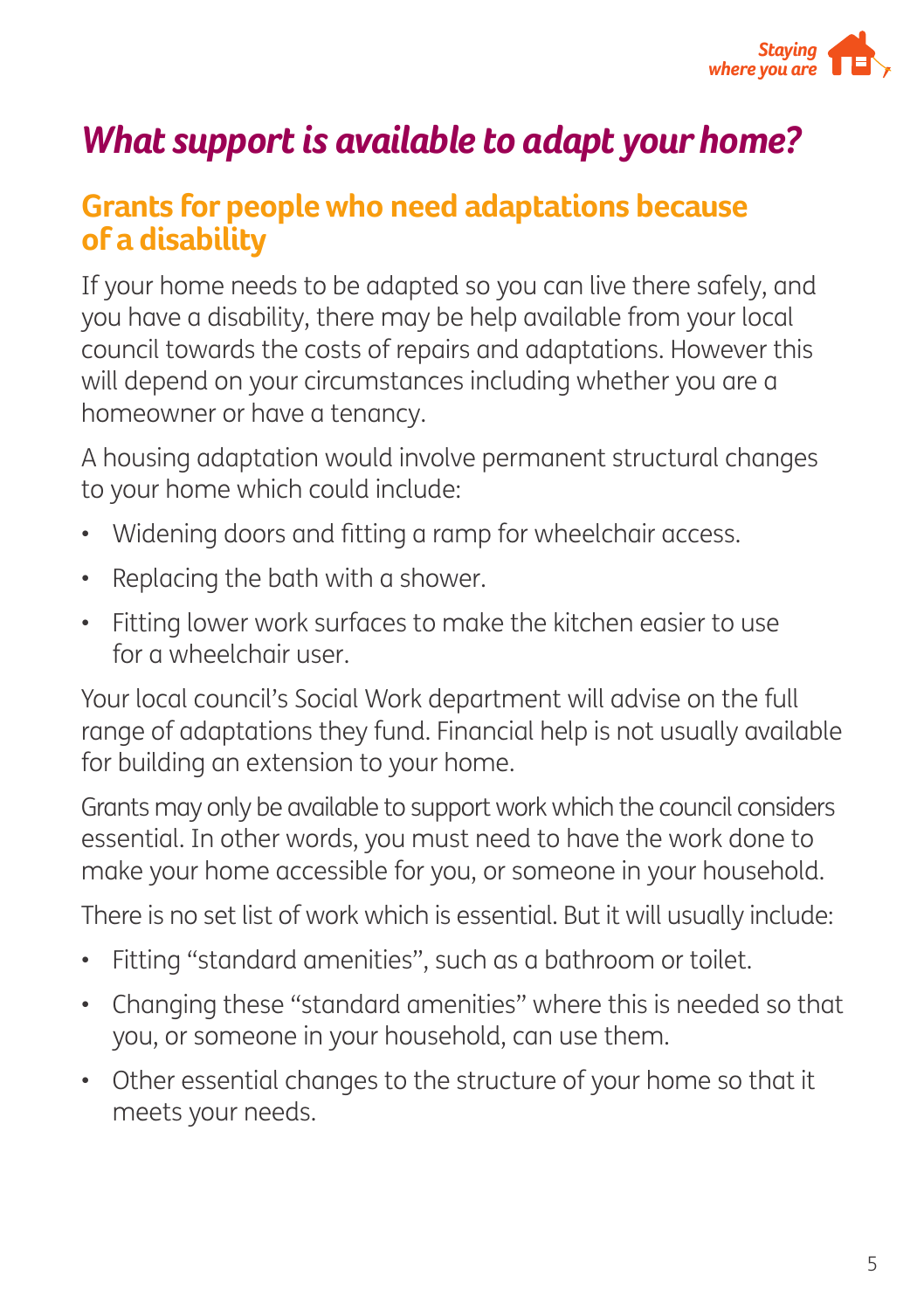

Each council has discretion to set its own rules, which may include grants or low interest loans and it must publish information about its local rules. You can apply for a grant or loan if you own your home, or own part of your home through a shared ownership or shared equity scheme.

Your local council's social work department will assess your needs and decide whether the changes to your home meet the conditions for essential work.

The assessment will usually be carried out by an Occupational Therapist, and will identify what you need help with and suggest possible ways of meeting your needs, including adaptations to your home.

The assessment will also consider how urgently you need a grant.

If your case is assessed as a low priority you may have to wait some time for assistance. Limited budgets may also delay the provision of any grant.



For more information, see the *Housing Options Guide for Disabled People in Scotland*. This guide has been produced by Capability Scotland and the Glasgow Centre for Inclusive Living (GCIL) who have specific expertise in this area.

You can find this at www.capability-scotland.org.uk/ media/417401/housing\_options\_guide.pdf

or call the Age Scotland helpline on 0800 12 44 222.

### **Dementia**

For most people living with dementia it is important to them to remain in their own home for as long as possible. For more information, see the *Early Stage Dementia: A Carers guide to creating a dementia friendly home* which looks at the changes you could make for people living with dementia to allow them to remain independent, safe and comfortable in their own home.

To obtain a copy go online at https://goo.gl/Kf9iKb or call the Age Scotland helpline on 0800 12 44 222.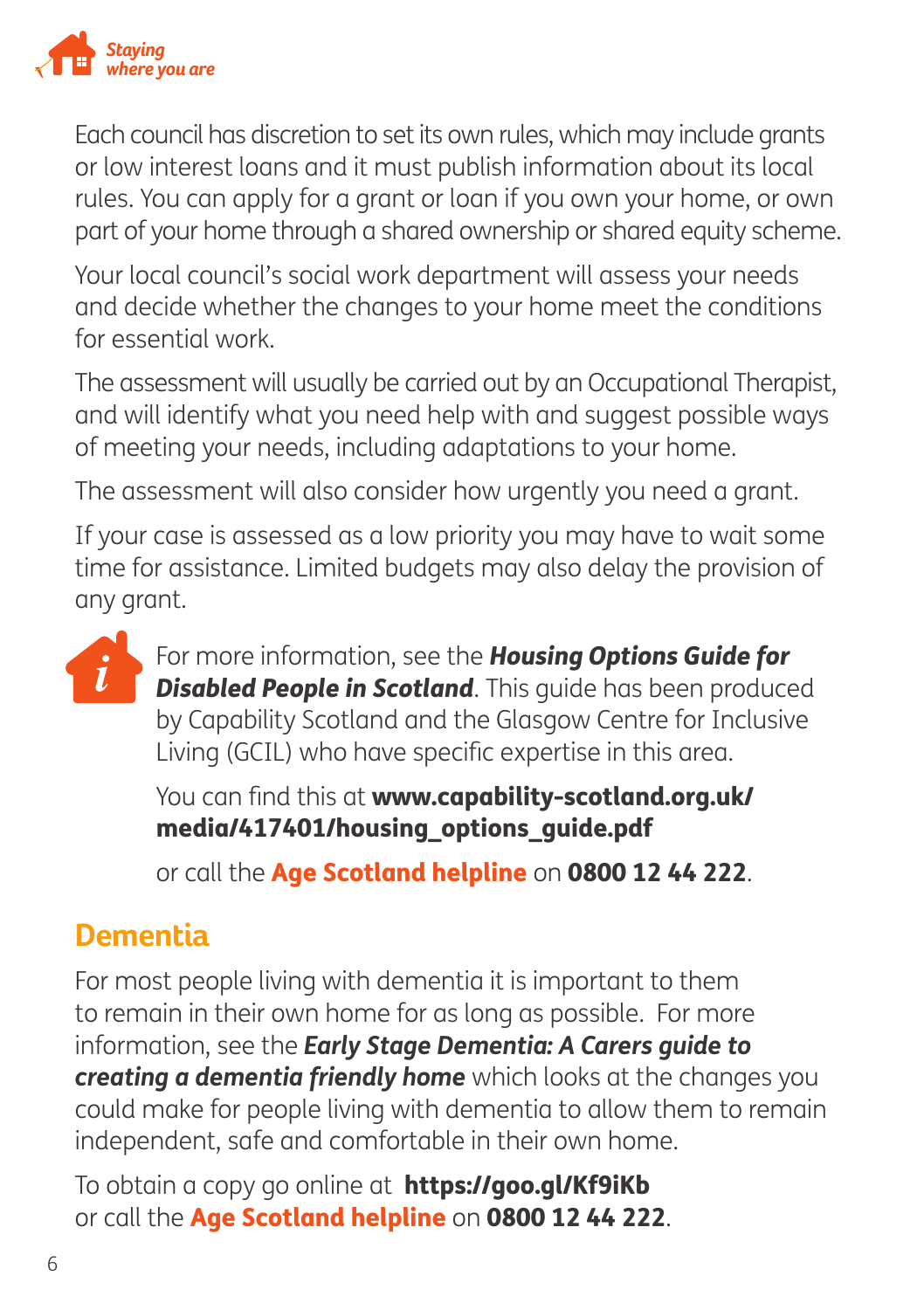

### *Information for homeowners and private tenants repairs and adaptations not related to disability.*

All councils must have a Scheme of Assistance which sets out their housing priorities, including criteria for any grants or loans which they will provide.

Repair or improvement grants are now unusual. Grants may only be available to support work which the council considers to be a high priority or in cases of serious hardship. Some councils will offer low interest loans.

Social work departments can provide small items of equipment and temporary adaptations that are not covered by an adaptations grant, like grab rails or bath seats.

# *Care and Repair services*

Care and Repair services operate in most areas of Scotland to offer independent advice and assistance to help homeowners repair, improve or adapt their homes. They may also provide a handyperson service depending on where you live. Their services are generally available to owner-occupiers, private tenants and crofters who are aged over 60 or who have a disability. Services differ across the country.



For details of your local service call **Care and Repair Scotland** on 0141 221 9879 or see www.careandrepairscotland.co.uk.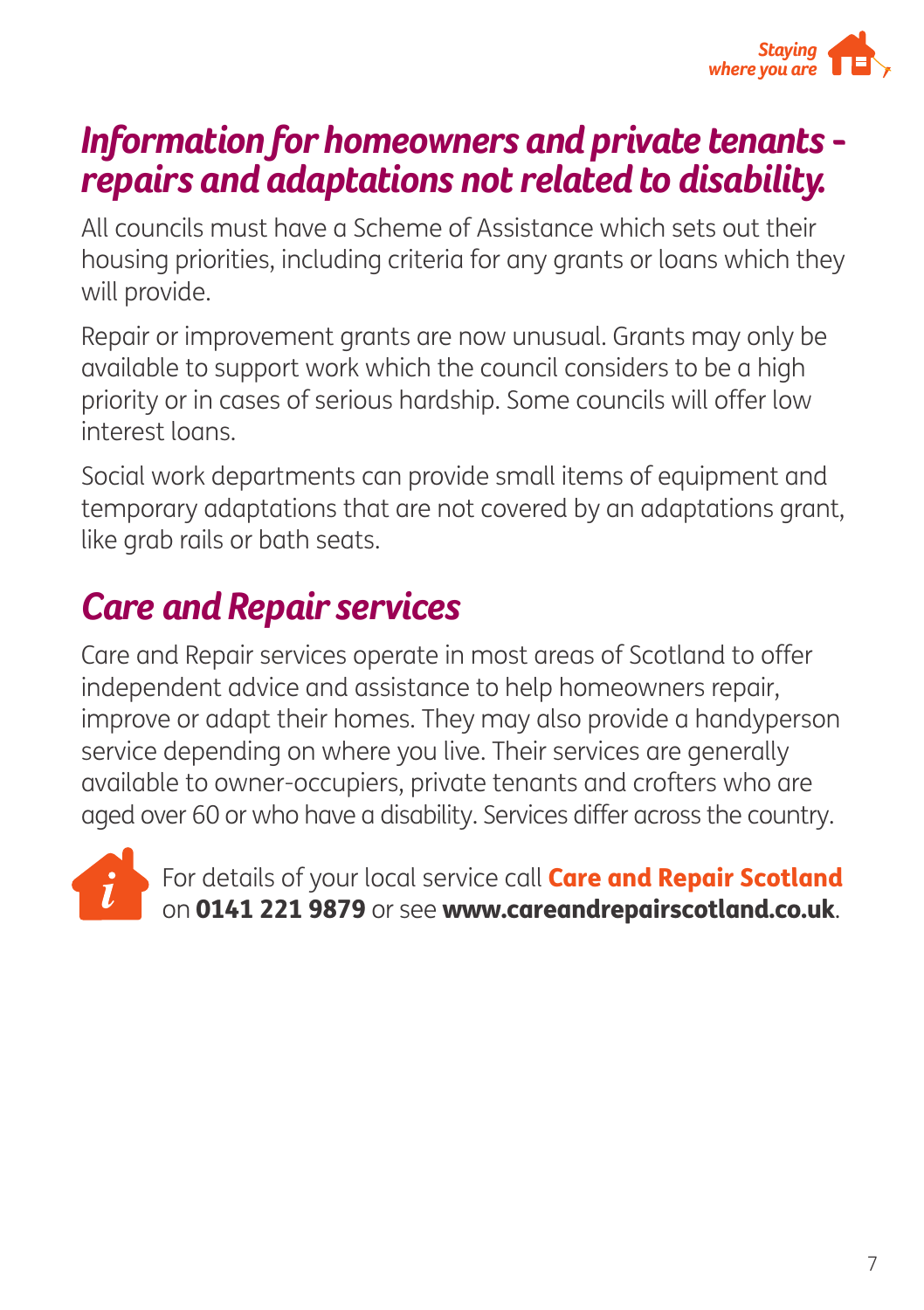

## *Right to adapt for tenants*

All tenants have a right to adapt their home, however different rules apply depending on whether you rent from a public or private landlord.

You can use this right for two reasons if your landlord agrees:

- To make it a suitable place to live if you are a disabled person and the property will be your home, or
- To install central heating or other energy efficiency measures which are available through a grant or loan from the Scottish Government's energy efficiency programme.

If you wish to alter areas which are used by your neighbours, such as widening a common entrance, you will need to obtain permission from the owners of all of the properties which use the affected area.

### **If you rent from a private landlord:**

Landlords of tenants living in private rented accommodation who need adaptations because of a disability have a duty to make reasonable adjustments. This could include changing a policy or practice which disadvantages you, such as a no pets rule if you have an assistance dog, or providing extra aids or services, such as making sure an entry phone is accessible for you.

### **If you rent from a council or housing association:**

For tenants living in council or housing association accommodation who need adaptations because of a disability, your landlord should be able to help and to pay for the cost of the adaptations.

 $\boldsymbol{i}$ 

For more information, contact:

Shelter Scotland: 0800 800 4444 / Scotland.shelter.org.uk Age Scotland helpline: 0800 1244 222 Disability Information Scotland: 0300 323 9961 / www.disabilityscot.org.uk.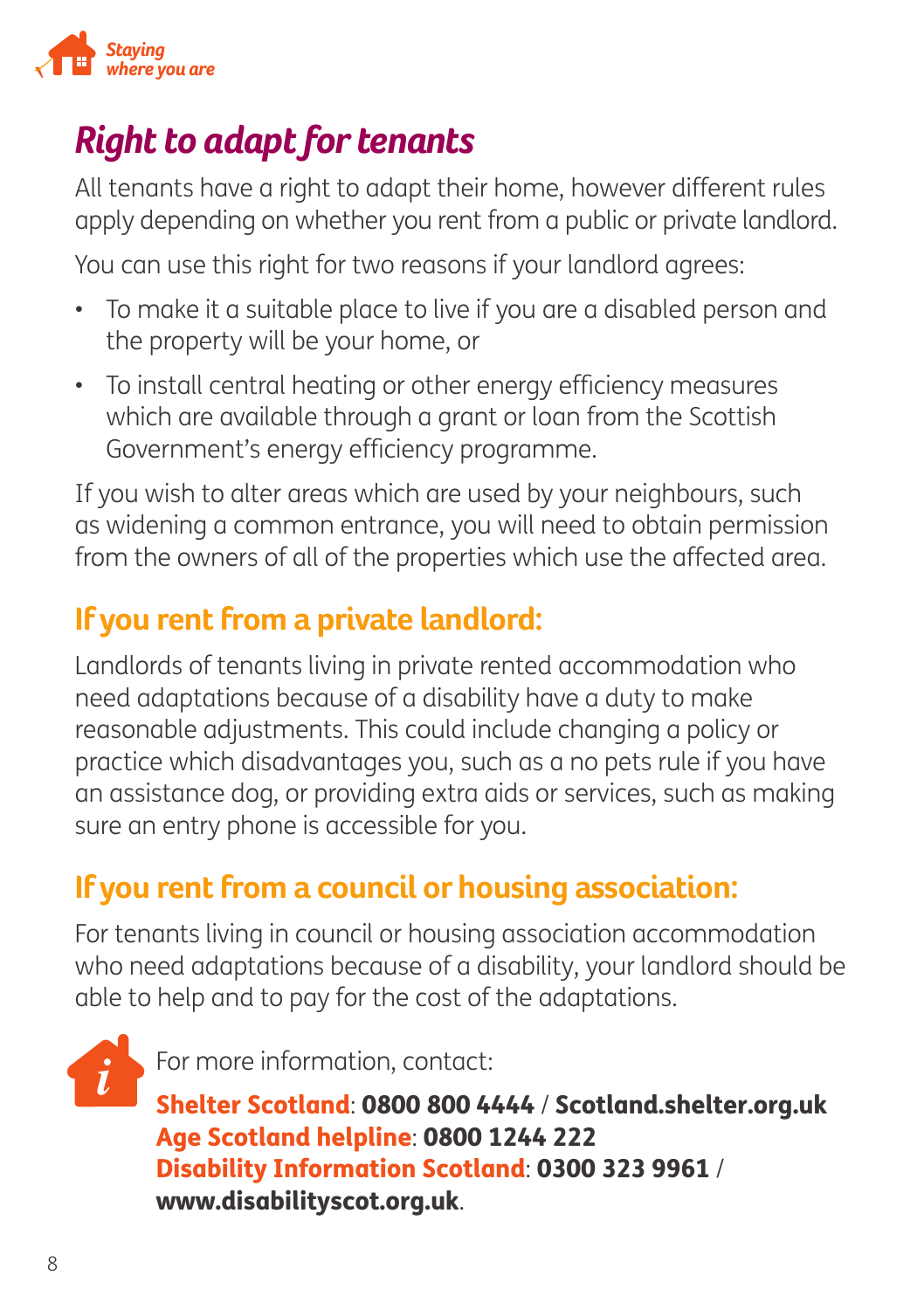

## *Having a warm and energy efficient home*

The Scottish Government's Home Energy Efficiency Programme includes a number of schemes which help people maximise their income, reduce fuel bills and improve energy efficiency. Home Energy Scotland can:

- Give advice on lowering your bills making your home warmer.
- Check your entitlement to benefits and whether you should be getting help from your fuel supplier including under the Warm Home Discount.
- Check your entitlement to insulation for your home.
- Check whether you qualify to apply for help with a new central heating system or boiler, draught-proofing, further insulation and help with energy efficiency.
- Support you in switching your energy supplier via Citrus Energy, a not for profit company, which provides a quick and easy service to find the energy supplier who can provide the cheapest energy tariff for you. You can contact **Citrus Energy** at citrusenergy. businesscatalyst.com or 0800 221 8089.

#### Call Home Energy Scotland on 0808 808 2282 / www.greenerscotland.org/home-energy-scotland.

Call the Age Scotland helpline on 0800 1244 222. An adviser can make a referral to Home Energy Scotland on your behalf.

### **Priority Services Register**

All energy suppliers are obliged to keep a list of customers who may have additional needs which it is useful for the company to be aware of. You could ask your supplier to put your name on its register; this is normally available to people who are over 60 or have a disability. It may entitle you to a free gas safety check and will ensure that the supplier is aware of your situation if there is a power cut.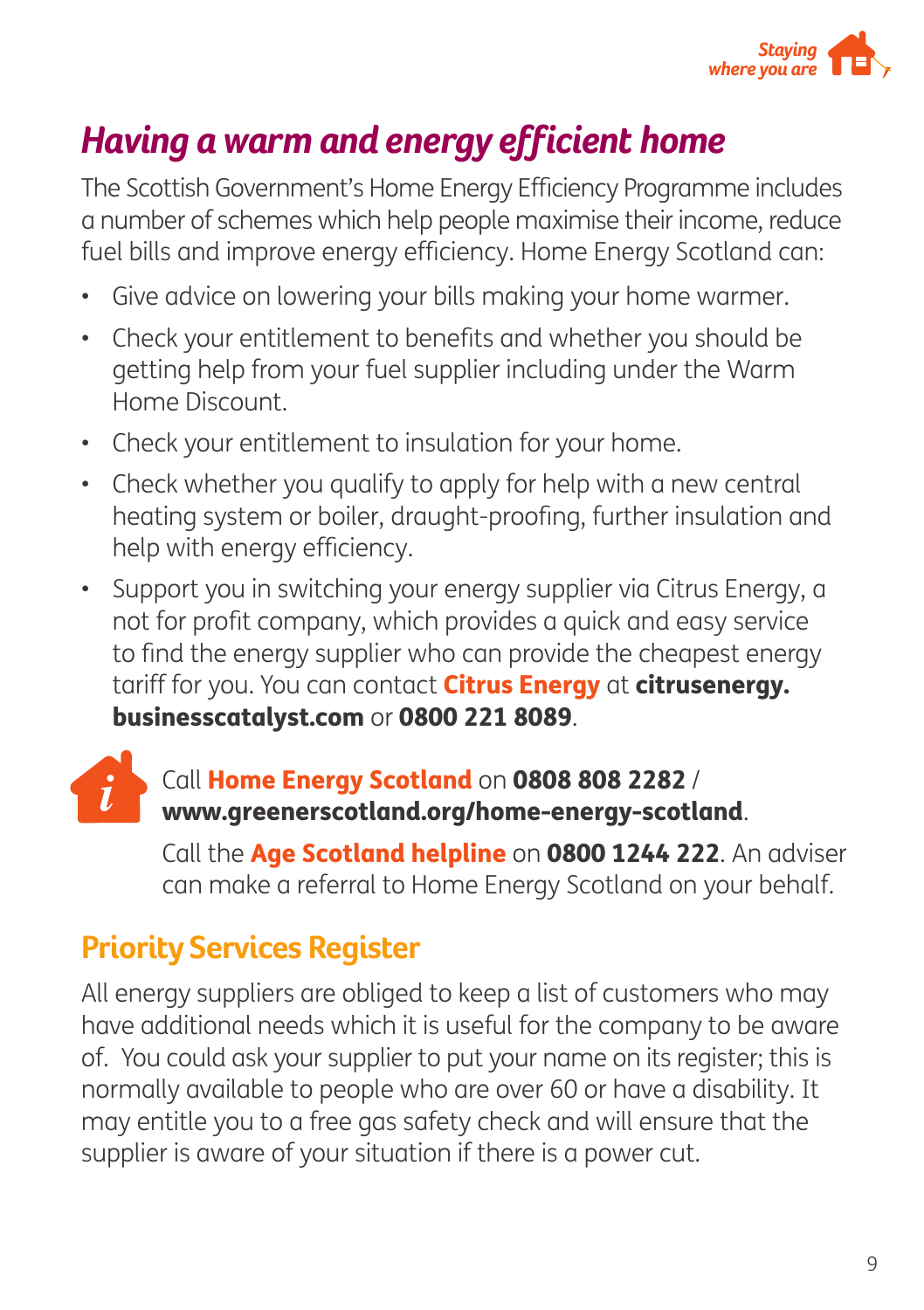

### *Sensory impairment*

There are a number of ways in which your home can be adapted if you have a sensory impairment such as age-related hearing loss or visual impairment, in order to help you live independently at home. Further information and useful contacts are contained in this section.

### **Hearing loss**

You may wish to approach your GP for an assessment for a free NHS hearing aid. Home adaptions which can help older people with agerelated hearing loss to live independently include adding a hearing loop (induction loop) to door entry intercoms, installing flashing or vibrating doorbells and, most importantly, ensuring a smoke alarm is fitted which has flashing strobe lights and/or vibrating pads that go under the pillow at night.

Other equipment which can make home life easier and reduce social isolation for older people with hearing loss includes amplified and looped telephones, vibrating clock alarm pillows and looped television listeners.

Induction loops work through a microphone picking up the sound of speech and an amplifier processing the audio for output through a metal coil (or loop) as a magnetic signal. Moving the switch on some hearing aids to the 'T' (telecoil) position disengages the hearing aid's own microphone, so that it only receives the sounds going in to the microphone on the loop.

If you have queries about how to manage your hearing loss or need information about assistive equipment, you can visit Action on Hearing Loss at www.actiononhearingloss.org.uk.

The charity's information officers in Scotland can also be contacted by email: scotland@hearingloss.org.uk, telephone 0141 341 5330, textphone: 0141 341 5350 or text: 07388 227 407.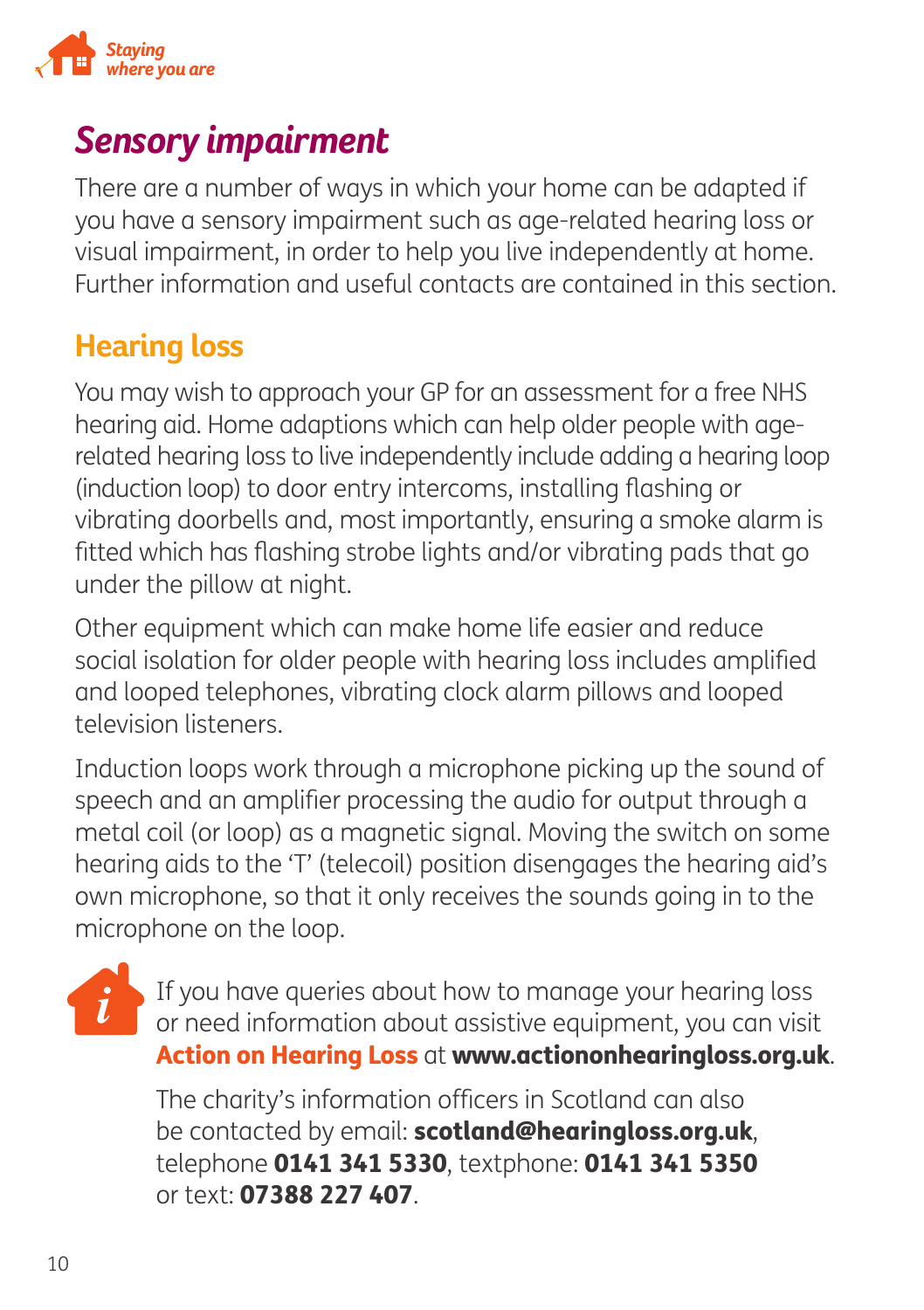

### **Visual impairment**

There are a number of adaptations to homes which are helpful to people with sight loss, including specialist lighting to reduce glare, daylight bulbs and lamps, tactile signage and hand-rails. There is also a range of specialist equipment which can help people live independently at home with sight loss. Specialist equipment includes talking watches, liquid level indicators, text readers/ scanners, handheld electronic magnifiers and hand-held illuminated magnifiers. Increasingly there is also a range of IT resources which can help people with sight loss.

Royal Blind is Scotland's largest vision impairment organisation and works alongside its sister charity **Scottish War Blinded**, which supports veterans with sight loss.

The focus for Royal Blind's support for older people with sight loss is through nursing home provision at its two care homes, which are Scotland's only specialist homes for older people with sight loss. Braeside House in Edinburgh and Jenny's Well in Paisley have been specially designed to support older people with a range of sight loss conditions as well as other health needs, including dementia.

Scottish War Blinded provides outreach services and support at its two centres to veterans with sight loss. The charity provides free support to all vision impaired veterans in Scotland, including both those that have developed sight loss during or after their service. Scottish War Blinded rehabilitation officers can assess vision and when possible, assist veterans to learn how best to use any remaining vision. These assessments can be done at a veteran's home or at the charity's centres in West Lothian or Paisley. Often assessments can lead to simple changes like better targeted lighting and the provision of appropriate magnifiers.



Information on **Royal Blind** can be found on the charity's website www.royalblind.org or by phoning 0131 229 1456.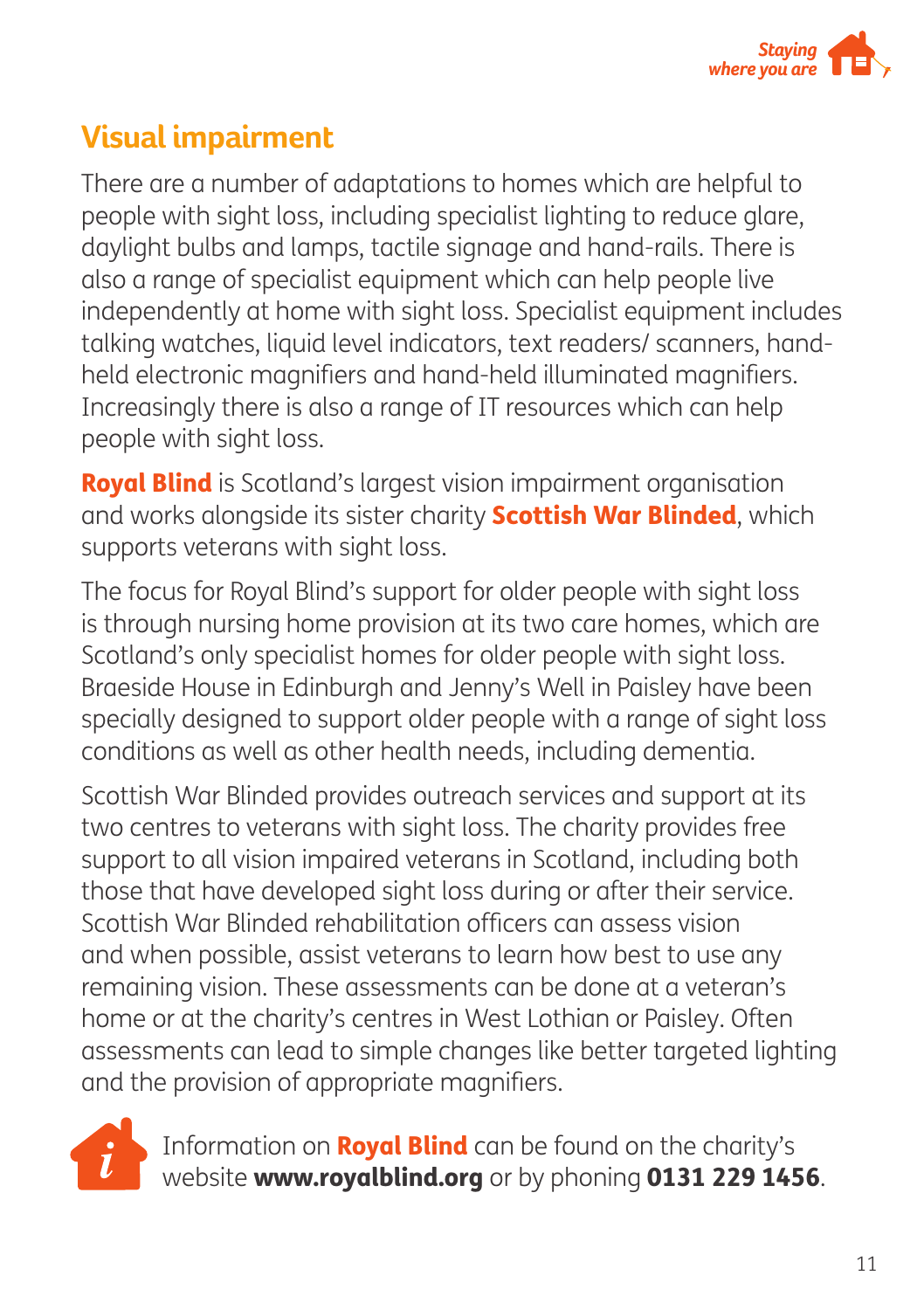

#### Information on **Scottish War Blinded** can be found on the charity's website www.scottishwarblinded.org or by phoning 0131 229 1456.

Even if you have lost all or some of your sight you can often carry on living in your own home. Repairs, adaptations and improvements can help prevent the risk of accidents at home. For example, by removing or fixing any hazards such as loose carpeting on stairs, non-slip bathroom flooring and improving lighting.

**RNIB Scotland** works on behalf of 170,000 people in Scotland with sight loss. They deliver services their members need, and campaign for their civil and welfare rights. They support children, young people and adults with sight loss to live full and independent lives, and work with others to help minimise preventable sight loss.

Living with sight loss can involve a lot of extra expense. RNIB Scotland offer a wide range of services and support for people of all ages living in Scotland with sight loss. These include benefits advice and emotional and practical support.



See more at www.rnib.org.uk/scotland/how-we-can-help or call the national helpline for advice on 0303 123 9999.

RNIB's booklet on housing gives advice on using colour contrast and lighting to make the home easier to get around. See the booklet at www.rnib.org.uk/information-everydayliving-home-and-leisure/safety-home. There are also many aids and products from talking hobs to Liquid Level Indicators which can help you to live more safely and independently. Visit **http://shop.rnib.org.uk/** for more information.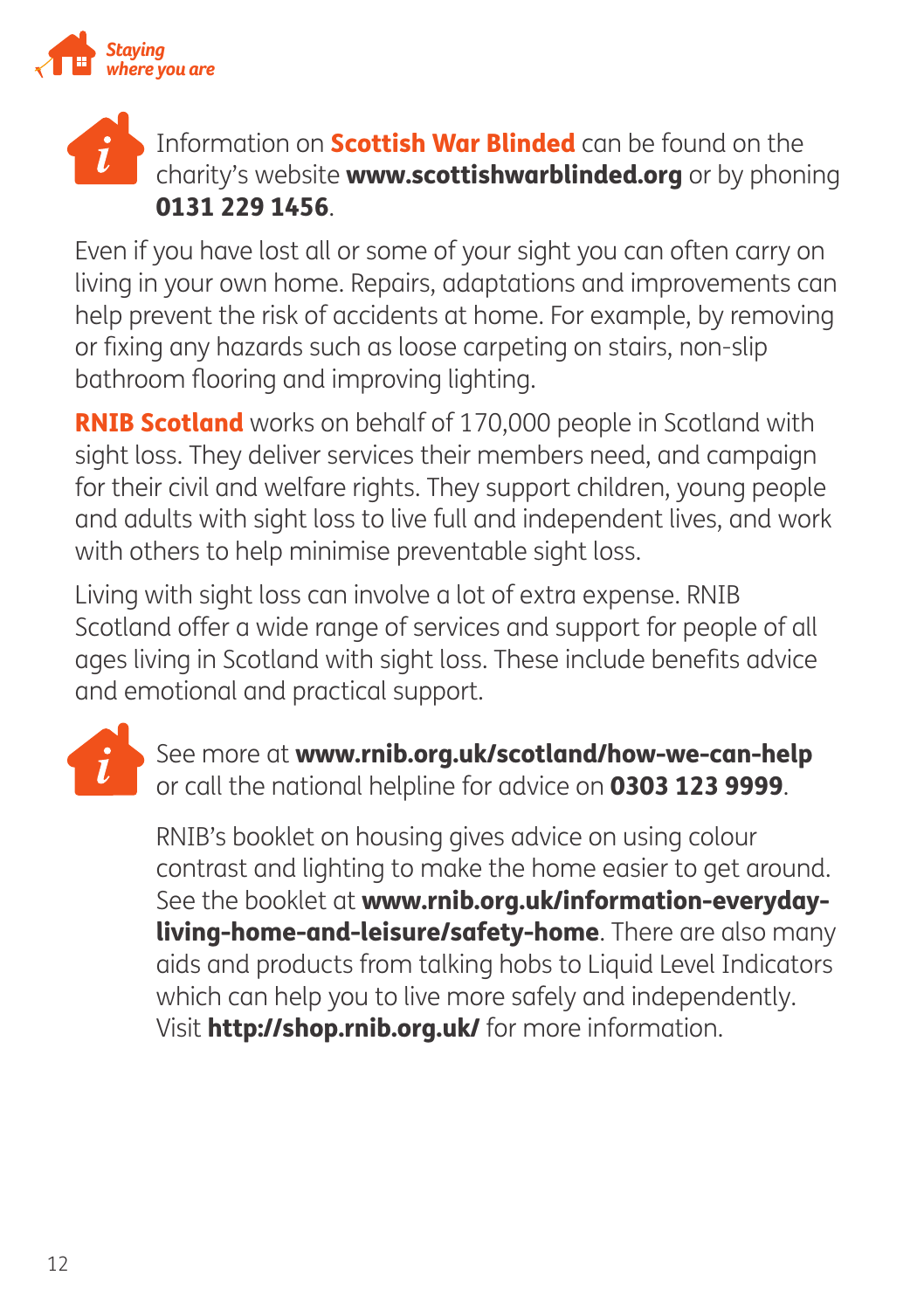

# *Moving to a home that suits you better*

# *What are you looking for in your future home?*

There will be many issues to consider when you are deciding what you want and need from your future home. These are covered in more detail in the checklist at the back of this booklet but will include:

- The location of your home.
- How good and frequent are local transport links.
- How accessible the property is.
- How energy efficient the property is.
- Any issues in relation to shared communal areas and service charges.
- What support is available to meet individual care needs.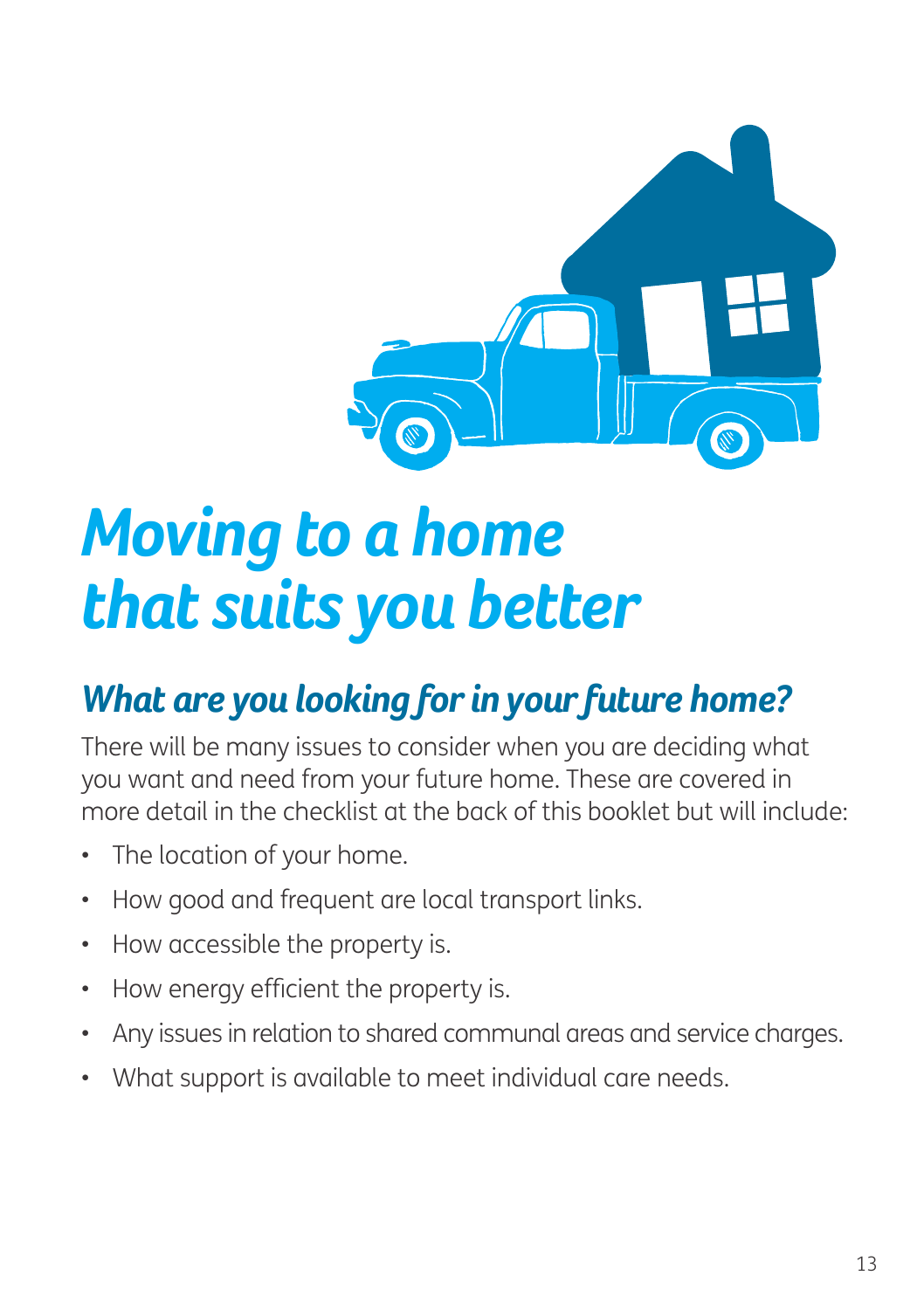

### *Downsizing to a smaller home*

Moving to a smaller home can be a good move both practically and financially.

It is likely to be easier to manage, may provide you with an opportunity to raise money from the sale of your home, and may have lower energy costs too. You could also have a fresh start somewhere new in an area where your budget would not stretch to a larger home. You may wish to move somewhere closer to family or friends or to an area where there is more to do.

Downsizing may not work for you. You need to think about:

- Would you be happy with less space?
- Would you need to part with some of your furniture?
- Will you have room for people to come and stay?

Whether you are looking to buy or rent somewhere smaller, your options depend on the money you have and the area where you want to live.

If you are a council or housing association tenant in a larger property, ask your landlord if they have a scheme in place to help you move to a smaller home.

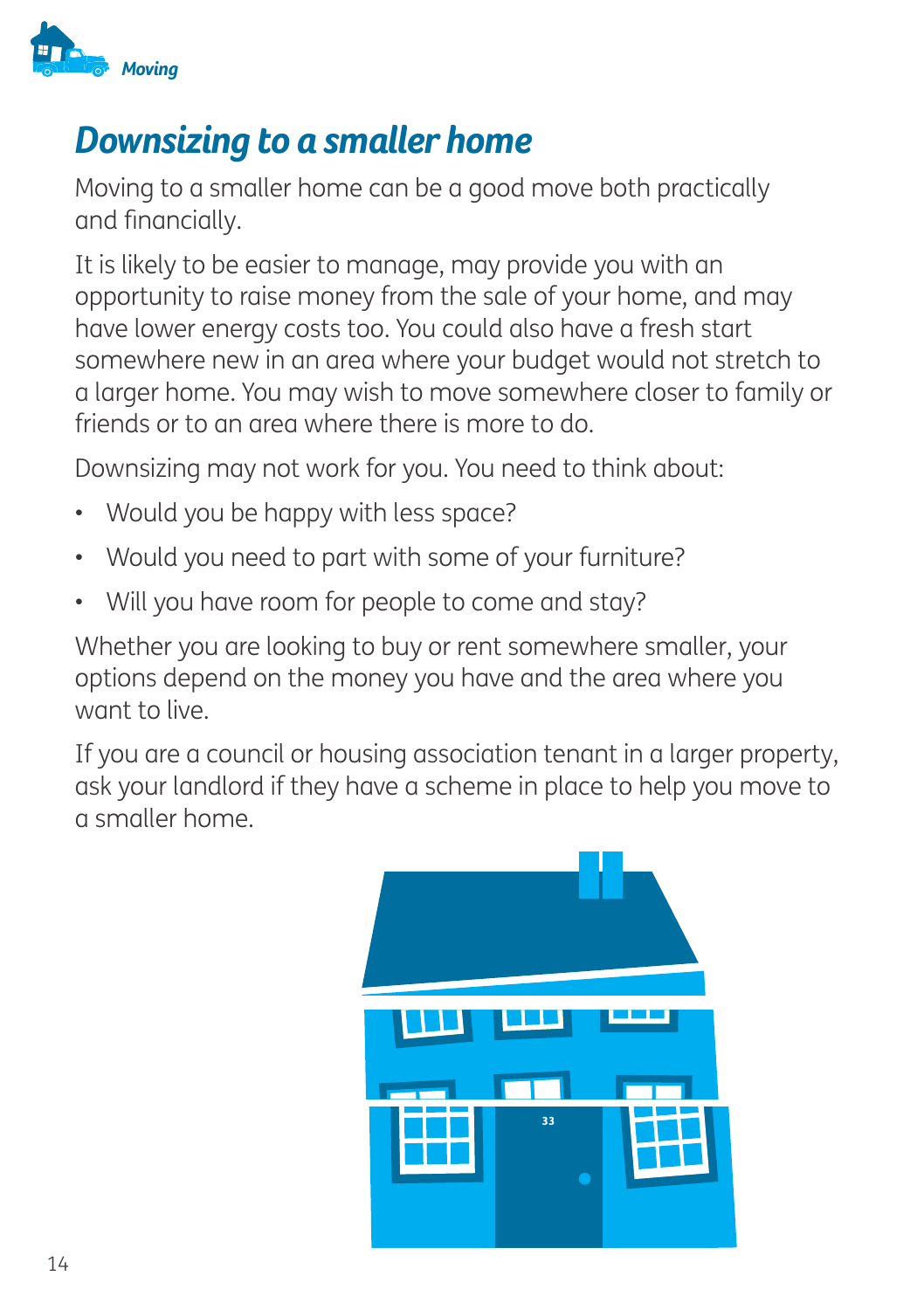# *Buying a home*

# *Work out a budget*

You need to be clear about what you can afford before you plan to move.

Your budget should take into account:

- Your income.
- What you regularly spend see Age Scotland's *Money Matters* guide for more information.
- Changes to your spending in the property you want to buy change of council tax band, estimated energy consumption, property insurance.
- The savings you have and any money you will have from the sale of your current home.
- How stable your income is and how likely it is to change.
- Your ability to budget for changes such as care costs or needing to take taxis if you were no longer able to drive.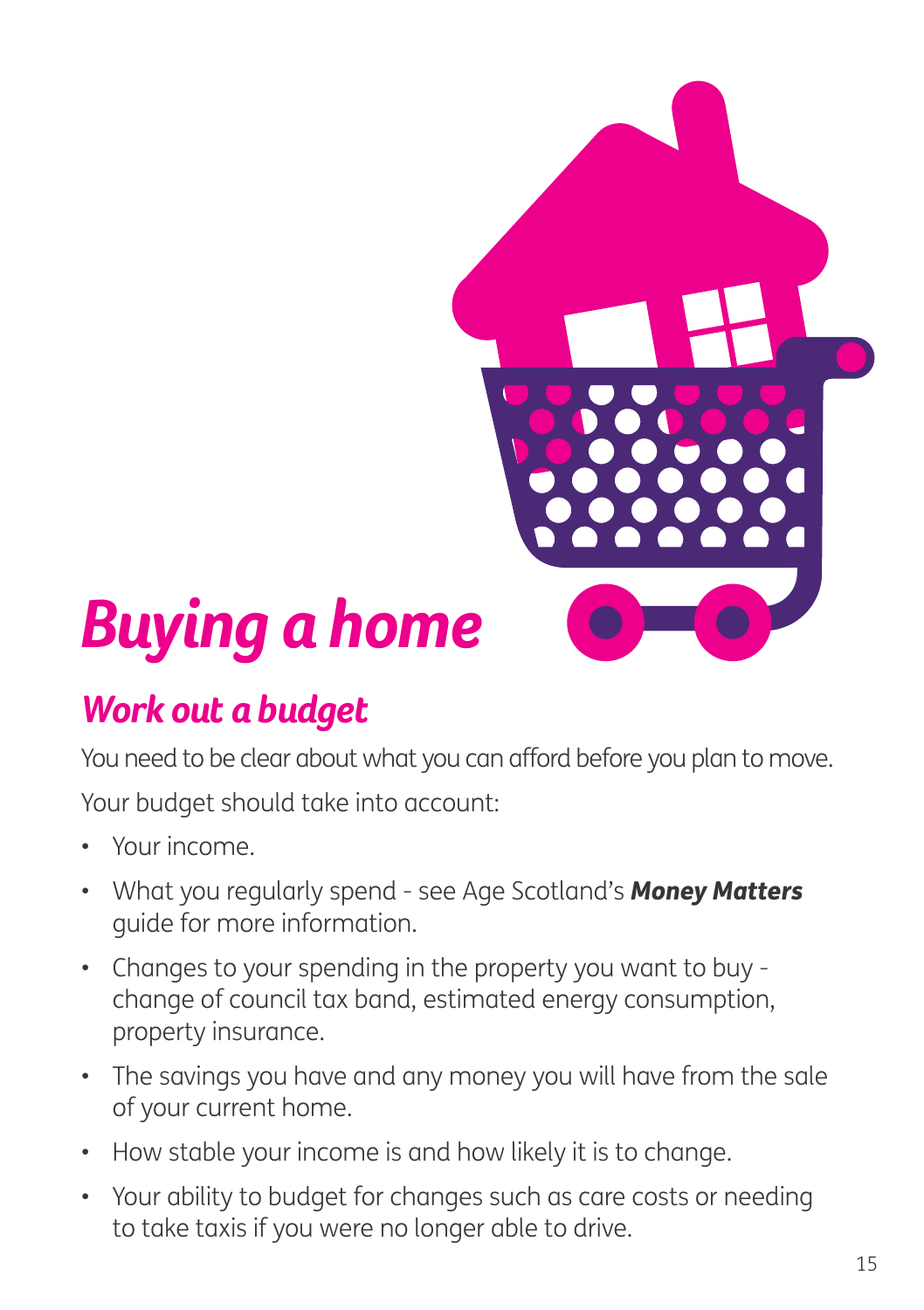

### *If you need a mortgage, find out how much you can borrow*

If you need a mortgage, get independent advice about your options.



For independent information about mortgages, call the Money Advice Service on 0300 500 5000 or visit the website at www.moneyadviceservice.org.uk.

# *Additional costs of buying a home*

Other costs involved in buying a home include:

*Legal fees* - You cannot buy a house in Scotland without using a solicitor. As with any other service, shop around to see where you will get the best price for the work the solicitor will do. You will be charged more for a complicated transaction, for instance if there are difficulties with the purchase. To find solicitors in your area, contact the Law Society of Scotland on 0131 226 7411 or visit their website www.lawscot.org.uk.

*Land and Buildings Transaction Tax - LBTT - No tax is charged* on a property that costs £145,000 or less, but if you are buying somewhere that costs more than this the rate depends on the price of the property. The more expensive the property, the more you pay.

Charges on the *difference* between the purchase price and the £145,000 allowance start at 2% for properties that cost between £145,000 and £225,000, right up to 12% for properties over £750,000. For example, if a property costs £150,000 you would be taxed 2% on the £5,000 difference. The Scottish Government has announced plans to raise the LBTT relief for first-time buyers, of any age, from £145,000 to £175,000.



Contact **Revenue Scotland** for more information. Their website, **www.revenue.scot**, has a calculator that can help you work out how much tax you will pay or you can call them on 03000 200 310.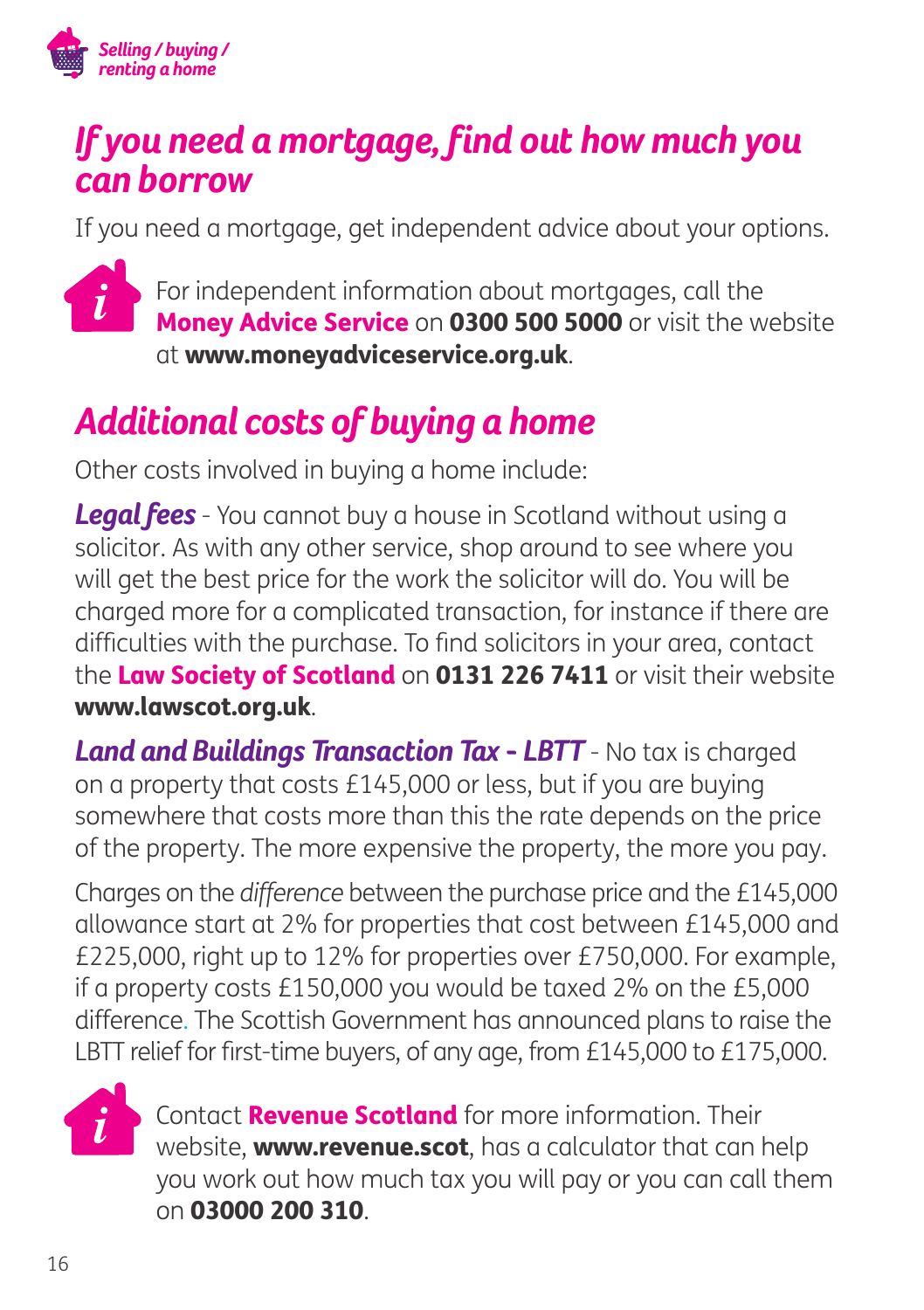

### **How to find a home to buy**

If you are looking for general housing solicitors and Estate Agents will generally advertise in local newspapers and property papers and websites.

If you are looking for housing for sale in your area which is specifically for older people contact The **Elderly** Accommodation Counsel, a charity that aims to help older people make informed choices about meeting their housing and care needs. You can contact them on 0800 377 7070 or see their website **www.eac.org.uk**.

# *Different ways of owning your home*

### **Outright ownership**

Your home will be entirely your own.

### **Shared Equity or Shared Ownership**

If you own your own home or have other assets such as savings, but you do not have enough money to buy a property outright, you may want to consider shared equity, shared ownership or similar schemes. Your local Council will know what is available in your area.

### **Shared Equity**

Shared equity is offered by some Housing Associations. Purchasers buy a share in the property, normally between 60% and 80%, and the Scottish Government owns the remaining share. The purchaser legally owns the property and is responsible for all maintenance, repairs and insurance. When the property is sold the owner and the Government each receive their percentage share of the property's final sale value.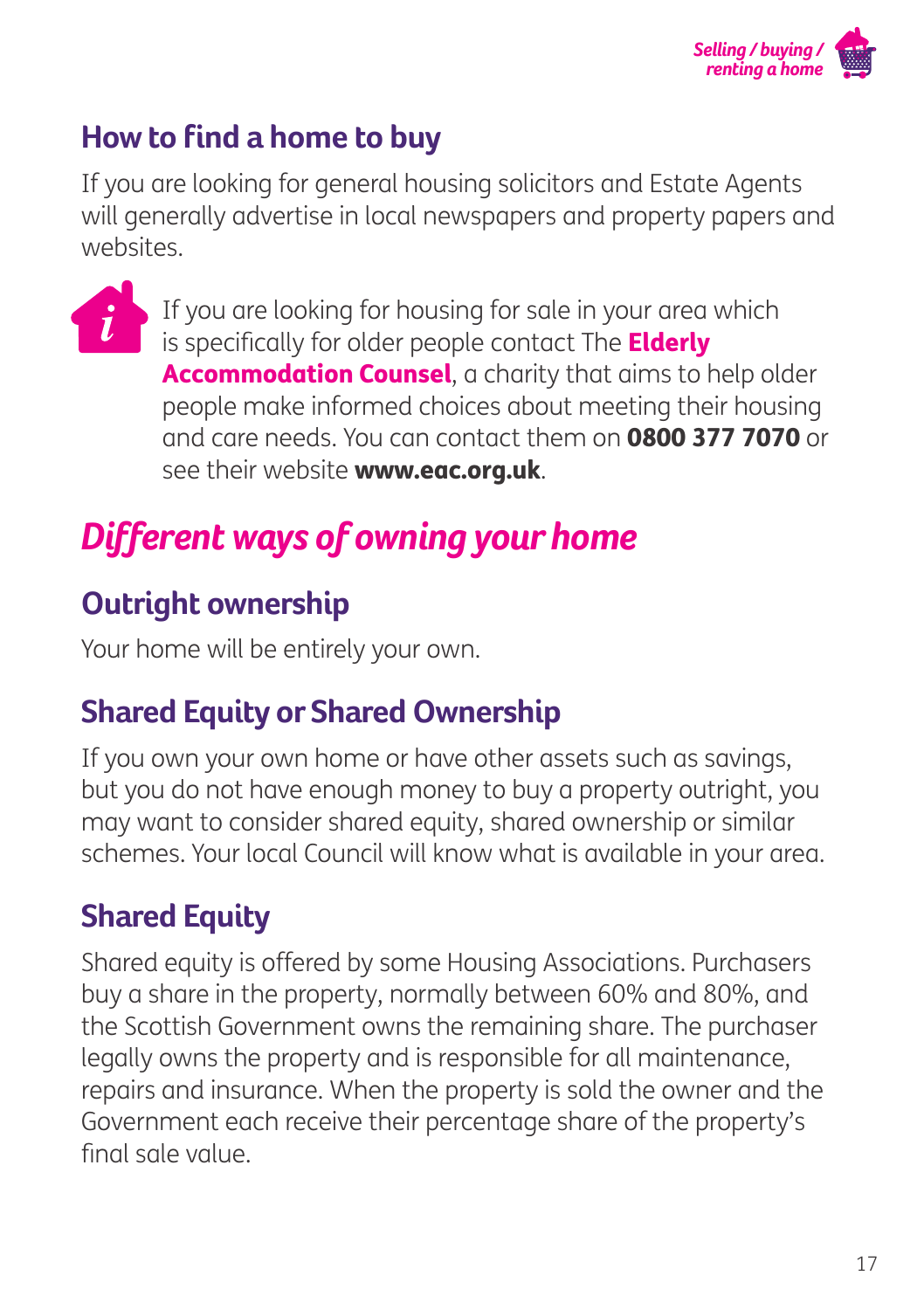

### **Shared Ownership**

Shard ownership is a cross between renting and buying which is offered by some local councils, housing associations and housing co-operatives. It is an option for people who cannot afford to buy a home outright. Purchasers can buy 25%, 50% or 75% of the property, which they can increase up to 100% at a later stage if they wish. An occupancy charge, which is effectively rent, is paid for the part of the house value that is not purchased. Sharing owners are responsible for all maintenance, repairs and insurance regardless of the share they buy, and would be responsible for service charges such as those in sheltered housing.

### **Help to Buy**

The **Scottish Government** sometimes has schemes which help people to buy their homes but these can change from time to time. They can often be demand led which means that once the budget is fully allocated no further applications can be considered.



Details are available on the **Money Advice Service** website www.moneyadviceservice.org.uk/en or you can call them on 0800 138 7777.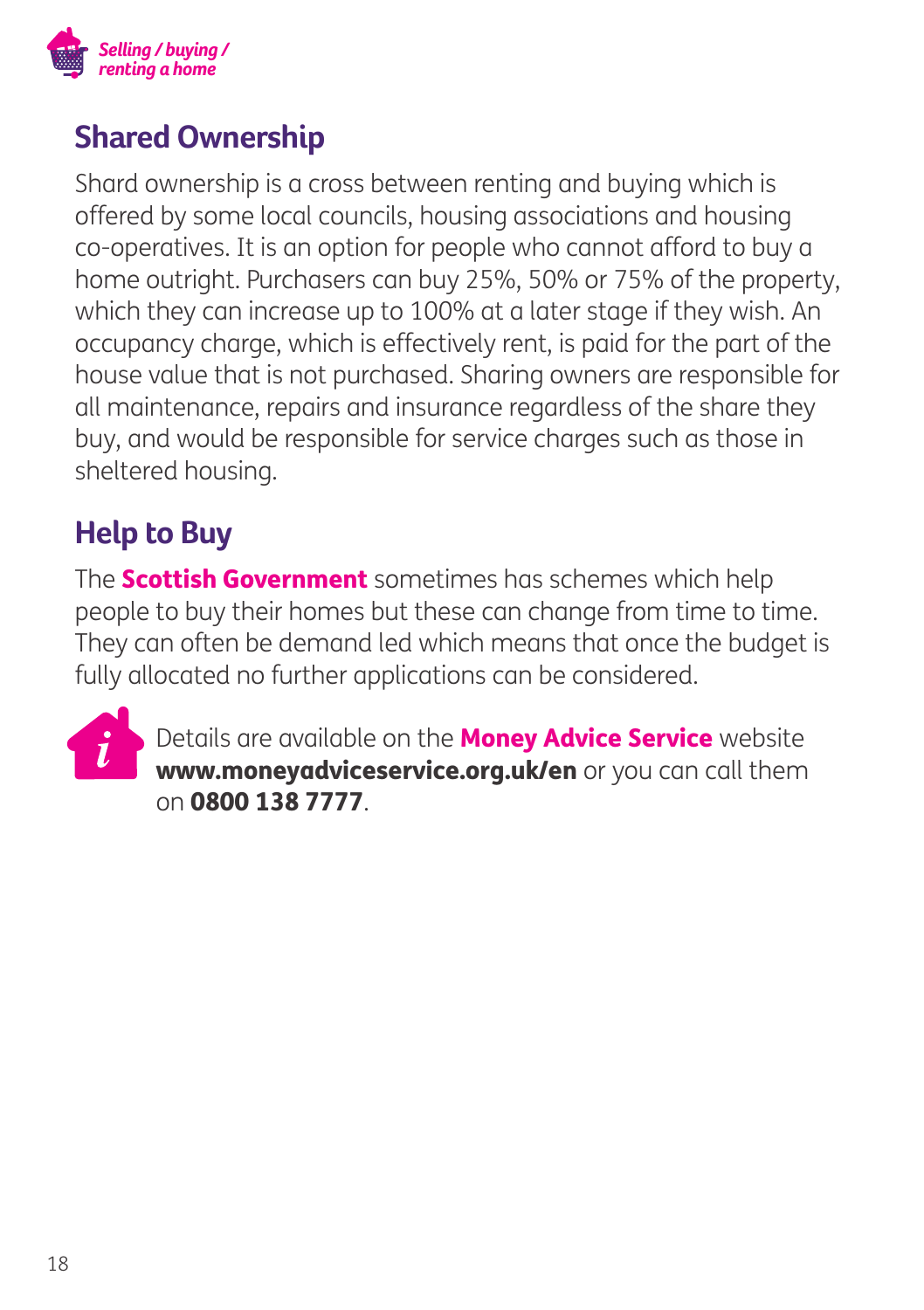

# *Selling your home*

### *The Home Report and Energy Performance Certificate*

Homes for sale in Scotland must have a Home Report before they can be put on the market. It is a pack of three documents:

The Single survey contains a surveyor's assessment of the condition of the home, its accessibility and any repairs you may need to carry out. It also gives a valuation and an estimated cost of any repairs.

The Energy report is the surveyor's assessment of the energy efficiency of the home and its environmental impact. It also recommends ways to improve its energy efficiency.

The Property questionnaire is completed by the seller of the home. It contains extra information about the home, such as Council Tax banding, any issues that may have affected the home in the past, such as fire or storm damage, any alterations or extensions that have been made to the home, details of any specialist work or guarantees, details of any notices that might affect the home and factoring costs.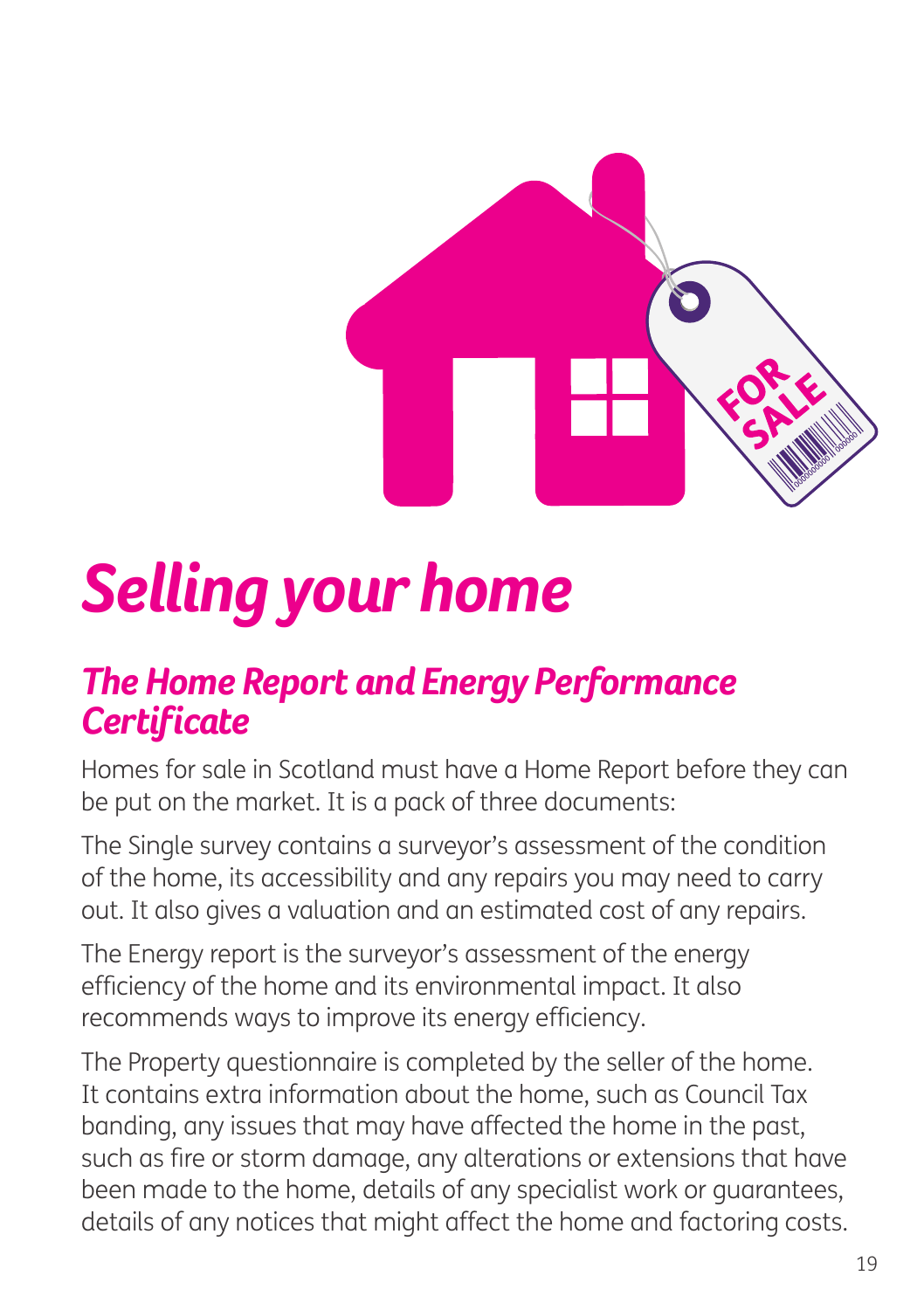

## *Putting your home up for sale*

Once you have the Home Report you can look at how best to sell your home. You will need a solicitor to carry out the legal work of the sale but you have some options about how you sell your home. You could

- Look for a buyer, advertise, show people round and set a price yourself. This is usually only advisable if you already have experience and knowledge of the property market in your area. You will still need a surveyor to prepare the Home Report and a solicitor to carry out necessary legal work, or
- Use an estate agent or solicitor to advertise and sell your home. They usually charge somewhere between 0.5% and 3% of the final selling price and you will need to pay VAT on top of this too. As with any service, shop around to find the best deal for you.
- Accept an offer from a Quick house sale company which will make you a low offer but buy your house quickly. Get advice from your solicitor to make sure you are aware of any pitfalls and so you are clear about how much lower the value is than the market value.
- Part exchange if the property you want to buy is part of a part exchange scheme. Some housing developers and estate agents offer part exchange deals particularly if you want to buy a new property. You would usually have to sell your home at a lower price than you had hoped for but you may be able to move quite quickly. Seek legal advice before entering into a part exchange arrangement.
- Sale and rent back some companies will buy your home from you but still let you live in it. These schemes can be very risky as you are likely to receive a low price for your home and you may not have that right to live there securely in the long term.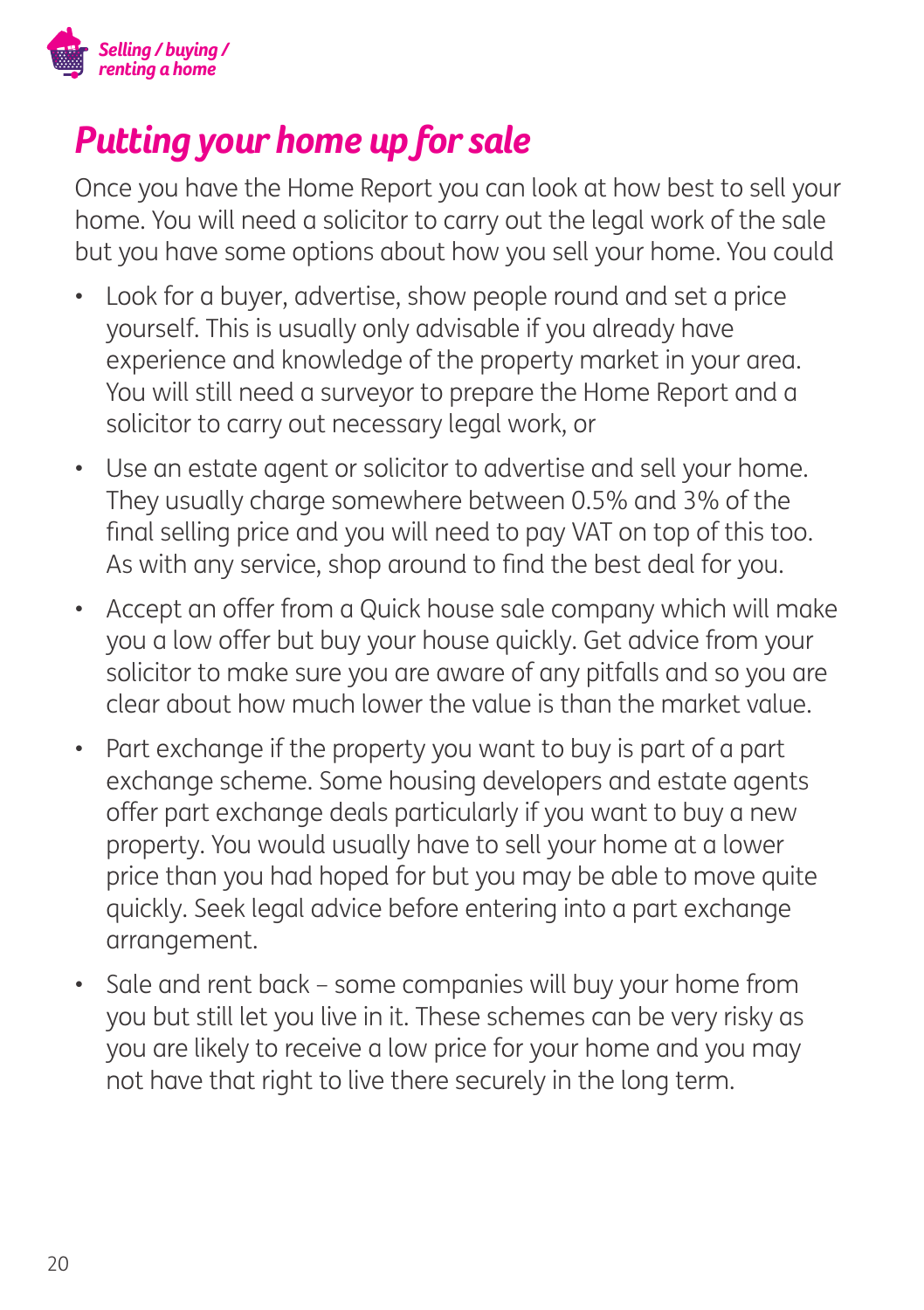

# *Renting a home*

# *Renting from a council or a housing association.*

Councils and housing associations provide accommodation including housing designed to meet the needs of older people: these properties are commonly called social housing.

If you are interested in social housing, contact your local council or housing association to ask about what is available locally, and how you can apply to join their waiting list.

There can be a long wait for social housing, particularly in popular areas. Different landlords will have different rules about who will have priority but there are some things they cannot take into account, including your income, your age and how long you have lived in an area. Your application may have a higher priority if you have a care needs assessment which shows that your current home is not suitable for your needs.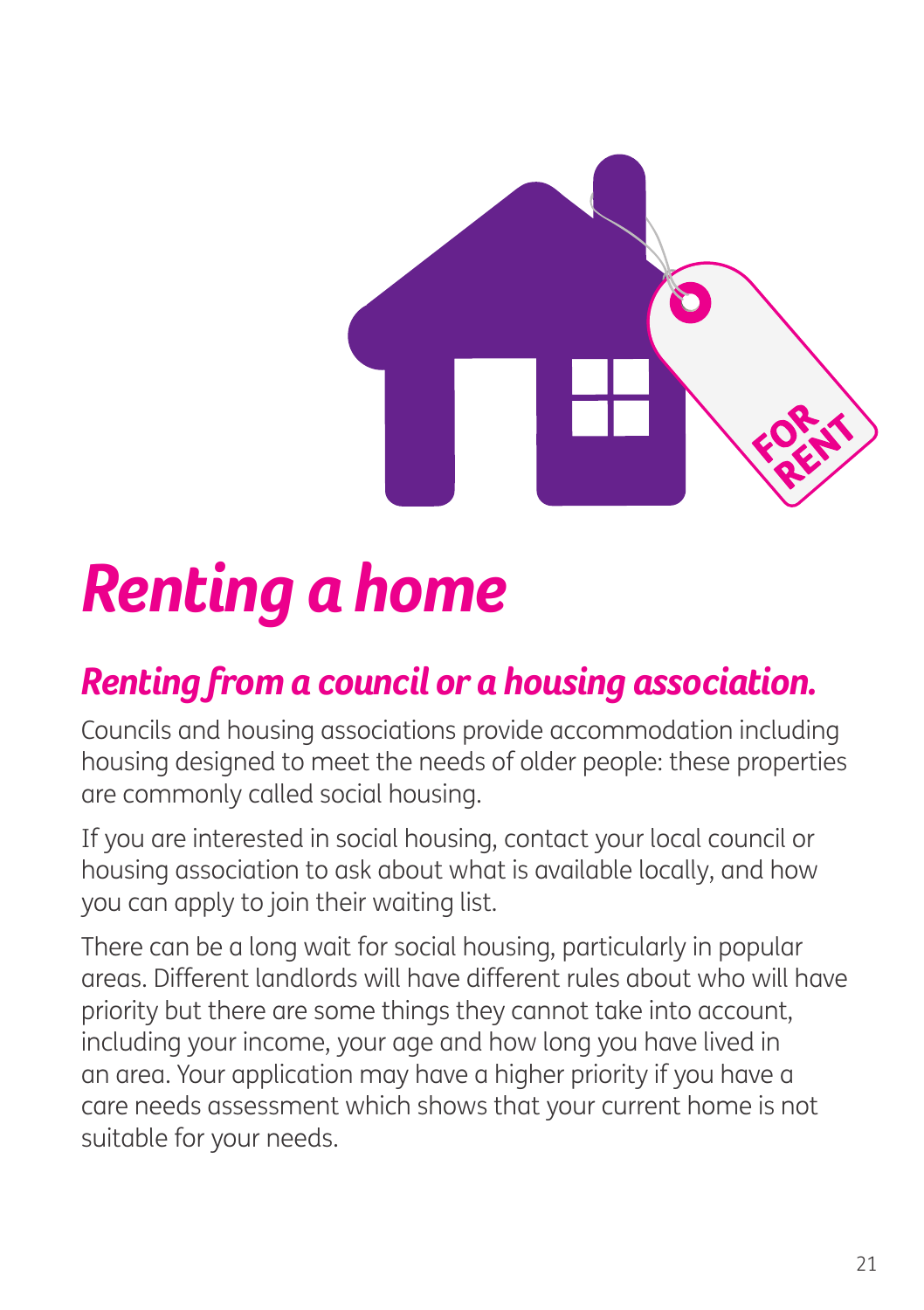

### **How to apply**

Your local council, Citizens Advice Bureau or housing agency will know about local social landlords and their application procedures. You may be able to apply by phone, in person or online. Application forms will ask about:

- Where you live now.
- Any medical conditions which affect you or your family.
- The type of housing you need ground level flat because of problems with stairs, a particular area to be close to family or carers, near to a bus route so that you can get to work or medical appointments?

If you need to move because of medical issues, you may have to ask your GP for a letter, fill in a form about your health or have a medical examination so that the landlord can decide what priority you should be given.

Your local Citizens Advice Bureau can help you to make sure you include all the information needed so that a proper decision can be made.

You are likely to have to wait some time for housing, but the landlord should give you an idea of the average waiting times for different types of housing in different areas and your likelihood of being offered a home. Whilst you are on the housing list, you may be required to complete forms to confirm whether your circumstances have changed.

If you are not happy with any decisions about your application you should get advice as you may be able to:

- Ask for a review if you think housing law or the landlord's policy have not been followed.
- Use the landlord's complaints procedure, and after this complain to the Scottish Public Services Ombudsman.
- Ask your local councillor to take up your case on your behalf.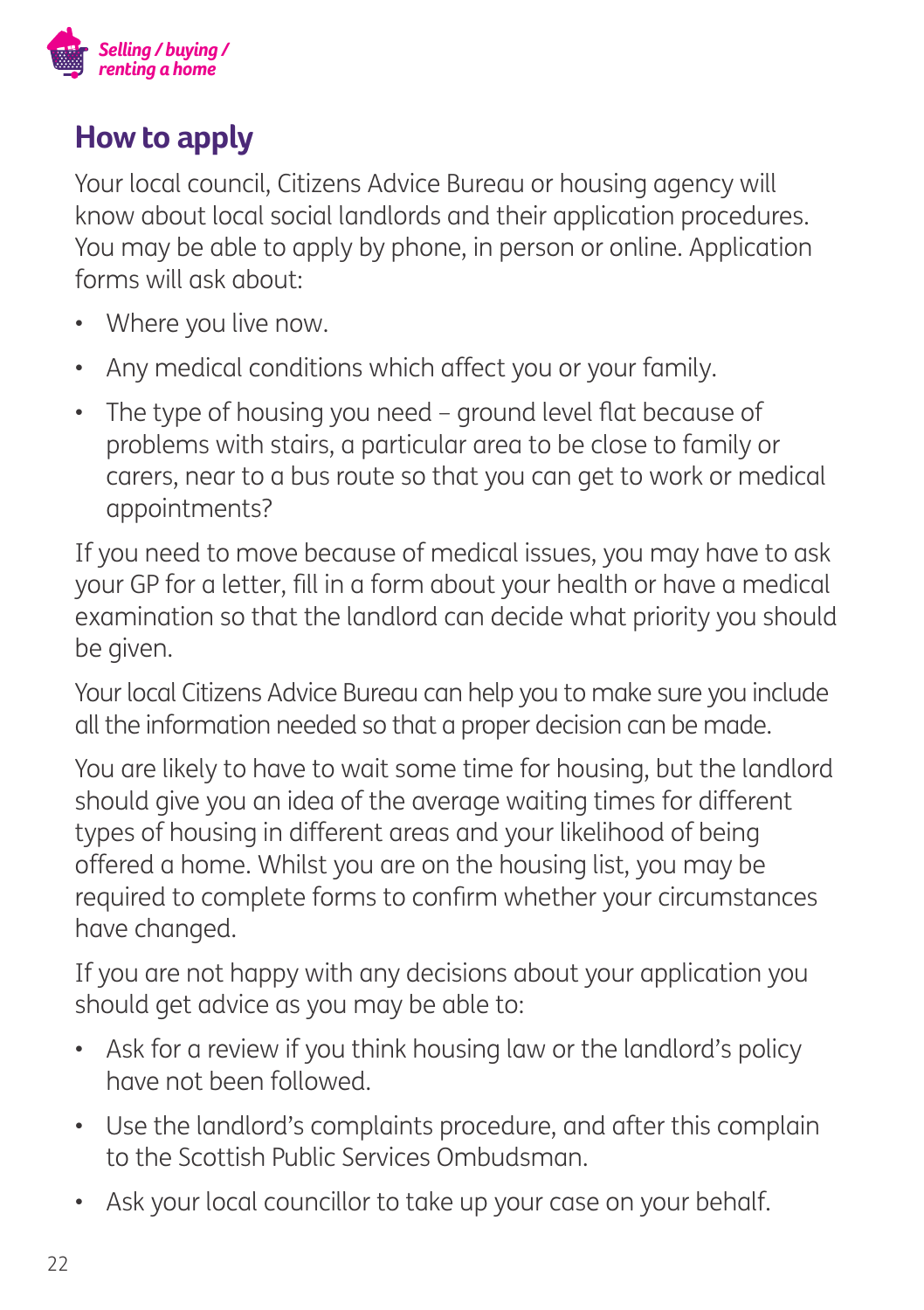

### **Common Housing Registers**

Some councils and Housing Associations have agreed to share one application form and one housing register, so in those areas you only need to complete one application form and, if it is relevant, have one medical assessment.

### **Choice based lettings**

Some councils and Housing Associations have a system where you fill in an application form and join a list of people who are entitled to bid for different types of vacant property according to their needs. Vacancies are normally advertised in the local paper, at the local housing offices and on the landlord's website; you will need to check these every week as there will be a closing date for each property. You then apply for a property you want and your bid will be considered alongside other bids according to the landlord's guidelines.

### **Offers of housing**

Each landlord has its own policy about how many properties you will be offered and what will happen if they think you have refused an offer without a good reason. You should be given a reasonable period of time to decide about an offer, and you will normally be given a chance to look at the property before deciding. If you refuse an offer, and the landlord thinks you are being unreasonable, you may be taken off the list or not offered another property for some time.

If you are not happy with an offer of housing or other decisions about your application, write or speak to the landlord to explain your point of view. Get advice quickly if you are not sure how to argue your case. The landlord will have a complaints procedure which will show how your complaint should be dealt with.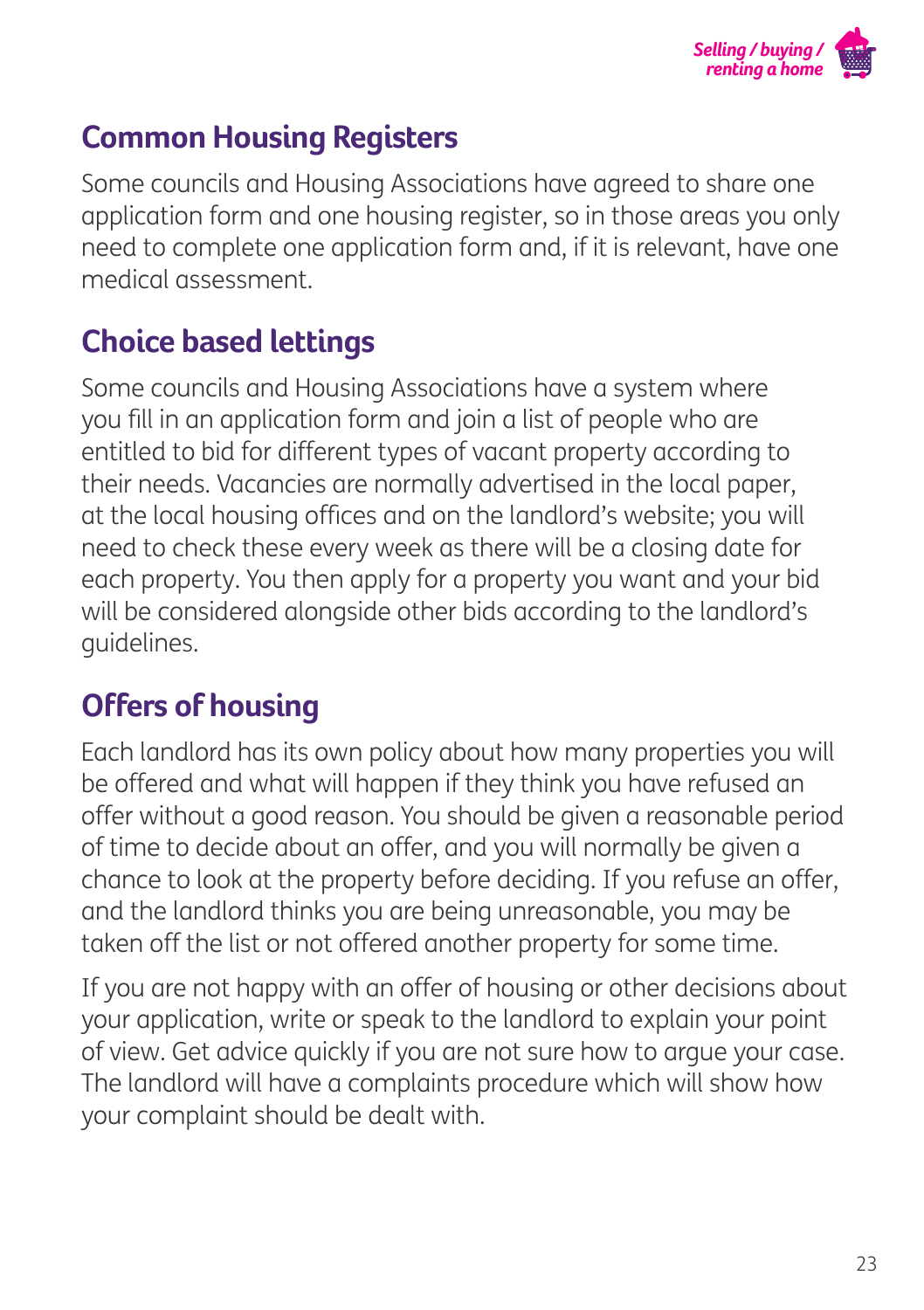

### **Your rights as a council or Housing Association tenant**

Most council and housing association tenants will have a Scottish secure tenancy agreement. This means that generally tenants have a tenancy for life and you cannot be evicted from your home without a court order. The tenancy should explain:

- How much the rent will be.
- How many people can live in the property.
- Rules about looking after gardens, common stairs.
- Service charges.
- Any rules about pets.

If the property needs to be repaired before or soon after you move in, get written details of the type of repairs and when the work will be done.



If you have a low income and need help with the costs of moving you may be able to apply to the Scottish Welfare Fund. Call the Age Scotland helpline on 0800 12 44 222 for advice or see our guide *The Scottish Welfare Fund*.

Key rights for tenants of social housing include:

- To pass on the tenancy to another member of their household when they die (succession).
- To pass on the tenancy to someone else if your landlord agrees (assignation).
- Sub-let it out to other people if your landlord agrees.

Landlords can refuse your exchange if, for example, the house has been adapted for a person with specific needs and the incoming tenant would not need the adaptations, or if the house would be too big or too small for the incoming tenant.

Some of these rights, such as the rights to succession and assignation, have conditions around when they can be used. If you would like to know more about these rights your landlord or your prospective social landlord will be able to provide more information.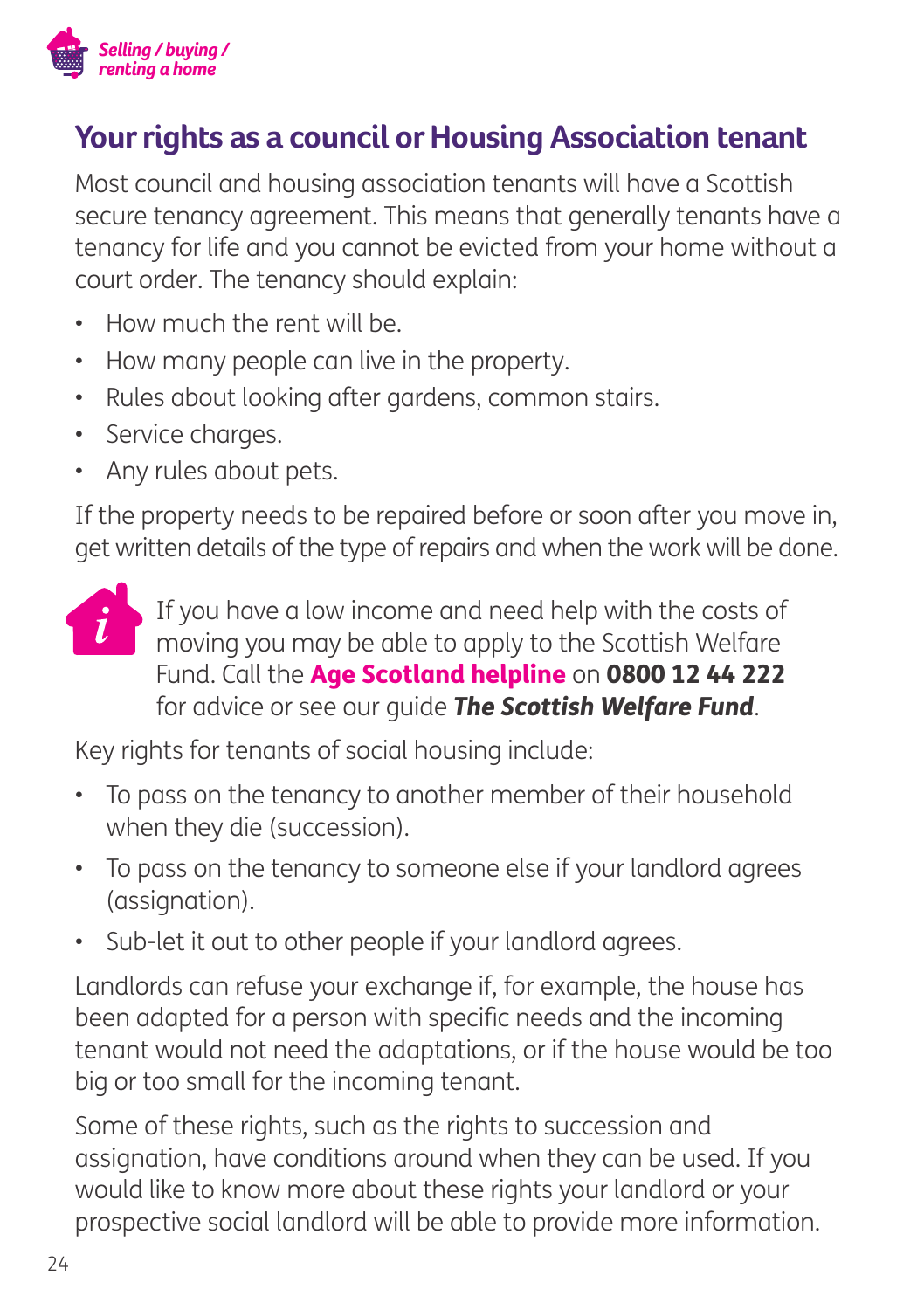

### **Advantages and disadvantages of social housing**

Council or Housing Association property is likely to be more affordable and offer more long-term security than renting privately. Some Housing Associations specialise in housing for people with disabilities or housing for older people. You may have to wait a long time for social housing, it is usually unfurnished, it may need decoration and you may have little choice over type and location.

### **Specialist Housing Associations**

Three national Housing Associations, Bield, Hanover Scotland and Trust Housing Associations, now have a joint application process called "Home for you" so you only have to complete one form. The form is available from their offices or from www.homeforvou.org.uk.

### **Home2Fit**

Home2Fit is a national online database and self-help resource to assist disabled people in finding suitable housing. It matches what disabled people want with what is available and makes contact with housing providers who have accessible homes in the person's area of choice. Online service only: www.home2fit.org.uk.

### **Moving to another area**

If you are a tenant of a council or Housing Association and wish to exchange your current home for another social rented house, you may be able to carry out a "mutual exchange" to swap houses if your landlord agrees. Most landlords have a system for doing this within their own housing stock. You can register on the Homeswapper website www. homeswapper.co.uk to find other tenants who want to exchange.



House Exchange offers a mutual exchange service across the UK who want to move. www.houseexchange.org.uk.

Shelter Scotland have information on their website about house exchanges at **scotland.shelter.org.uk**.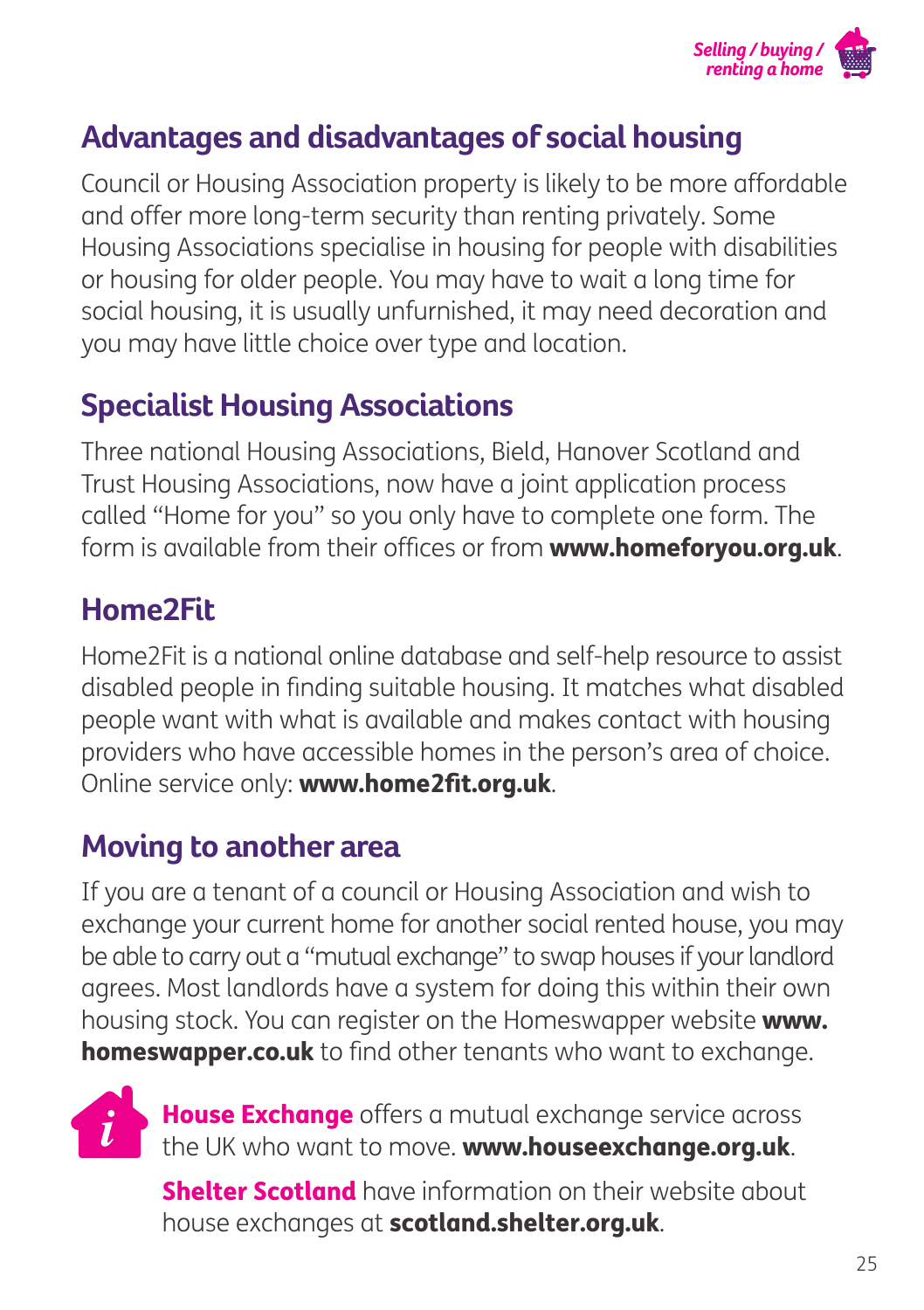

## *Renting privately*

You can find housing to rent using local newspapers, websites or a letting agency.

Private tenants whose tenancy began before 1 December 2017 normally had a Short Assured Tenancy. This gave the landlord the right to end the tenancy after the first six months. If it continued after that, it was likely to be for another 6 months or on a month-to-month basis.

Private tenants whose tenancy begins after 1 December 2017 will have a Private Residential Tenancy. The tenancy will be open-ended and will last either until you wish to leave the let property or until the landlord uses a specific legal reason for eviction. This should provide more security, stability and predictability than the previous type of private tenancy.

Check what the deposit is, how the rent is paid, who is responsible for maintenance and repairs and also whether there are specific clauses in the tenancy agreement about issues such as decorating, keeping a garden tidy or keeping pets.

Most private landlords in Scotland have to be registered with the local council which can help to ensure that landlords behave properly. You can check if your landlord is registered by checking a central database, held by the Scottish Government at

#### www.landlordregistrationscotland.gov.uk.

Letting agents in Scotland are required by law to comply with a Letting Agent Code of Practice and to join a Register of Letting Agents; they must register by October 2018. You can check the agent's registration at https://register.lettingagentregistration.gov.scot/search.

To help landlords and tenants the **Scottish Government** has produced a model tenancy agreement which will include standard tenancy terms. To find out more about the Private Residential Tenancy or to download the model tenancy agreement go to Gov.scot/private-residential-tenancy.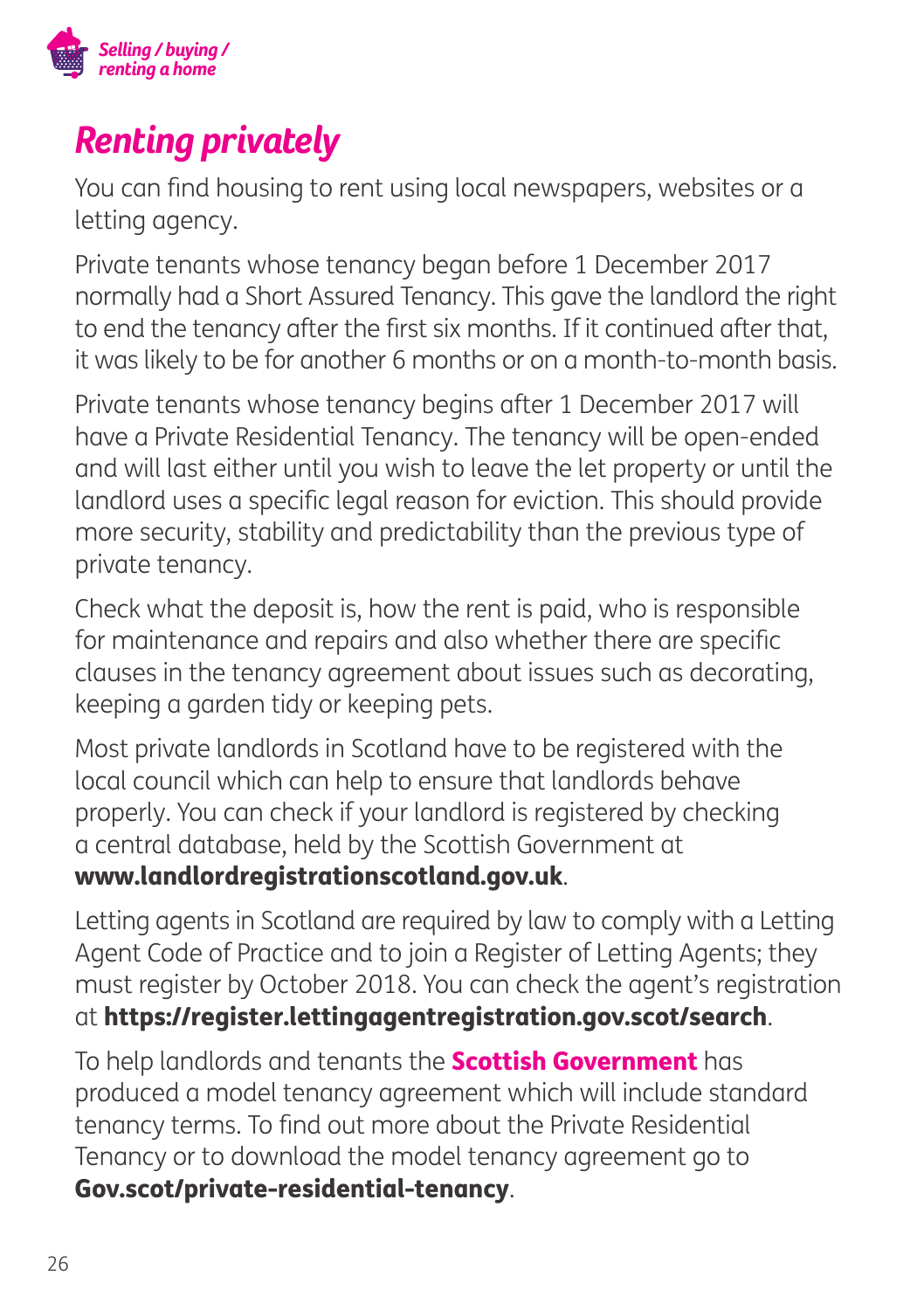

#### **Advantages and disadvantages of renting privately**

You may be able to find accommodation quickly and in a location and type of your choice. It may be furnished. Renting privately offers less security than social housing and the rent will be higher. You normally have to pay a deposit and rent in advance. Many landlords do not accept tenants who receive Housing Benefit. Although there are many reputable private landlords, some tenants may still face difficulties persuading the landlord to do repairs despite the laws which say they must do so.



Housing law is complex. If you have any questions about your housing rights contact:

The Age Scotland helpline: 0800 1244 222

Shelter Scotland: 0808 800 4444

**Housing Options Scotland** provide advocacy and support for older and disabled people and veterans who are looking to move to a more suitable home. They can be contacted on 0131 247 1400 or www.housingoptionsscotland.org.uk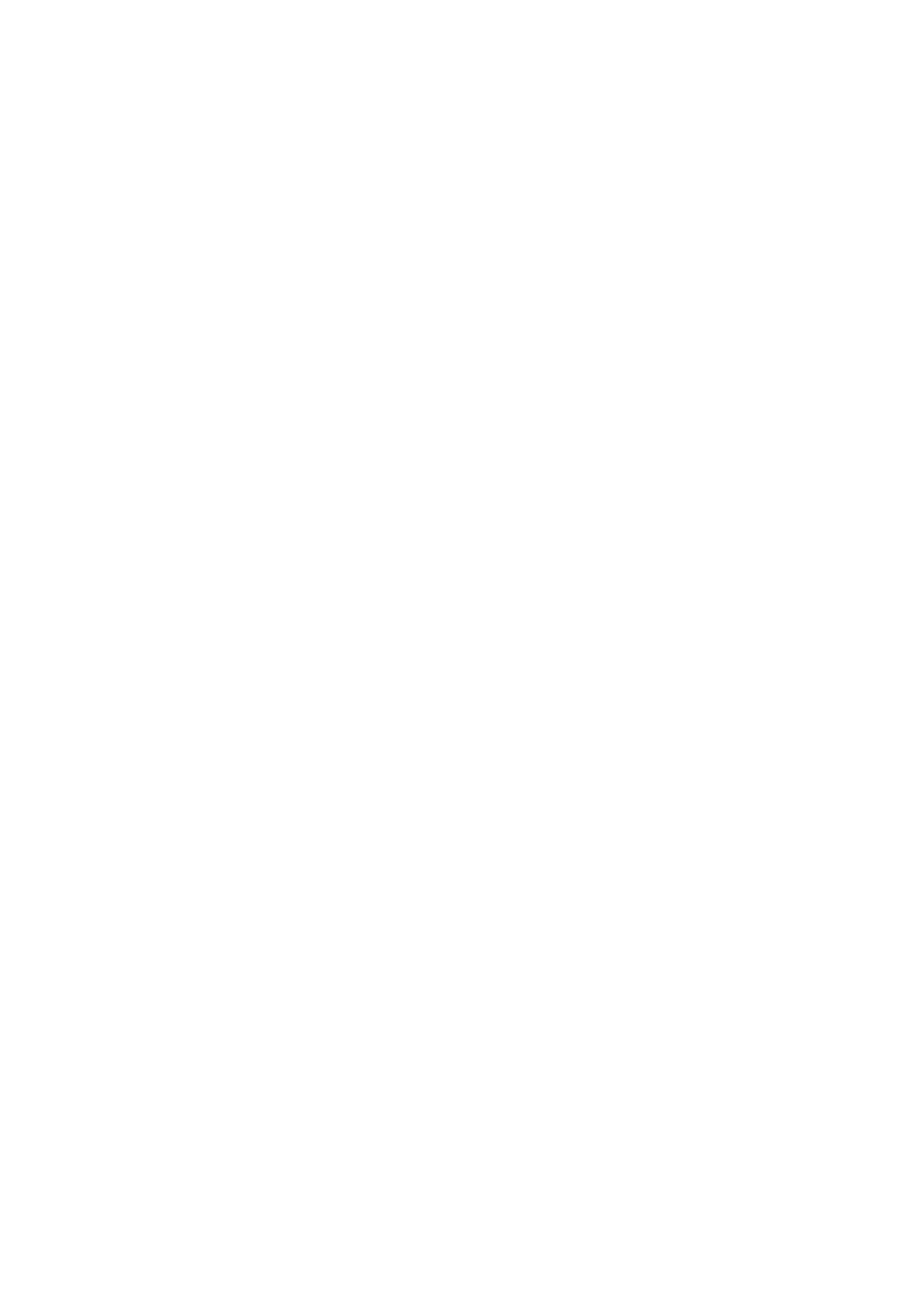

# *Sheltered Housing for older people*

Sheltered housing is designed specifically for older people or people who have disabilities. Some sheltered housing will have a scheme manager or warden who may live onsite or elsewhere. All schemes should provide 24 hour emergency help through an alarm system. The housing itself tends to be in a development or court of between 20 to 40 flats or bungalows which are usually self-contained but there are often communal areas, such as a lounge, laundry facilities and a garden.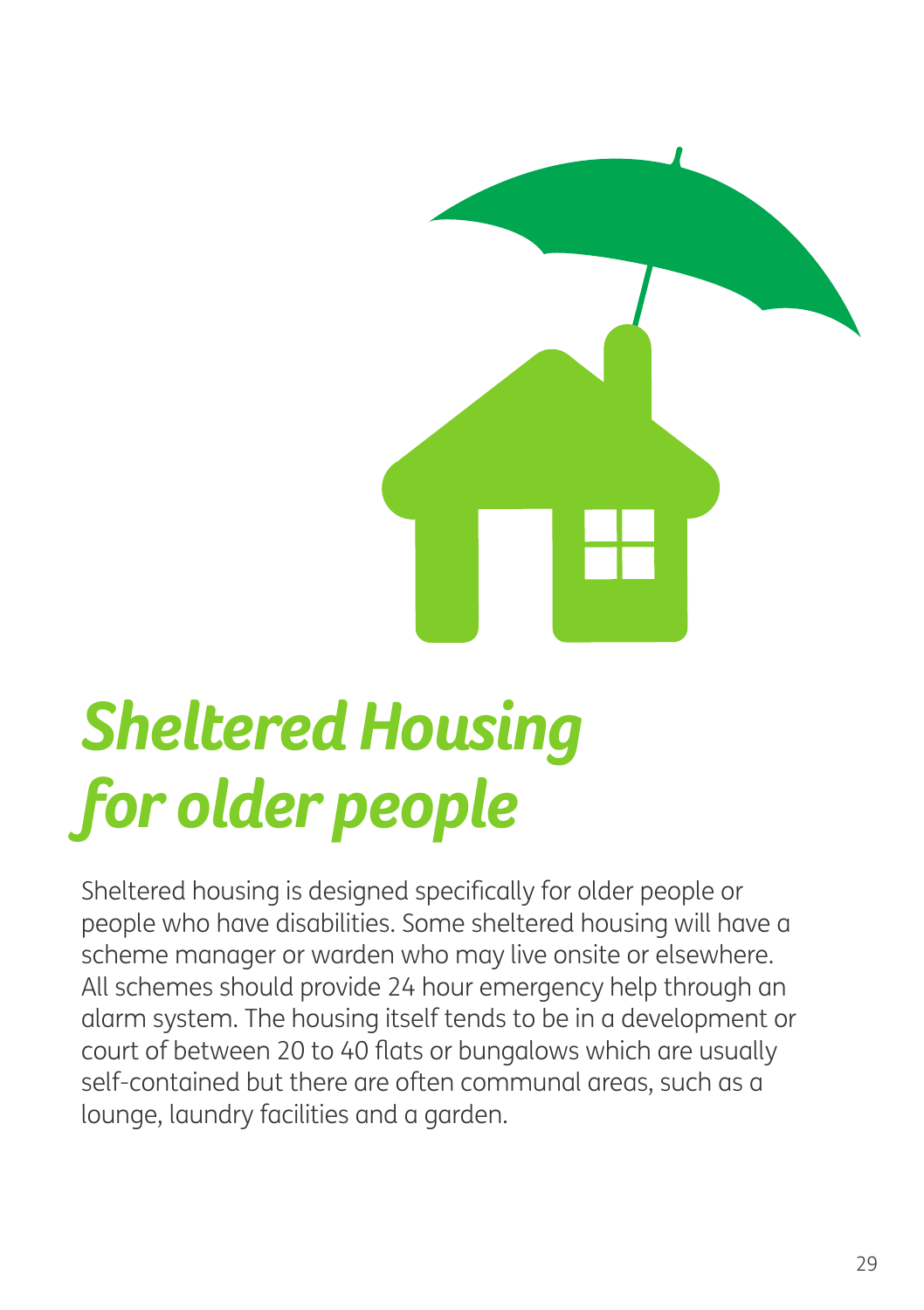

### **Who provides sheltered housing?**

Sheltered housing in Scotland is usually provided by a mixture of council and Housing Association properties.

The services provided in sheltered housing will vary and you should check carefully what is available and what the service charge costs will be.

### **How to find sheltered housing**

A landlord of sheltered housing will want you to provide evidence that you need sheltered housing. This may be taken from your council's assessment of your care needs, or by completing a form to explain the help you need.



The **Elderly Accommodation Counsel** also provides lists of sheltered housing in particular areas and price ranges. They cannot provide specific information on what is currently available. They can be contacted on 0800 377 7070 or you can visit their website: www.eac.org.uk.

### **What support is there in sheltered housing?**

All properties should have an alarm system and some will have a warden or manager who may live on site. If the alarm and warden are all the support available this will be *low level support housing* or *sheltered housing*. If you have care needs which are not met by this level of support, you can ask for a care needs assessment from your council's social work department to find out what help they can provide for you.

Higher levels of support are provided in *very sheltered housing* or *housing with care*. This offers more support, but allows for more independence than a care home would. People live in self-contained properties but meals may be provided, either delivered to your home or in a shared dining room. Staff may also be available to provide personal care.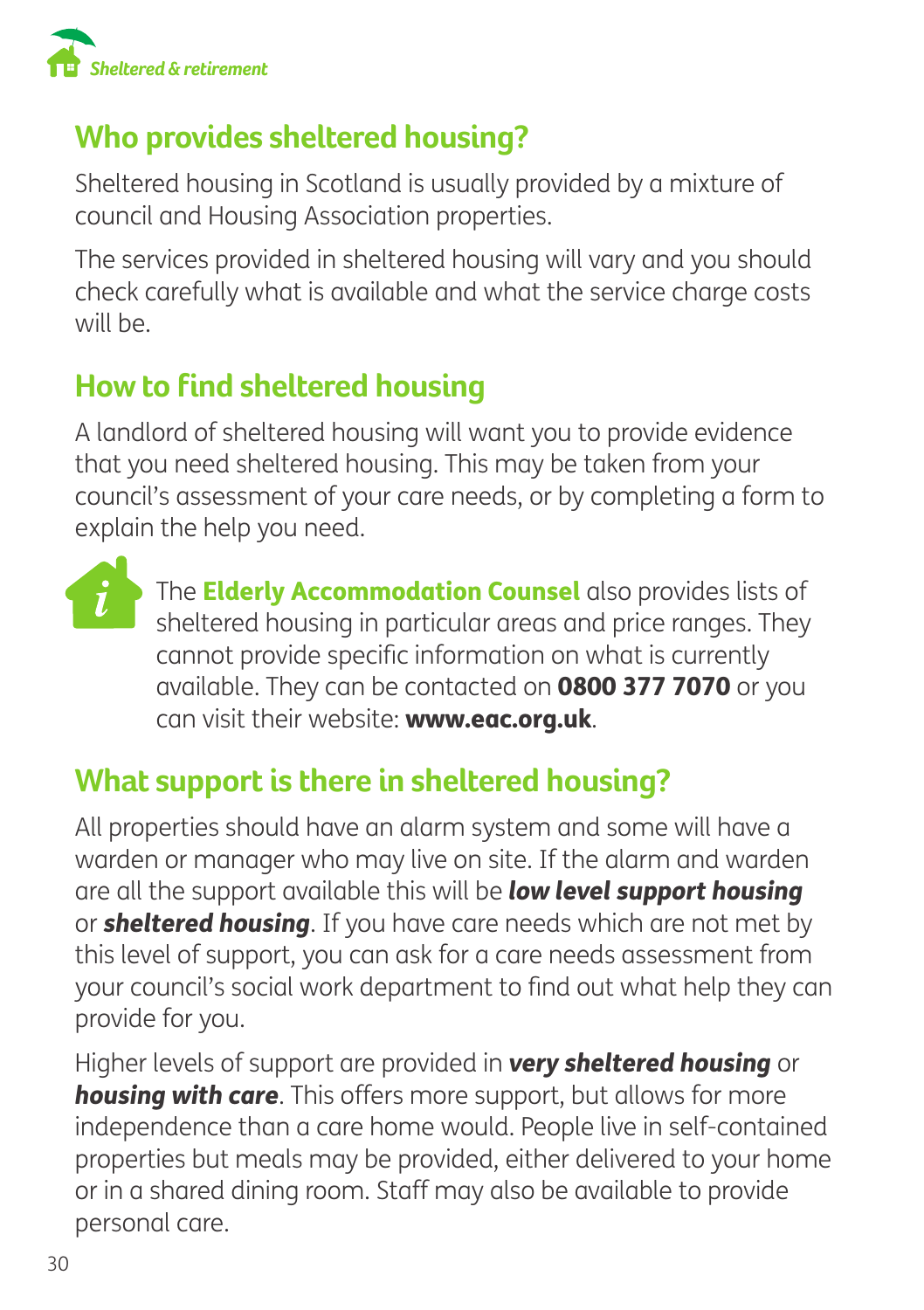# $\overline{1}$  $\overline{2}$  $\overline{\mathbf{3}}$

# *Retirement housing*

Retirement housing is usually a cluster or block of owner-occupied properties which have been built by a developer specifically for people aged 60 or over. Some Housing Associations also offer retirement housing.

### **Advantages and disadvantages of retirement housing**

Retirement housing will normally include access to an emergency alarm system and there may be a warden or manager. A warden may pop in to see if you are okay if they haven't seen you for a while. Will this provide you with extra peace of mind, or will you find it an intrusion?

Retirement housing should offer a warm, well insulated home which is easy to manage. The fabric of the building and external paintwork and repairs will be taken care of by the management company or factor, who will also look after the garden and common areas. You may miss having your own garden, although in some developments you may be able to lend a hand with the gardening.

You may be pleased not to have responsibility for household maintenance, but you may not have as much control as you once had. If you wish to change or do something differently in common areas, you will have to negotiate with the other property owners in the development.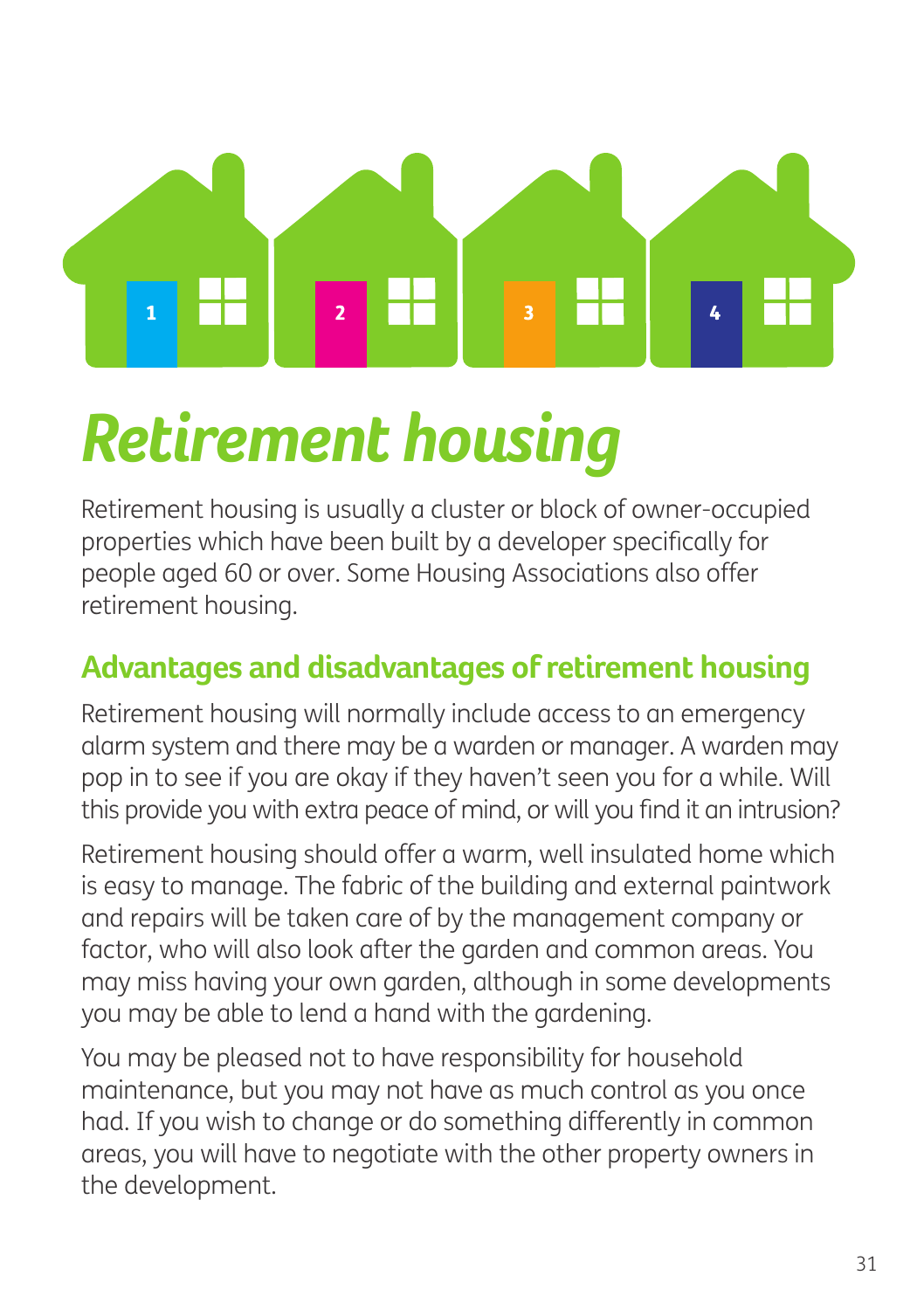

Your *Deed of Conditions* for your home will set out how much influence and control you and other homeowners have over the development. It is a legally binding contract between you, the other owners of property in the development and the management company, and will also be binding on anyone who buys the property in the future. It will lay down some conditions that only apply to that type of housing such as age restrictions and details of the management agent's contract and the services available. If you are not clear about any terms in the Deed of Conditions you should get legal advice.

### **Buying retirement housing**

Retirement housing that is available to buy is usually built by private developers who should be registered with an accredited body such as the **National House-Building Council** (NHBC) and covered by its Sheltered Housing Code. You can contact them on 0344 633 1000 or access their website on **www.nhbc.co.uk** 

Get independent, professional advice on your rights and responsibilities before you sign your agreement.

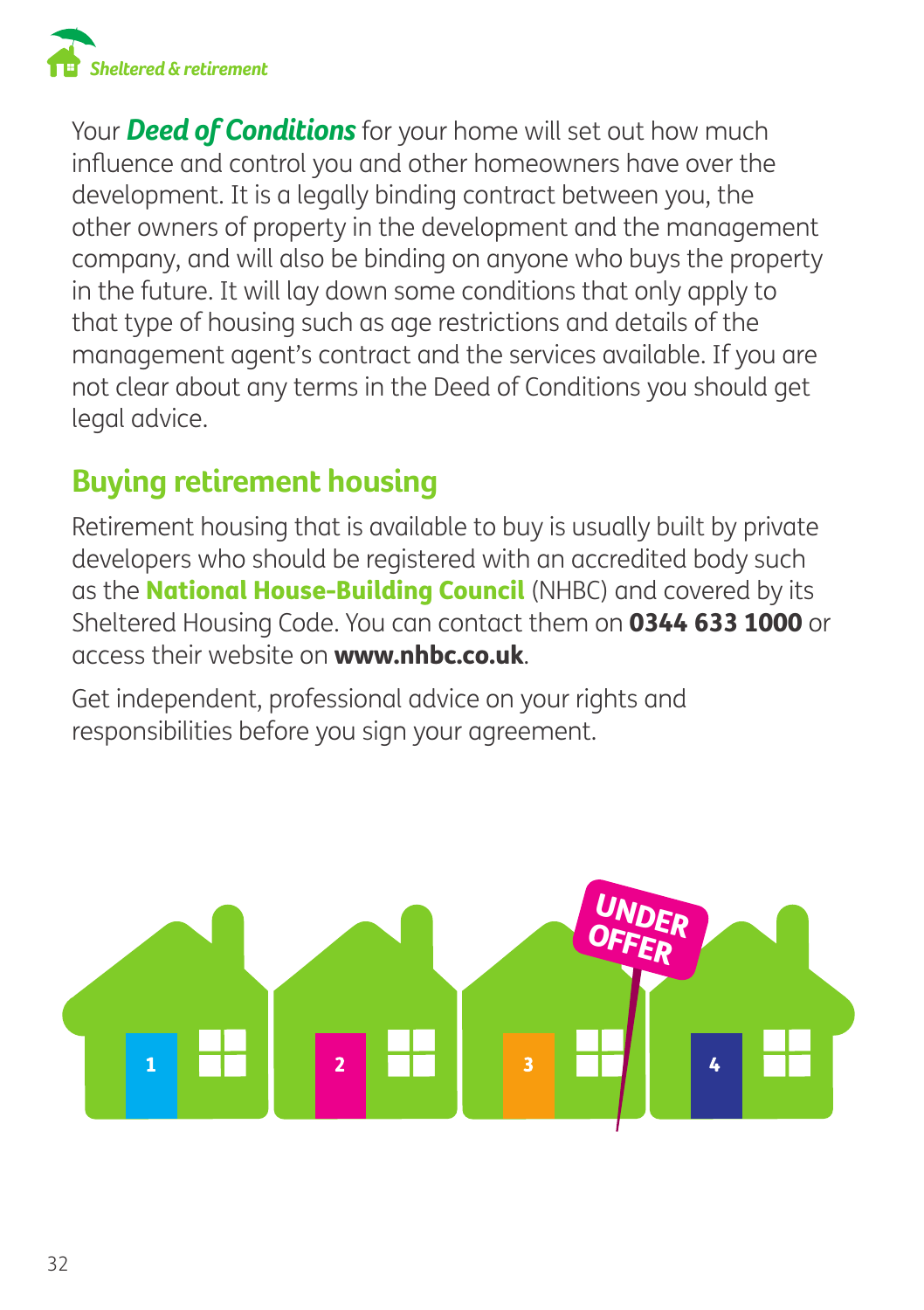

### *Management of retirement housing*

Retirement housing is usually run by a management company which employs the scheme manager or warden and organises maintenance and other services.

The management company will usually be responsible for the dayto-day management of the development, ensuring the necessary services are provided, setting service charges and collecting them fairly and efficiently.

The type of services which the management company will be responsible for include:

- Employment of any warden or resident manager service.
- Maintenance and cleaning of communal areas, such as corridors, lifts, communal lounge and external grounds.
- Repairs and maintenance to the structure, exterior and communal areas.
- Insurance of buildings.

It is a good idea to meet the management company before you purchase a property so they can explain their duties and responsibilities.

All property factors or management companies must be registered with the Scottish Government. They have to produce a written statement of services within four weeks of agreeing to provide services to the owner, and produce an updated copy if there are changes to the service.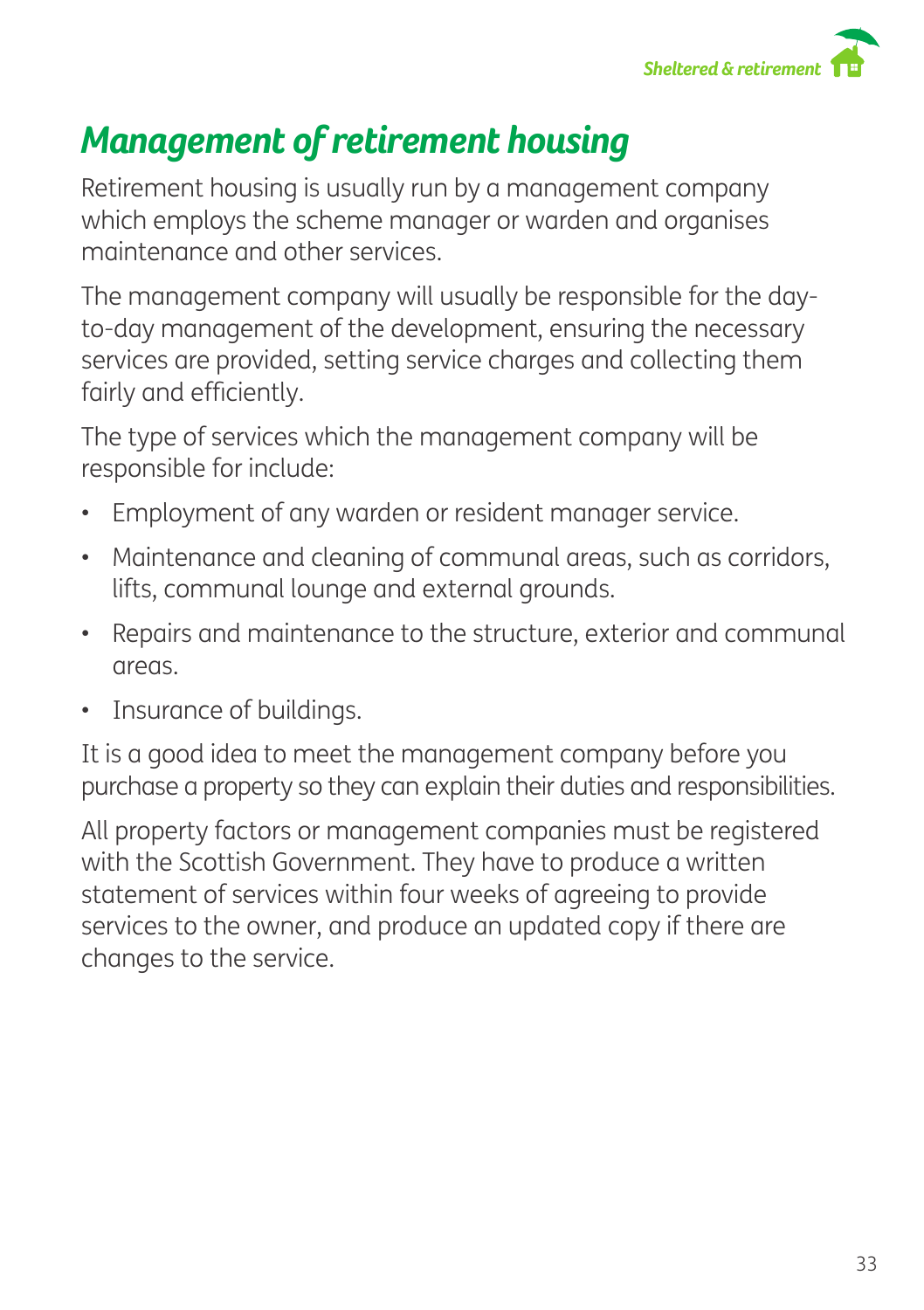

The written statement should explain issues including:

- Why they have the authority to be the factor for example, if they have been appointed via title deeds or appointed by a majority decision of home owners on a specific date.
- Information about the services that will be provided.
- Financial and charging arrangements including how the cost will be divided between different owners.
- Communication arrangements including how any complaints will be dealt with.
- Details on how to end the arrangement.

If you have access to the internet, search for a property factor on the Scottish Government website **www.gov.scot** by searching for The Scottish Property Factor Register.



The management company may be a member of the Association of Retirement Housing Managers which has a code of practice that includes both good practice and legal requirements. This is available on their website www.arhm.org or you can call them on 0207 463 0660.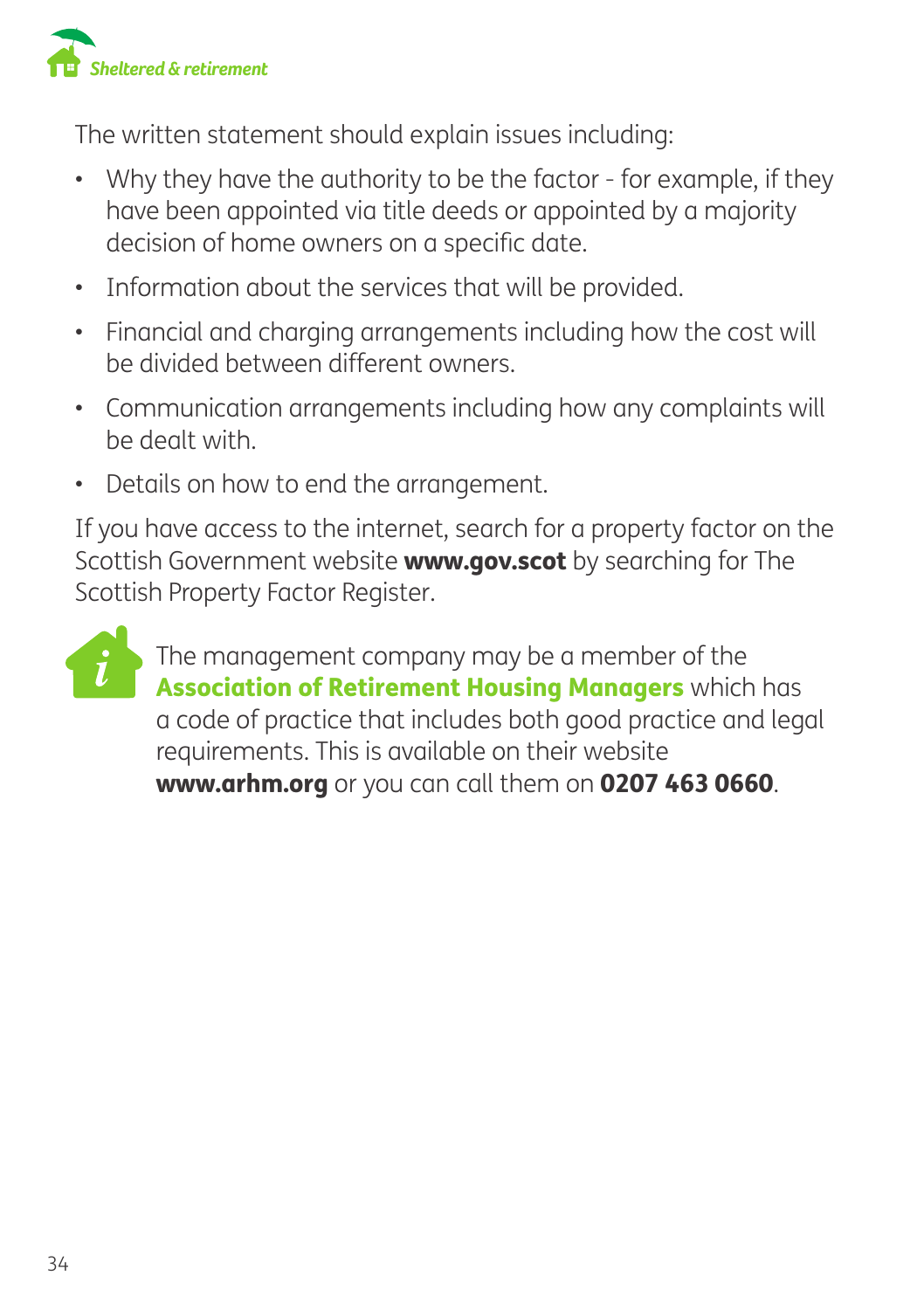

# *Housing manager services*

In general, managers do not carry out support services such as shopping, cooking, cleaning and nursing.

You may want to check:

- When is the manager on duty and what their work includes.
- Arrangements in place for a relief manager.
- What happens when someone needs help at night?

# *Retirement villages*

There are a few Retirement villages in Scotland. These are larger communities and have more community facilities such as a café, shops and medical services. They are likely to organise community events and recreational activities but as they are quite self-contained there is a risk that people who live there may feel cut off from wider society, particularly if they are in a remote area and a resident becomes unable to drive.

## *Services and service charges in retirement housing*

In retirement housing, owners pay a service charge to meet the costs of the services provided by the factor or management company. All information on the service charge will be detailed in the factor's written statement.

Service charges can include services such as communal cleaning and general upkeep of communal areas and grounds, along with repairs and maintenance. Usually all maintenance, repair and decoration of the external structure and common parts of the buildings should be the responsibility of the management company or landlord, as should the insurance of the buildings.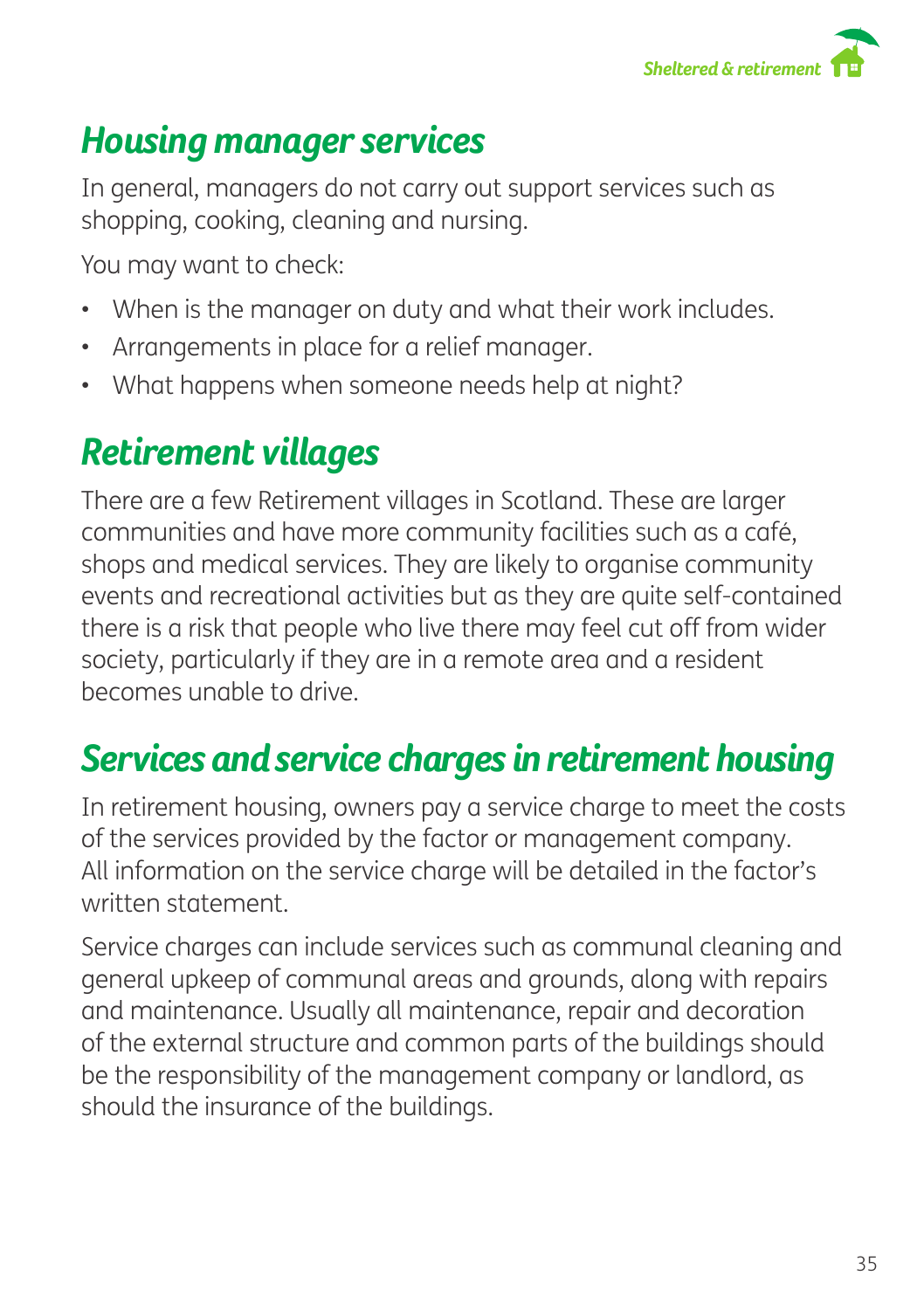

Charges for water and fuel bills may be part of your service charge for communal areas. You will normally be responsible for maintenance and repairs to the inside of your home and for arranging your own contents insurance.

The service charge will include the cost of the warden or manager service, and the provision and upkeep of any emergency alarm call system. The factor will charge an overall management fee for their staff time and the overheads related to the administration of the development.

### **How much might the service charge go up by?**

Your written statement should make clear how often service charges are reviewed, but service charges are normally reviewed annually. The factor should be able to demonstrate that the money you pay is used to cover the cost of services and give you information about recent increases.

### **Is there any help available to pay the charges?**

If you receive the Guarantee element of the Pension Credit or are on a low income you may be entitled to some assistance with paying for certain service charges. You should also contact your local council to check if you qualify for help through the Council Tax Reduction Scheme.



For advice about eligibility, call the Age Scotland helpline on 0800 1244 222. An adviser can carry out a benefits check for you over the phone and, if needed, make a referral to the Department for Work and Pensions (DWP) home visiting team to get some help with the application forms.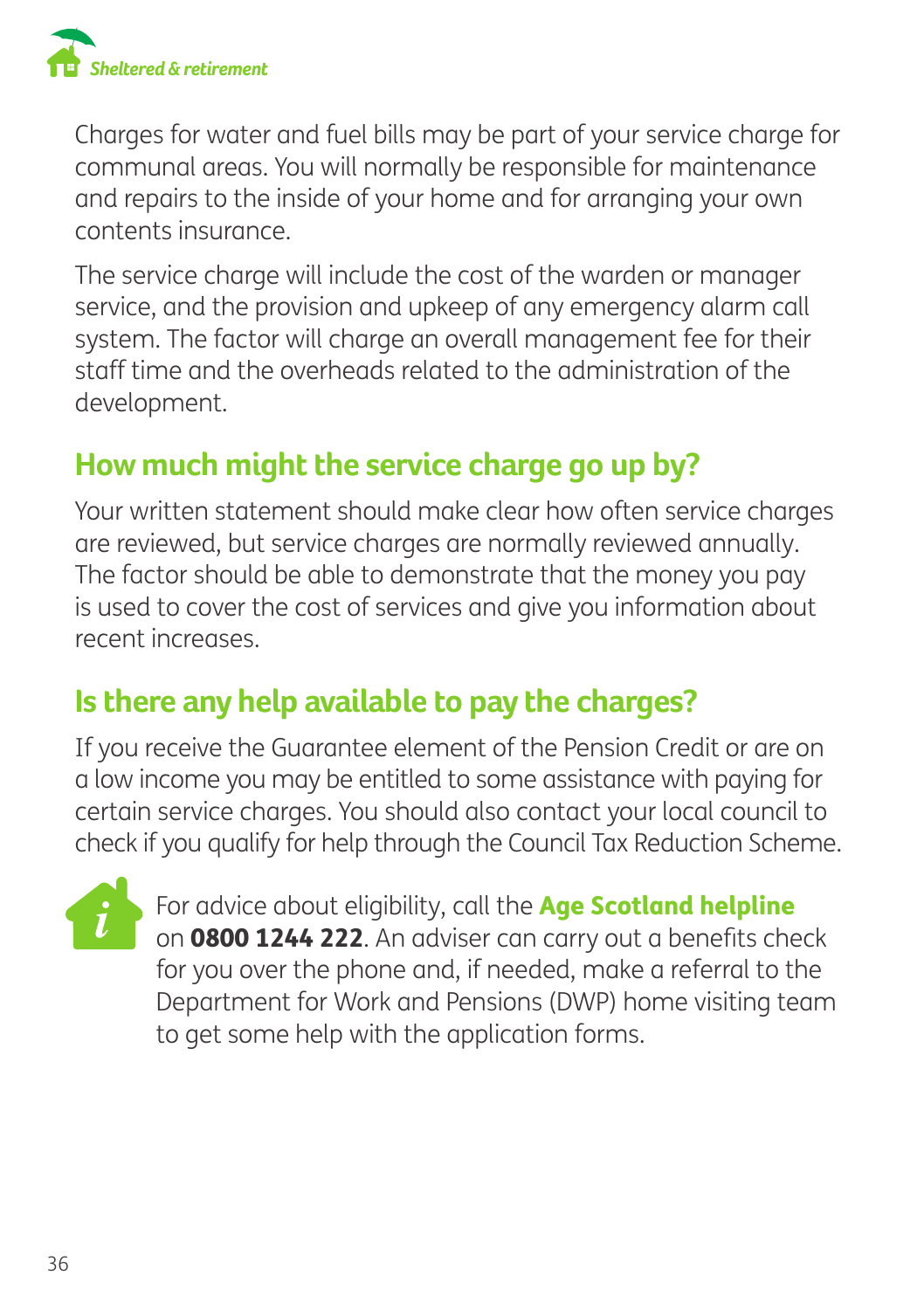

# *Care homes*

There are lots of different housing options available to allow someone to have as much independence as possible in later life, but if someone has complex care needs and very sheltered accommodation does not meet their requirements a care home may be the most suitable option.



For information about choosing a care home, living in a care home and how to be a good friend to someone who lives in a care home, see Age Scotland's *Care Home* guides.

Copies are available free through the Age Scotland helpline 0800 12 44 222.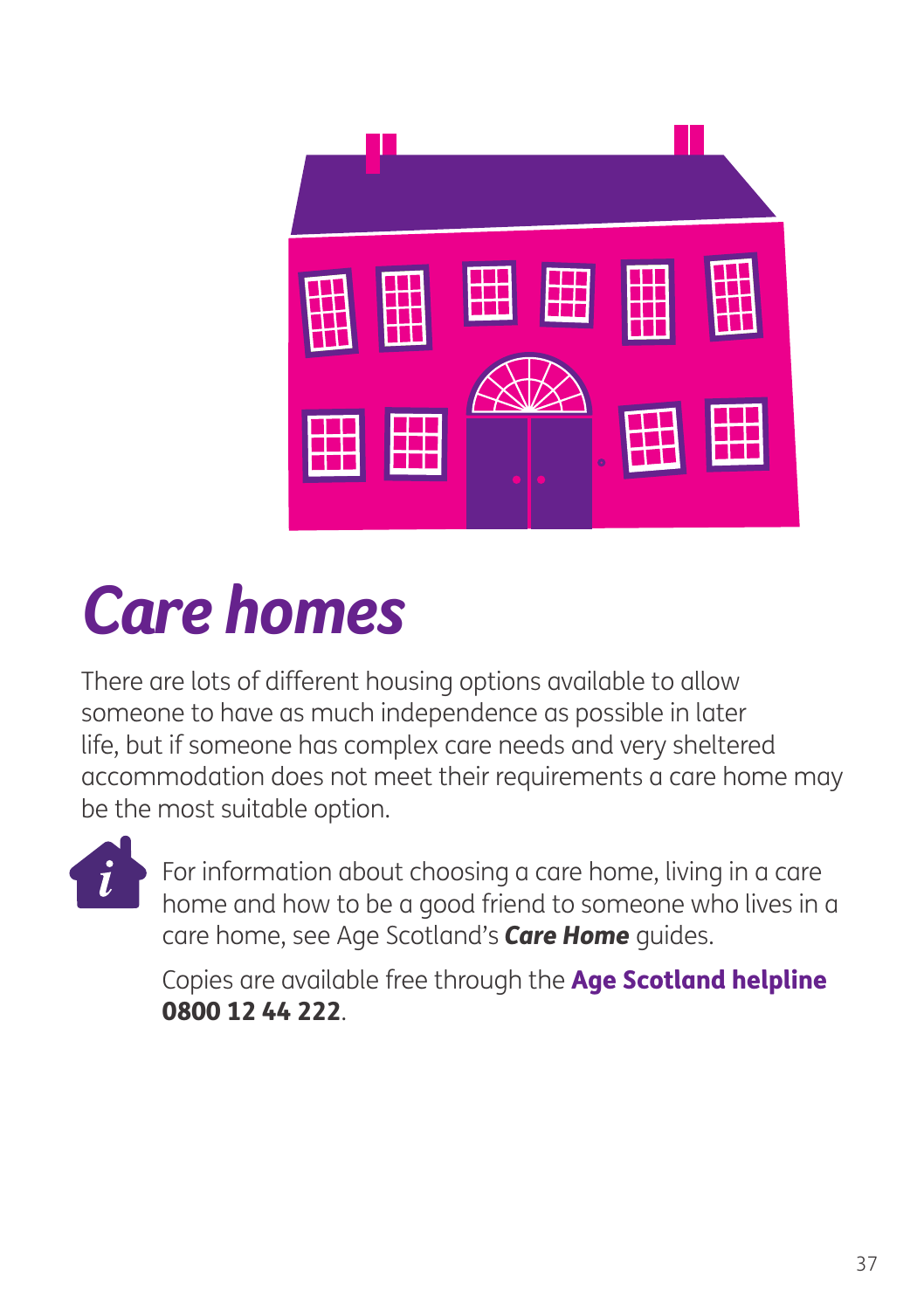

# *Other housing options and issues*

# *Residential caravan homes*

Residential caravan homes, also known as Park Homes, can be based on one of the 92 residential caravan home sites across Scotland which are in 22 council areas, however more than half of the sites are concentrated to six areas. They can be an affordable way of moving into an area that might otherwise be too expensive for you.

Some issues to think about when considering this option are:

- Can you get insurance for the Park Home?
- Is the site licensed to allow you to live there all year round?
- Does the Park Home have good insulation?
- Could the Park Home be adapted if you develop mobility problems?
- What are the site rules?
- How much is the rent for the land?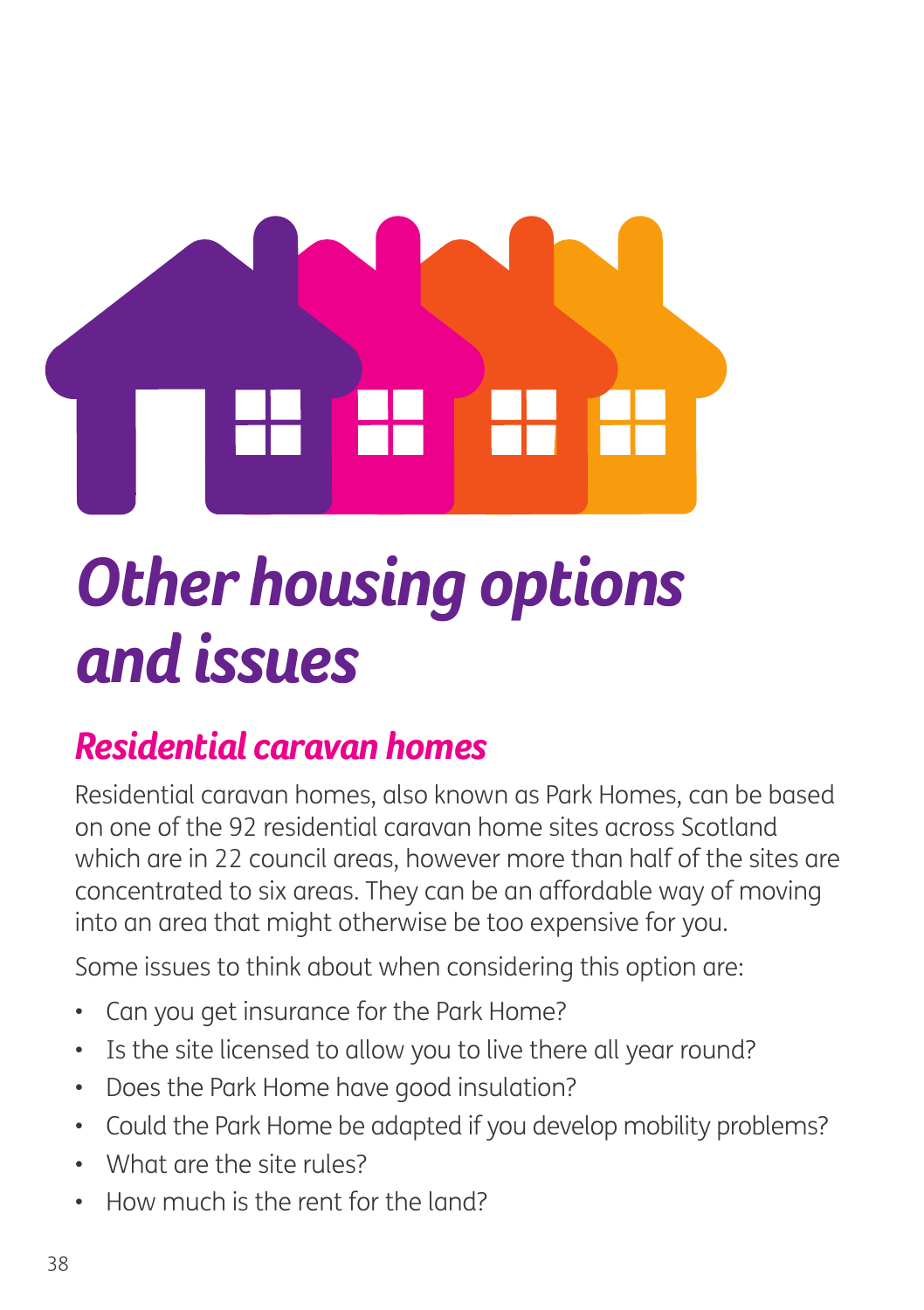

It is very important to take independent advice from a solicitor about the terms of the purchase. You may also wish to talk to people who already live on the site to see how happy they are.



Further information about mobile homes, including the rights and responsibilities of residents is available here:

beta.gov.scot/policies/homeowners/mobile-homes/ and

scotland.shelter.org.uk/get\_advice/advice\_topics/renting\_ rights/mobile\_homes/owning\_a\_mobile\_home

or call Shelter Scotland on 0800 800 4444.

# *Co-housing*

A co-housing community is created and run by residents who come together to live in a way that they choose. Organised into personal, self-contained homes, residents share in the life of their community by participating in activities and eating meals together.

A community could be a group of houses, flats or part of a building where every person has their own home and front door but you share a common space. This is usually a general lounge area, or kitchen or dining room but it could be whatever the group decides to have.



For further information about co-housing, contact **UK Co-Housing Network** via their website at www.cohousing.org.uk or you can email them on office@cohousing.org,uk.

They can provide you with information on what is involved and the communities in Scotland.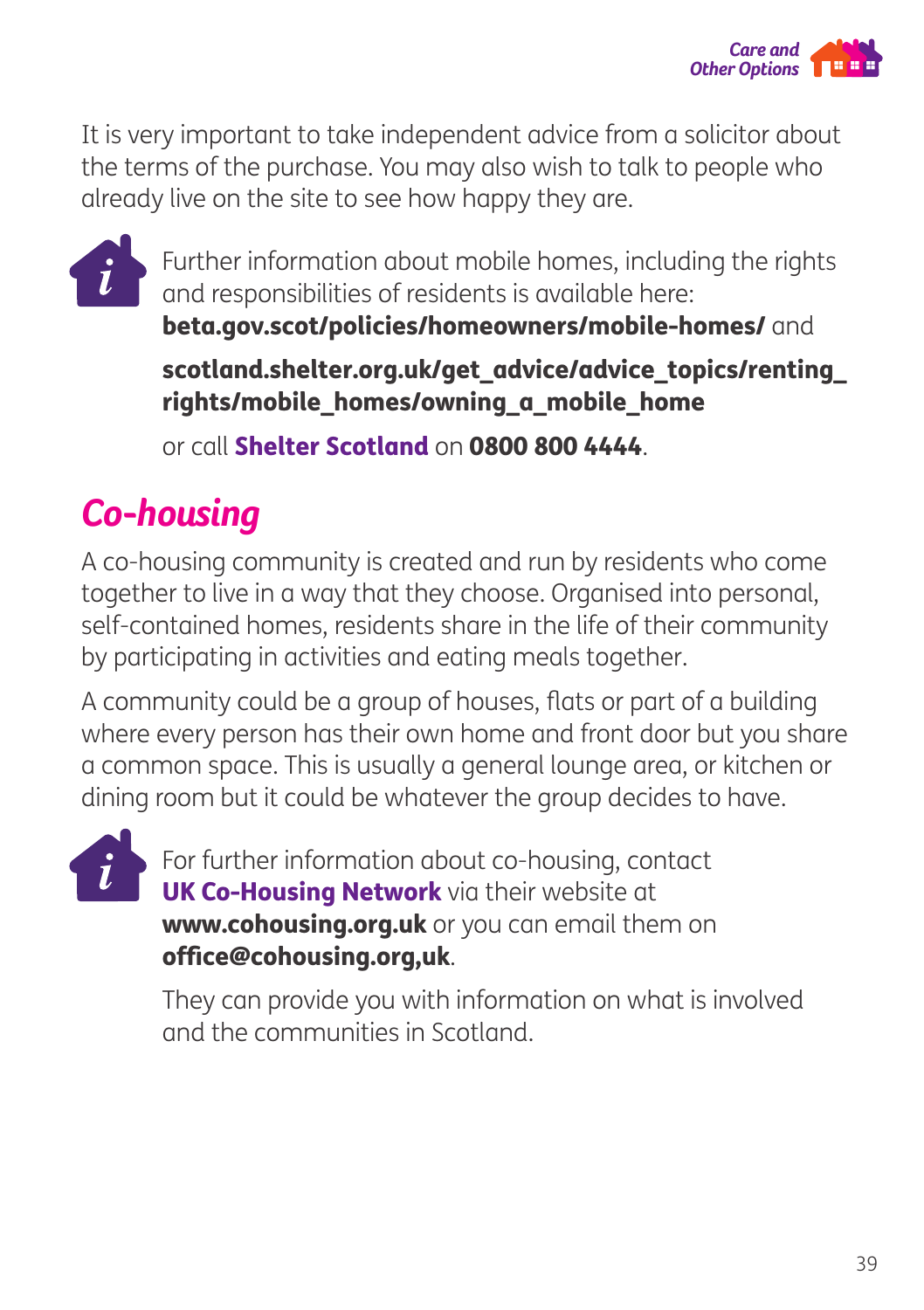

# *Moving in with family*

For some people this will work well and everyone in the household will be happy with the arrangement. However, it is worth thinking ahead and consider what your rights are, and to check that everyone involved has the same expectations about how you will live and what will happen if you need care later on.

# *Home sharing*

Home sharing is one of a number of housing options available for older people but as yet there are only a few schemes in operation and relatively low levels of uptake. Homeshare UK matches someone who needs help to live independently in their own home (householder) with someone who has a housing need (homesharer). In return for low cost accommodation the homesharer provides a minimum of 10 hours support per week to the householder. Each individual is assessed, matched and supported through their Homeshare journey by a delivery scheme.



For further information you can get in touch with Homeshare UK which is the UK network for homeshare at:

#### Contact@HomeshareUK.org or call 0151 227 3499. https://homeshareuk.org/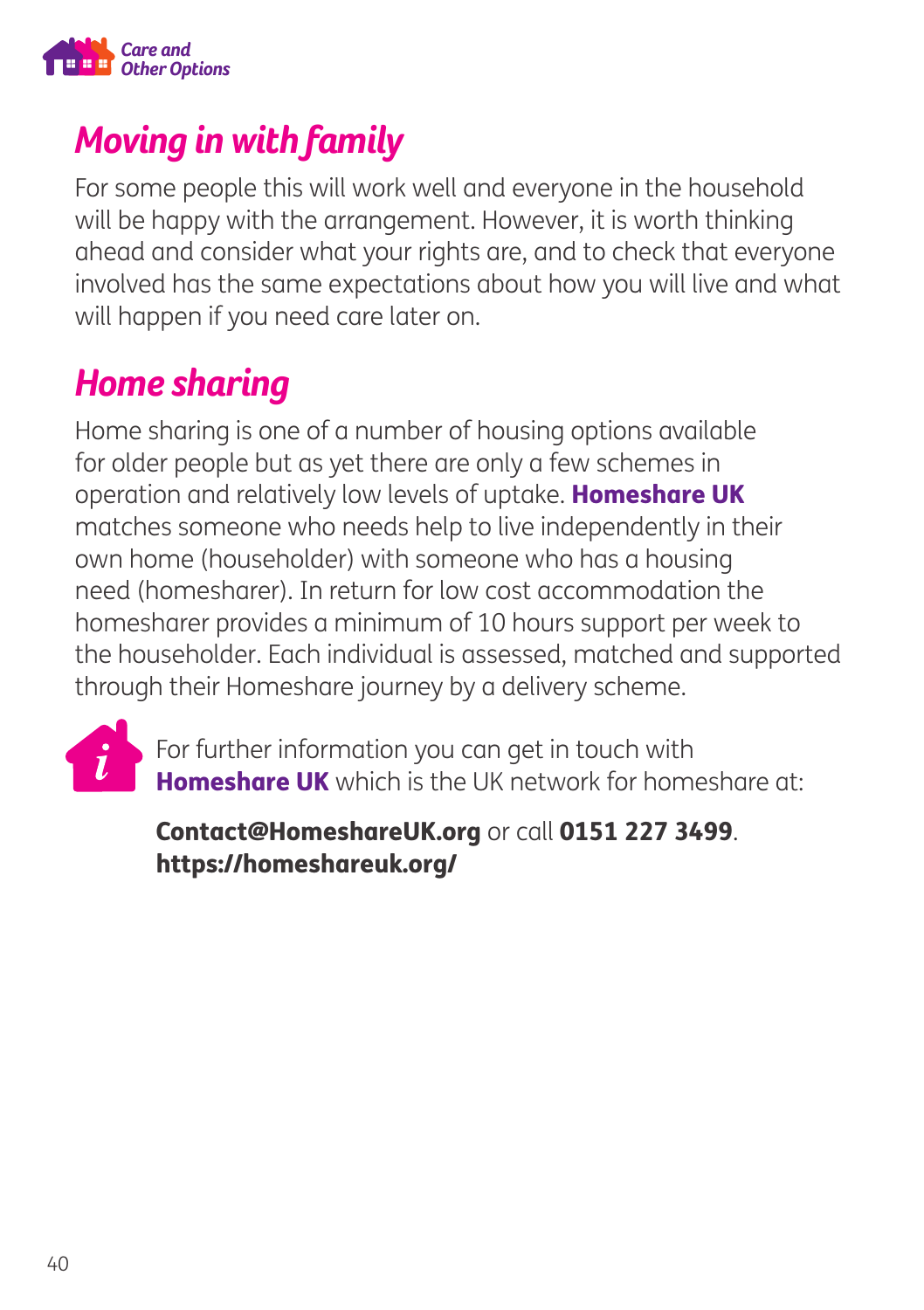# *Signing over your home to someone else*



Many people consider passing on ownership of savings or their home to children or others.

This could involve transferring ownership of your home whilst you continue to live there, moving out of your home or placing your home into a trust. Giving away savings or property could affect your entitlement to help with care costs and to means-tested benefits like Pension Credit.

Transferring an asset out of your name and into someone else's name is called deliberate deprivation of capital if someone transfers an asset in order to put themselves in a better position to obtain help with benefits or care costs.

If you are thinking of transferring assets, seek legal advice from a solicitor. The Age Scotland helpline cannot provide this legal advice.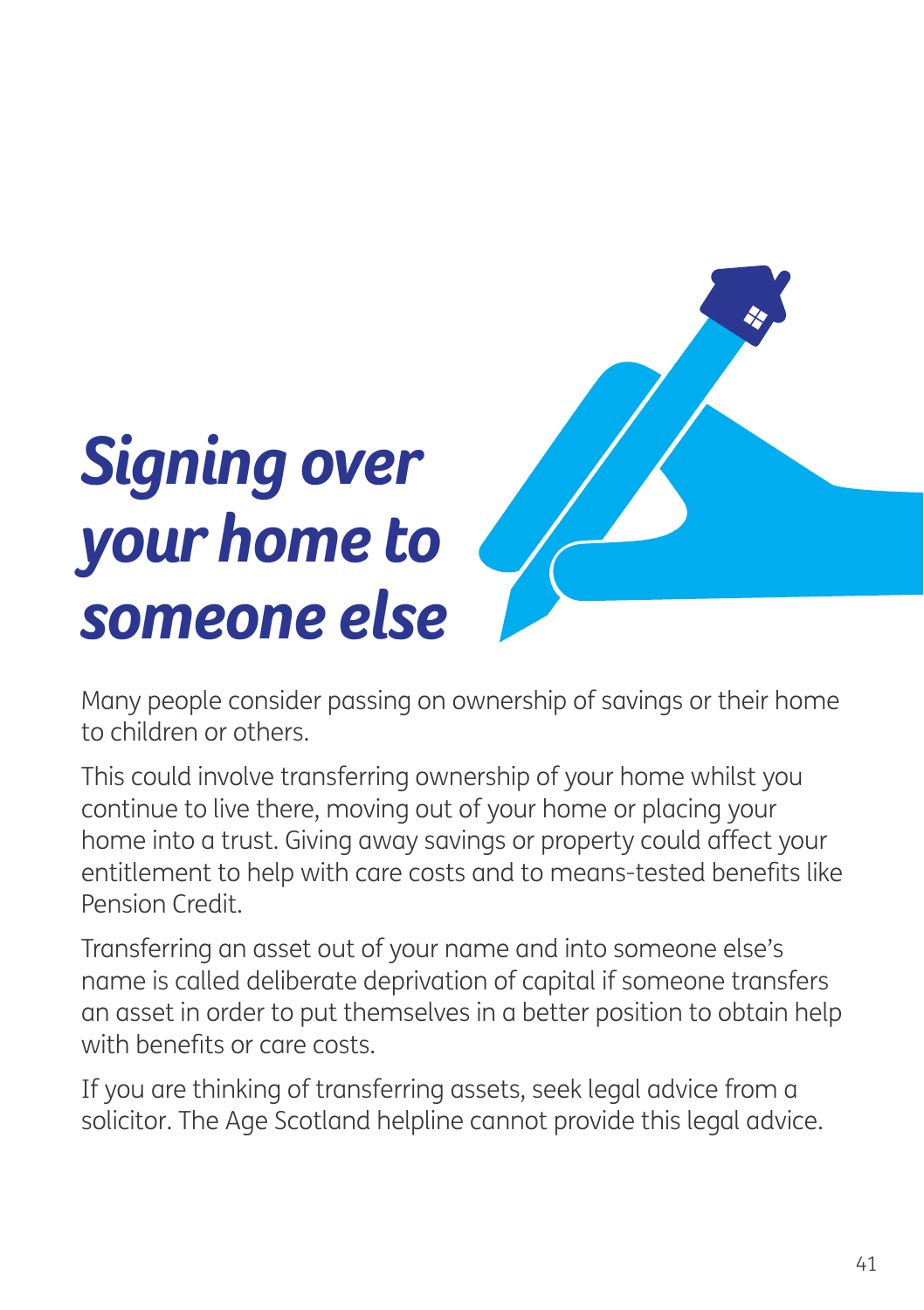# *Homelessness*

It is common for someone to not recognise that they are homeless or at risk of homelessness. Even if you have a roof over your head you can still be considered as not having a home; perhaps where you live is not suitable for you any more after experiencing health problems or you are no longer able to safely access your property on the third floor after a fall or injury.

It is important to get advice as early as possible if you are homeless or at risk of homelessness. Everyone who makes a homeless application to their local council and is eligible for help will receive advice and assistance. Depending on your situation this could range from general advice right through to providing temporary or permanent accommodation.



Contact Shelter Scotland on 0808 800 4444 or see their website **www.scotland.shelter.org.uk** for expert advice on homelessness.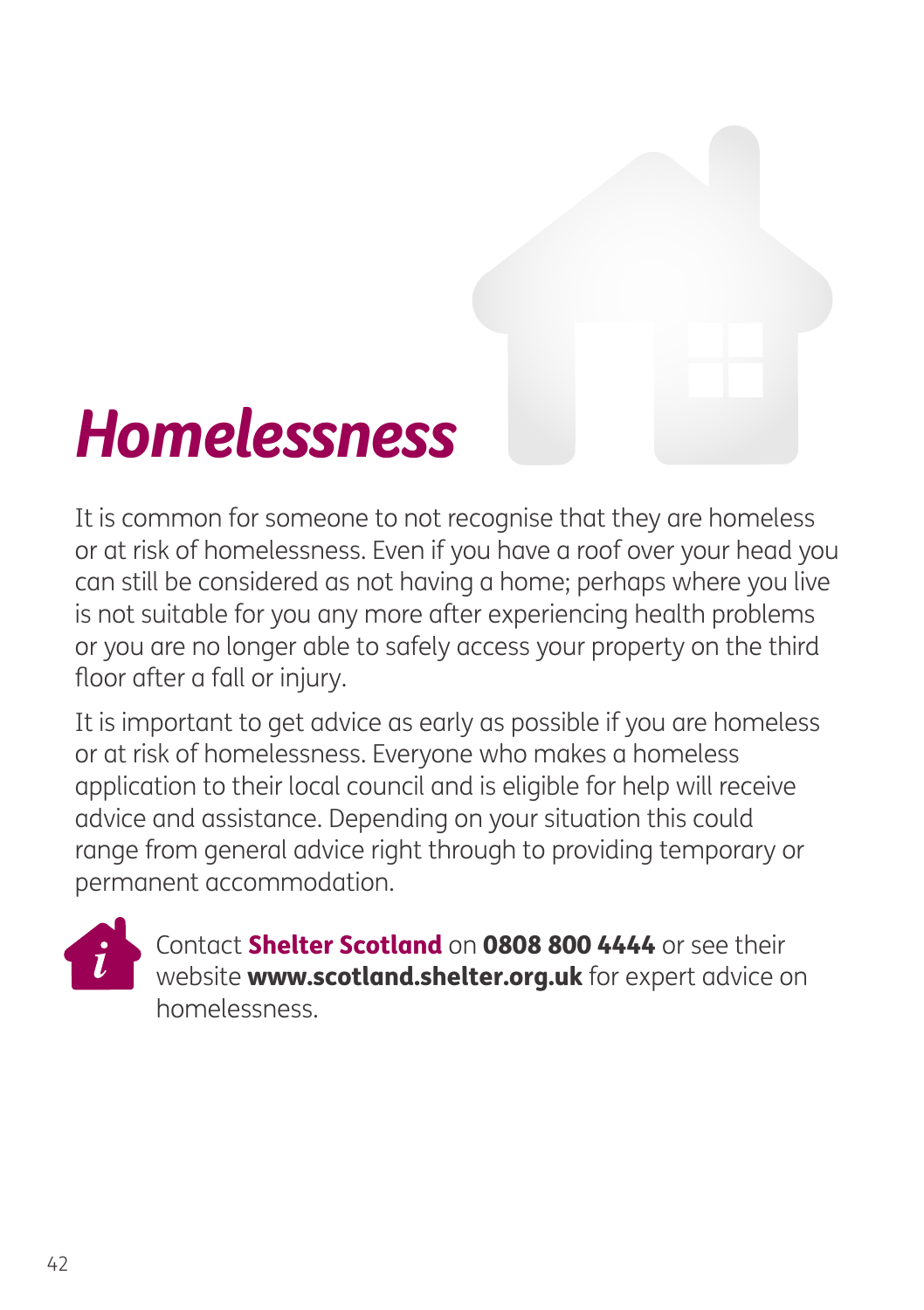

# *Help with Housing Costs*

The benefits and social security system can provide some help with housing costs for people who have a low income. This includes:

#### *Housing Benefit or Local Housing Allowance:*

help with rent for private tenants.

**Discretionary Housing Payments:** if someone receives help with their rent but is still finding it hard to meet their housing costs.

*Help with mortgage interest through Pension Credit:* from April 2018 this will be available only as a loan.

*The Scottish Welfare Fund* is means tested help administered by your local council. It may be able to help with moving costs or essential household items if you have a low income.



For advice about benefits call the Age Scotland helpline on **0800 12 44 222**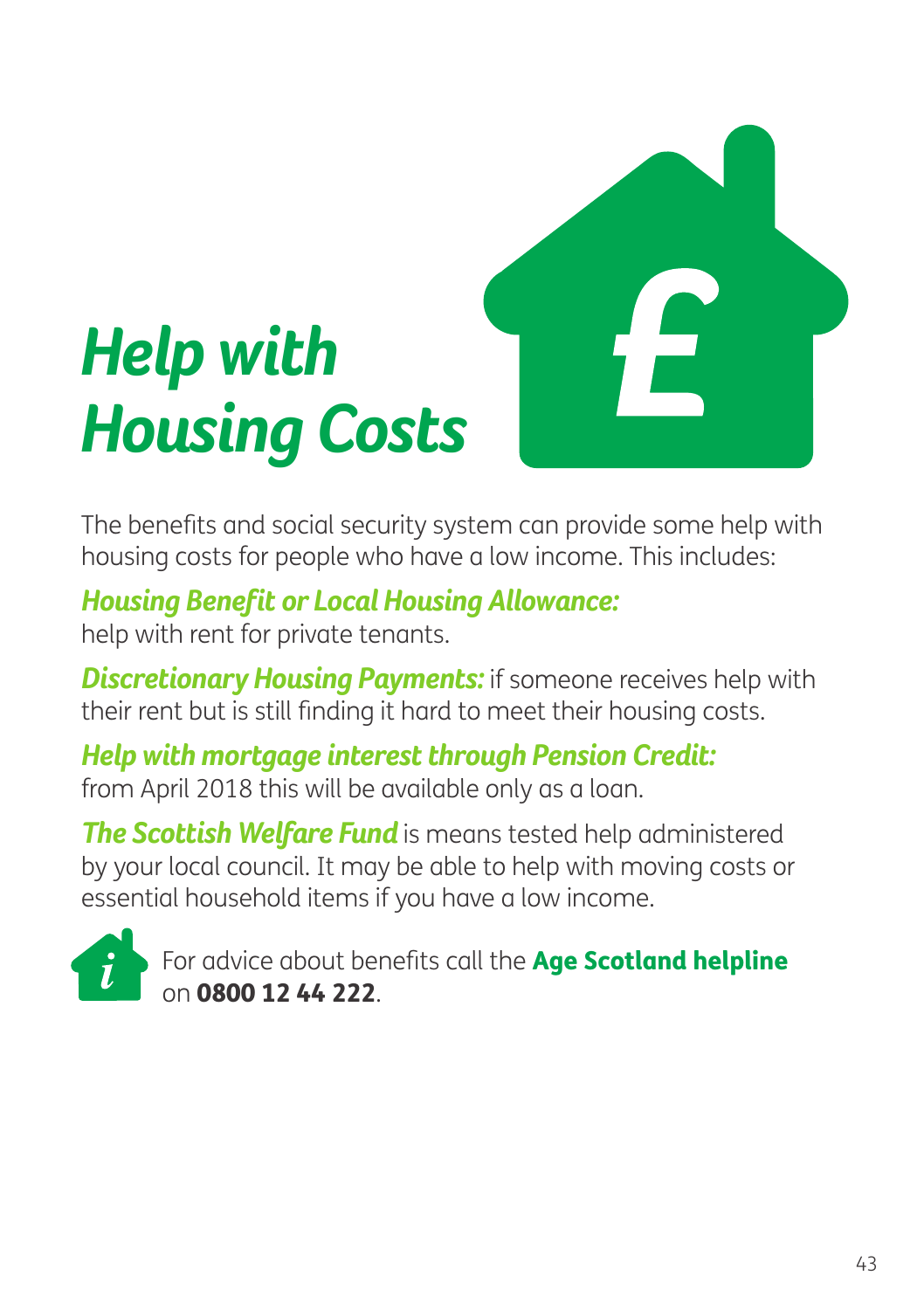

### *CHECKLIST 1: What are you looking for in your future home?*

### **The location**

- $\checkmark$  Are you familiar with the area?
- ◆ Do friends and family live nearby?
- $\checkmark$  Is the area flat? Are there any hills to climb to get to and from the property?
- $\checkmark$  Is there easy access to shops, post offices, banks, pharmacies, GP practices and other medical services?
- $\checkmark$  Is there noise from any businesses, neighbouring properties or busy main roads?
- $\checkmark$  What is the area like during the day and at night? Are the shops open late and a magnet for people to congregate?
- $\checkmark$  Is it within easy reach of facilities such as parks, libraries, churches, pubs, clubs and day centres?
- $\checkmark$  Are local services mainly aimed at tourists and not available all year round?
- $\checkmark$  If you are looking for sheltered housing or a care home, is there good sound insulation if your home is near areas where people socialise, the laundry room, lift or refuse chute?

 $\checkmark$  Are there groups and activities in the area which interest you?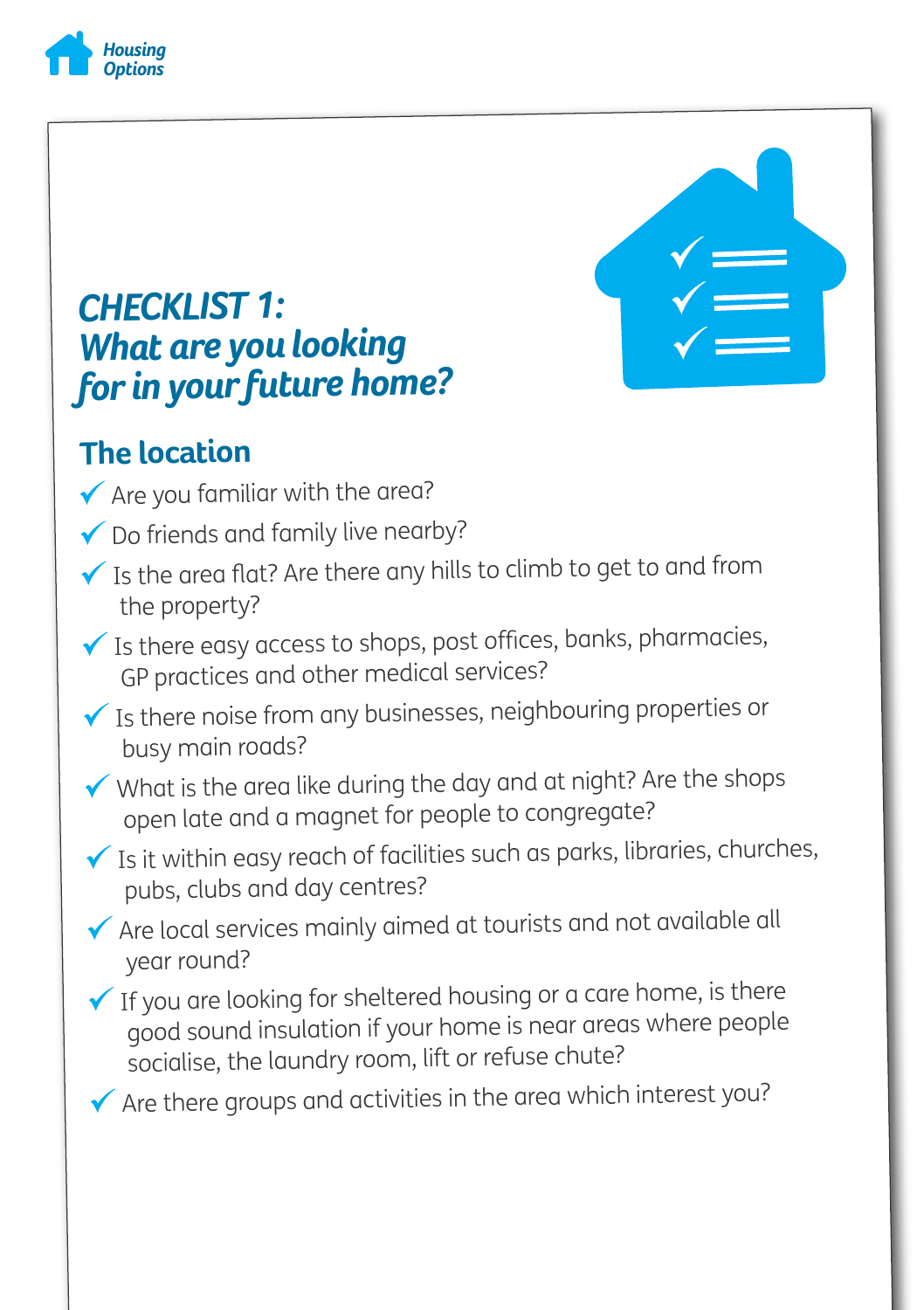#### **Transport**

- How frequent are local bus or train services?
- $\checkmark$  How would you get out and about if you could not drive?
- $\checkmark$  Is there suitable parking for yourself and your visitors?
- $\checkmark$  Is there easy access from the parking area to your home?
- $\checkmark$  Are the roads likely to be accessible even in bad weather?

### **Accessibility**

- Although you may have no disabilities just now, would you be able to cope or adapt your home if you were less mobile?
- Which floor would you want to live on?
- $\checkmark$  If you do not live at ground level, is there a lift?
- $\checkmark$  Are there steps to the main entrance door of the property?
- $\checkmark$  Are all door openings greater than 750mm or even larger to accommodate a motorised wheelchair?
- $\checkmark$  Are the toilet, bath or shower, living room, kitchen and bedroom all on one level?
- ◆ Do doors / windows have handles which are easy to reach / operate?
- $\checkmark$  Are light switches / sockets reachable without bending / stretching?

### **Energy efficiency**

- $\checkmark$  How new is the boiler and what type is it?
- $\checkmark$  Is the heating system efficient and easy to use and has it been maintained?
- ◆ Does it have a good energy rating?
- ◆ Does it have double glazing, cavity wall insulation or draught exclusion?
- Does it have loft insulation?
- Have you asked **Home Energy Scotland** if you qualify for any help? You can receive free impartial advice on 0800 808 2282.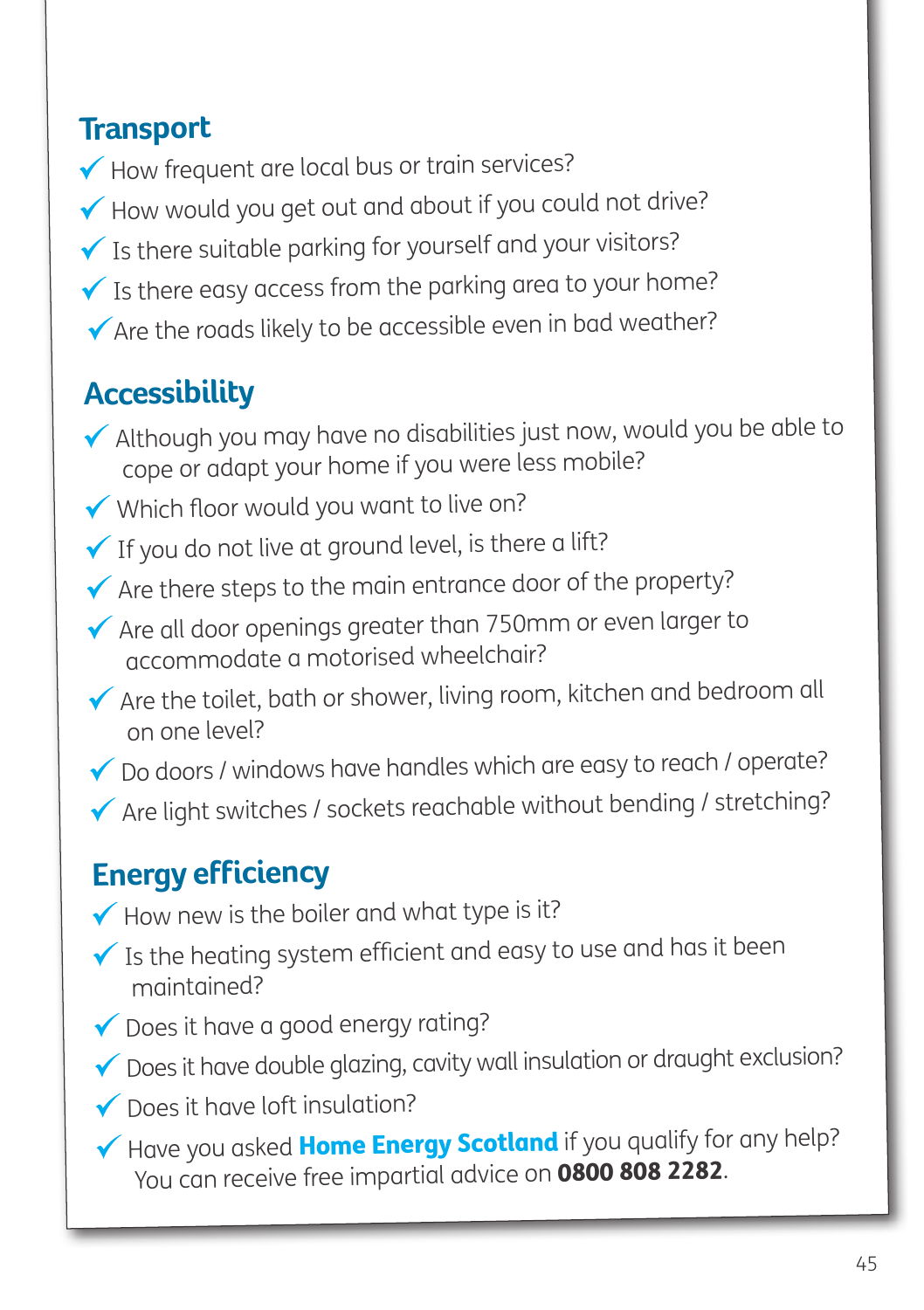

### *CHECKLIST 2: Buying a retirement property*

### **Facilities and Services provided**

- $\checkmark$  Are any communal areas and the individual properties secure?
- $\checkmark$  Is the heating system efficient and easy to use?
- $\checkmark$  How would you get help during the day or at night?
- $\checkmark$  Is there a communal lounge and what happens there?
- $\checkmark$  Is there a laundry service?
- $\checkmark$  Have you visited the development and chatted to other residents to get a feel for what it is like to live there?
- $\checkmark$  What is the process of making a complaint?
- $\checkmark$  Speak to others in the block to find out more about the area and the property.

### **Owner's responsibilities**

- What shared responsibility do you have for keeping common areas clean and tidy – such as the roof, gardens or common stairwell?
- $\checkmark$  What control or say do you have in the running of the shared services?
- What are the rules about pets?
- $\checkmark$  What would the costs and restrictions be if you wanted to sell your home?
- $\checkmark$  Can you lend a hand with the gardening?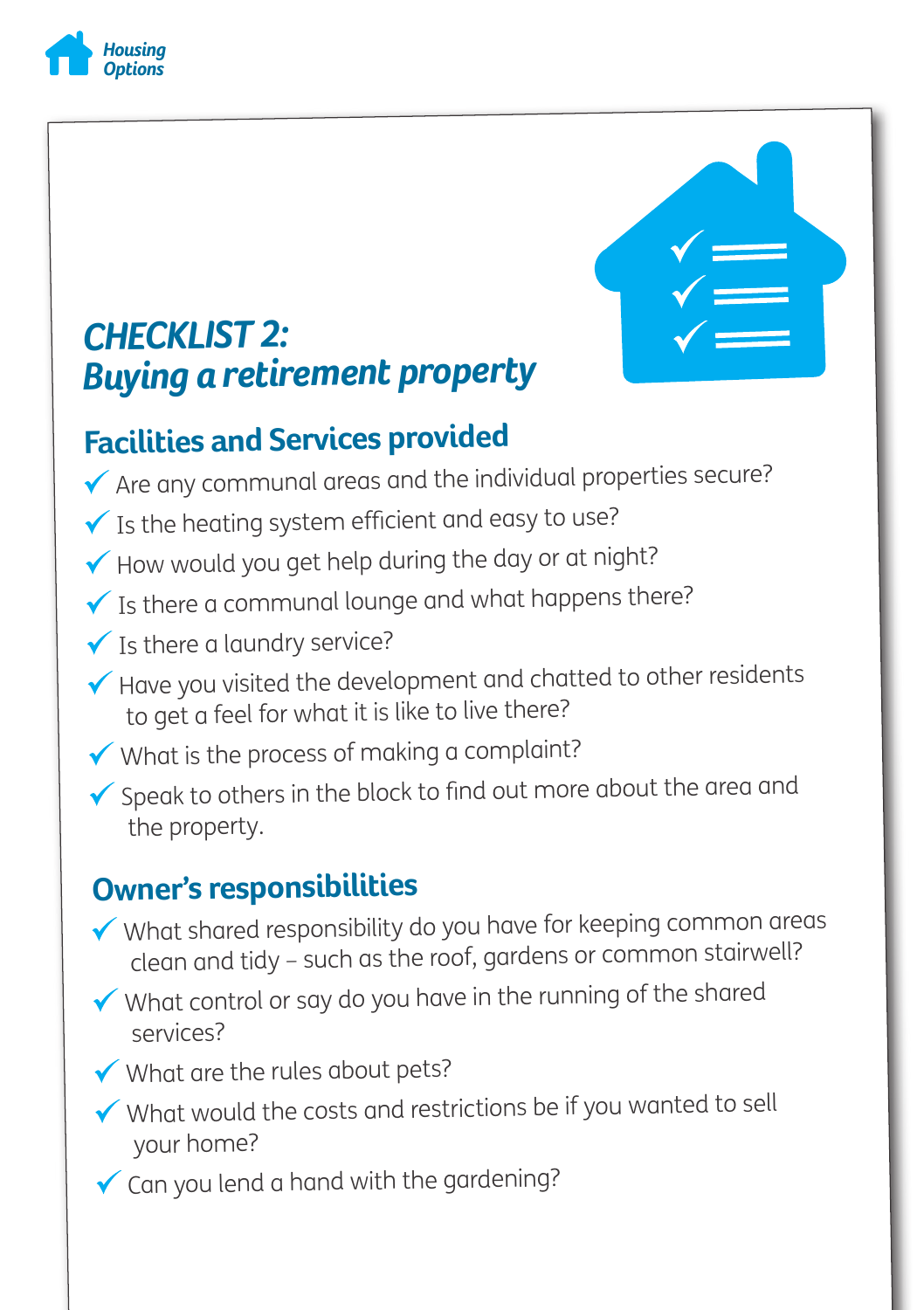### **Management company responsibilities**

- ◆ Does the management company follow a recognised Code of Practice and have you been given a copy?
- $\checkmark$  How does the management company consult with and inform owners of decisions affecting the development?

### **Financial issues in a retirement property**

- What are the contract charges for the factor, property manager or warden?
- What kinds of services are provided? How much do they cost and what does the contract say about increases in costs?
- $\checkmark$  Does the factor have a contingency fund for future major repair work? Is this held in a separate account in the owners' names? Does it contain enough money to cover any work that is <sup>p</sup>lanned in the near future? What happens if the fund does not cover the costs?
- What are the charges for the upkeep of common areas or repairs, for example to a residents' association, insurance or maintenance fund?

### **Future planning**

- What are your options if you need more care and support in later life?
- Will you have to leave, or can you receive additional care in your home?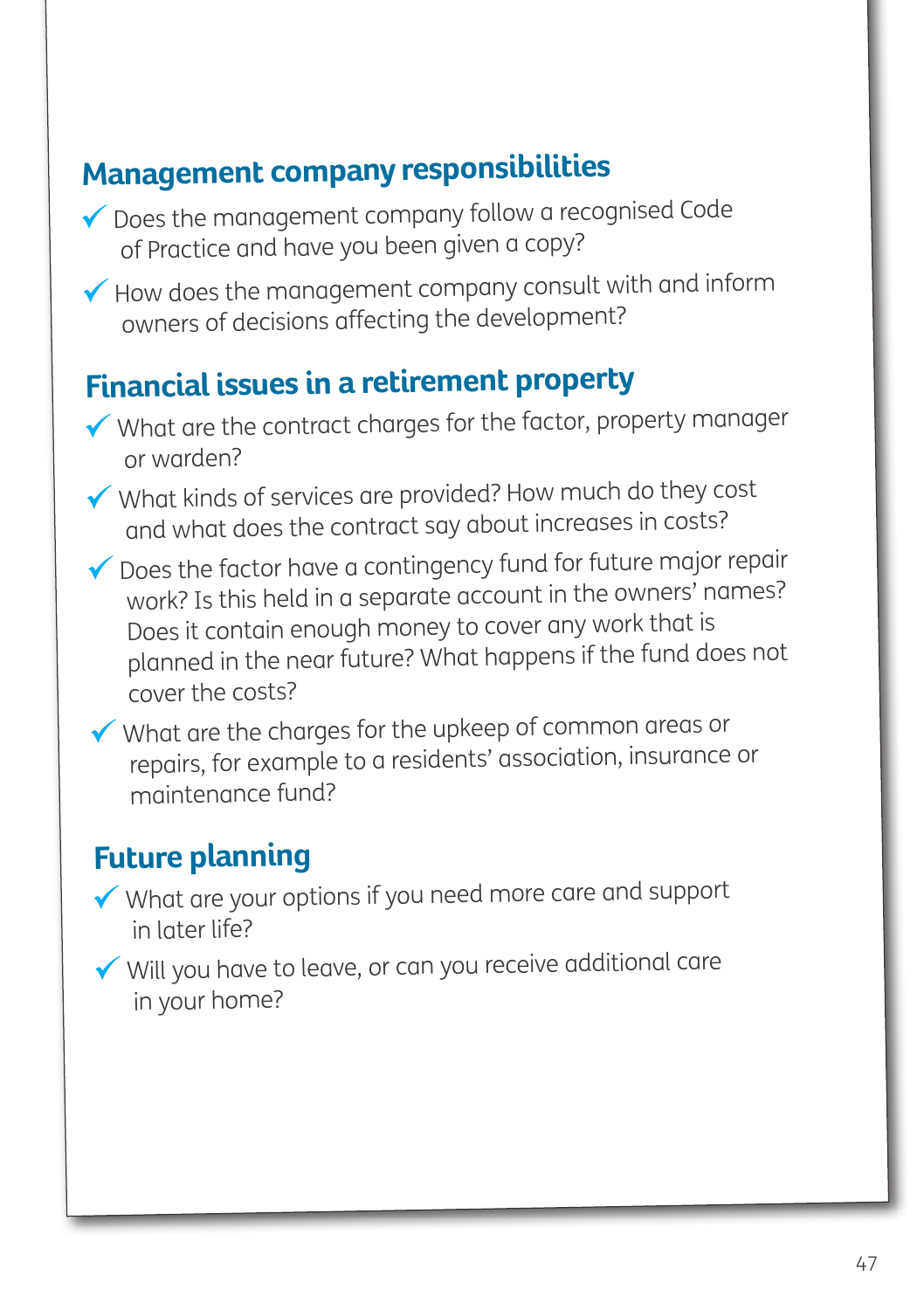

# *Useful Organisations*

# *Age Scotland helpline 0800 12 44 222*

The Age Scotland helpline provides information, friendship and advice to older people, their relatives and carers.

If you need an interpreter call **0800 12 44 222** and simply state the language you need e.g. Polish or Urdu. Stay on the line for a few minutes and the Age Scotland helpline will do the rest.

You can call us on **0800 12 44 222** for a copy of our publications list or download copies from our website at **www.agescotland.org.uk**.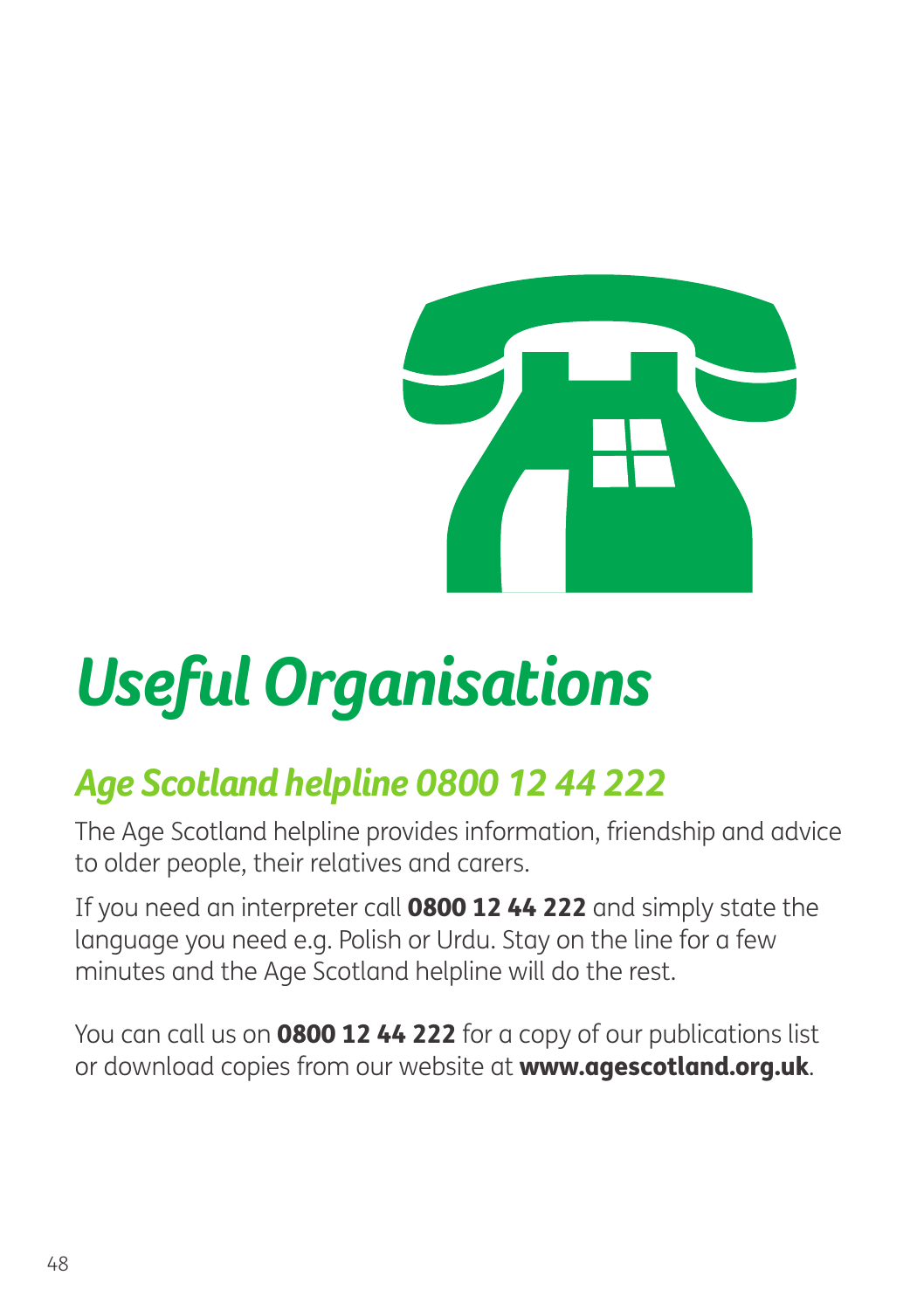

#### **Action on Hearing Loss**

For queries on managing your hearing loss, contact the charity's information officers in Scotland:

Tel: 0141 341 5330 Textphone: 0141 341 5350 Text: 07388 227407 Email: scotland@hearingloss.org.uk

### **Care and Repair Scotland**

Provides assistance to older and disabled homeowners to repair, improve or adapt their homes.

Tel: 0141 221 9879 www.careandrepairscotland.co.uk

### **Citizens Advice Bureau (CAB)**

You can find your local CAB by calling Citizens Advice Direct or visiting the Citizens Advice Scotland website and entering your post code.

Tel: 0808 800 9060 www.cas.org.uk/bureaux

### **Disability Information Scotland**

Tel: 0300 323 9961 www.disabilityscot.org.uk

### **Food Train**

Tel: 07545 925513 Email: gaynor@thefoodtrain.co.uk www.thefoodtrain.co.uk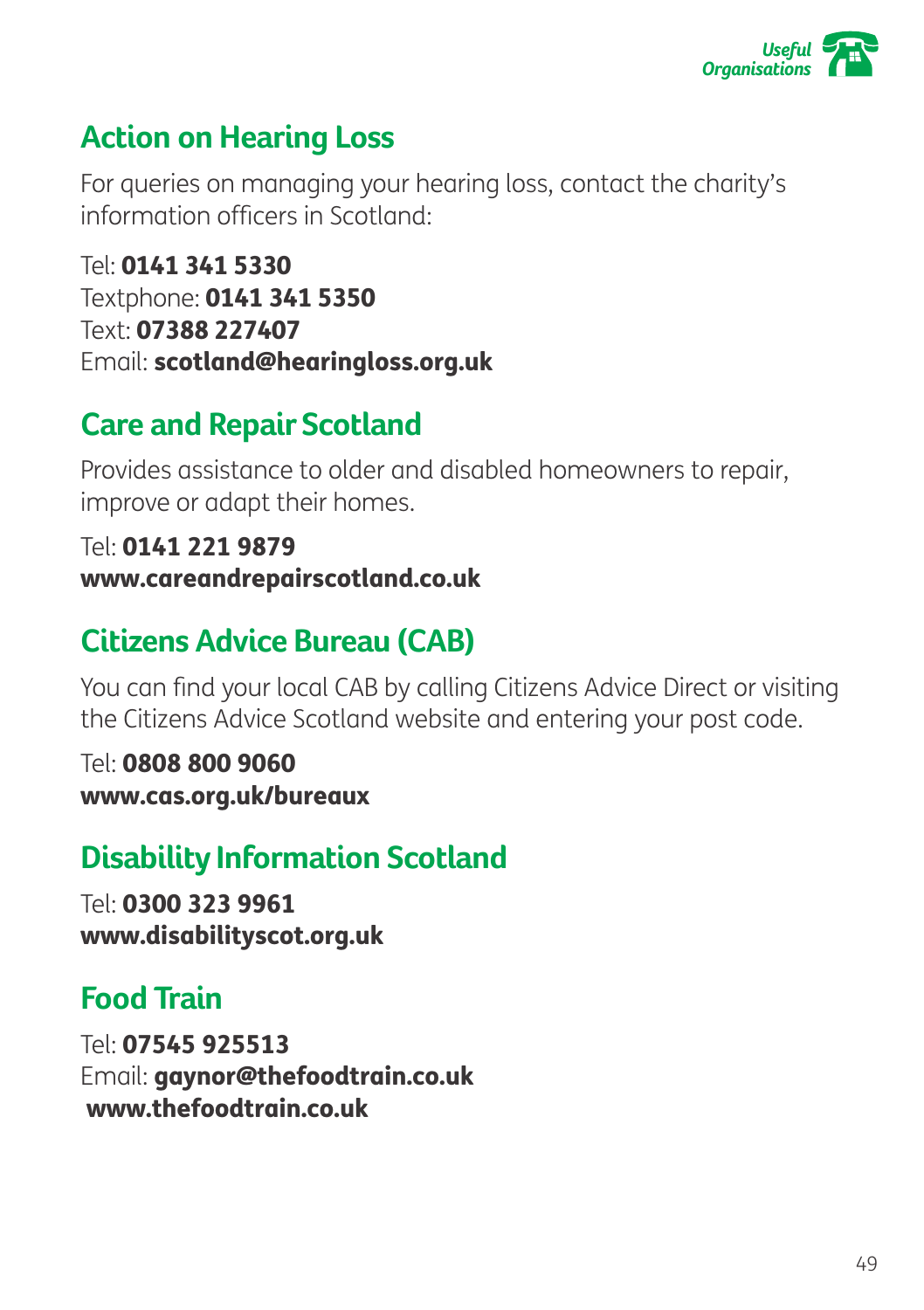

### **Home2Fit - Scotland's Accessible Housing Register**

Home2Fit gives housing associations, councils and private landlords the chance to match their vacant adapted properties to disabled people looking for a home. It provides an easy to use online system to match accessible properties with people who really need them.

Online service only: www.home2fit.org.uk

### **Home Energy Scotland**

Home Energy Scotland offers all callers free and impartial energy advice on how to reduce their fuel bills and keep their homes warm. It will also provide a benefits check and advice on energy efficiency measures and callers will be referred to energy efficiency schemes they may qualify for.

#### Tel: 0808 808 2282 www.greenerscotland.org/home-energy/home-energy-scotland

### **Housing Options Scotland**

Housing Options Scotland helps disabled people, older people and veterans in Scotland find suitable housing. They proved a free housing information, advice and brokerage service.

#### Tel: 0131 247 1400

www.housingoptionsscotland.org.uk

### **Law Society of Scotland**

The Law Society of Scotland is the professional body for Scottish solicitors. They regulate and represent all solicitors in Scotland and can provide details of local solicitors.

#### Tel: 0131 226 7411 www.lawscot.org.uk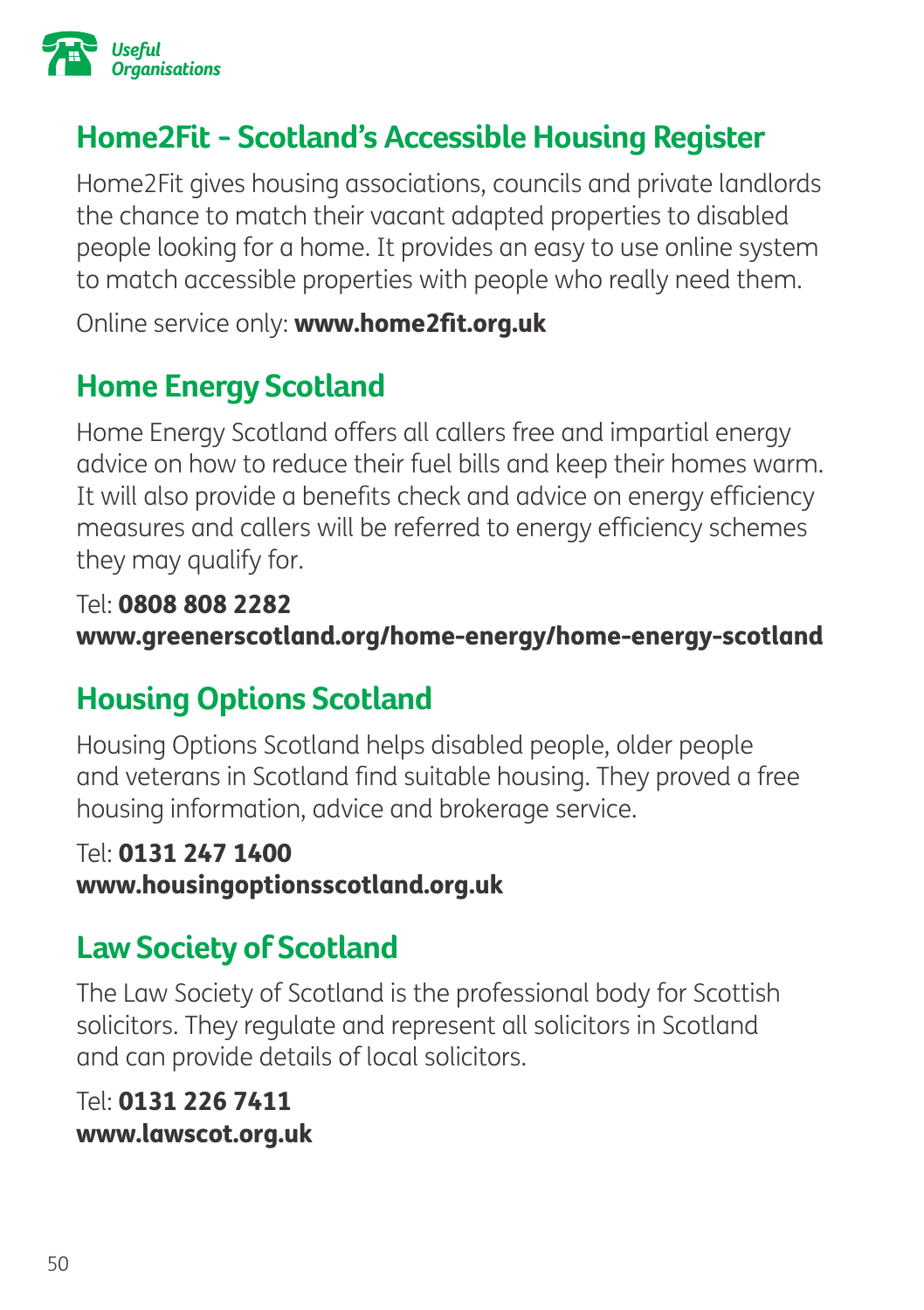

### **Money Advice Service**

The Money Advice Service helps people manage their money directly through their own free and impartial advice service.

Tel: 0300 500 5000 www.moneyadviceservice.org.uk

### **Royal Blind**

Royal Blind is Scotland's largest vision impairment organisation and works alongside its sister charity Scottish War Blinded, which supports veterans with sight loss.

#### Tel: 0131 229 1456 www.royalblind.org

### **Scottish War Blinded**

The charity provides free support to all vision impaired veterans in Scotland, including both those that have developed sight loss during or after their service.

Tel: 0131 229 1456 www.scottishwarblinded.org

### **RNIB Scotland**

RNIB works on behalf of 170,000 people in Scotland with sight loss.

National helpline: 0303 123 9999 www.rnib.org.uk/scotland/how-we-can-help

### **Shelter Scotland**

Shelter provides specialist advice, information and advocacy to people in housing need.

Tel: 0808 800 4444 scotland.shelter.org.uk